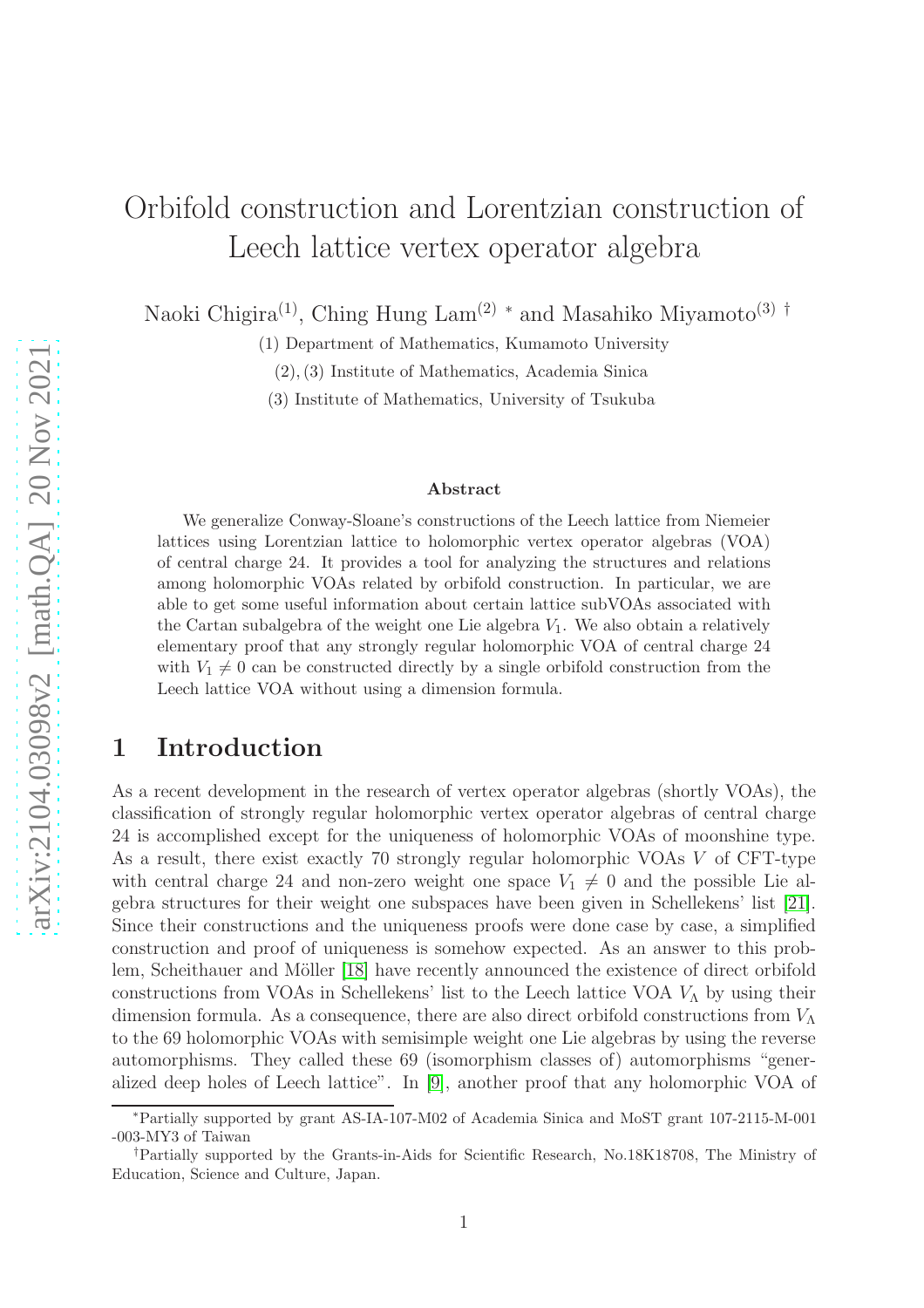central charge 24 with  $V_1 \neq 0$  can be constructed by a single orbifold construction from the Leech lattice is also given. Moreover, a relatively simpler proof for the Schellekens' list is obtained.

The main purpose in this paper is to try to understand the relations among holomorphic VOAs of central charge 24. Although we can construct holomorphic VOAs from the Leech lattice VOAs directly by orbifold constructions, it is usually not easy to analyze their structures except for those obtained by inner automorphisms. Therefore, it may still be worthwhile to study relations among holomorphic VOAs before we arrive at the Leech lattice VOAs from holomorphic VOAs by inner automorphisms. The theory of strongly regular VOA (or vertex algebra) shares several parallel properties with lattice theory. For example, if we have an even lattice  $E$ , we can construct a vertex algebra  $V_E$  called a lattice vertex algebra (abbreviated as VA), (see [\[11\]](#page-39-3)). A classification of unimodular positive definite even lattices has been given by Niemeier [\[20\]](#page-39-4) and then Conway and Sloane [\[4\]](#page-39-5) later gave a unified construction from Leech lattice to the other 23 Niemeier lattices. In this paper, following their method using Lorentzian lattice and isotropic elements, we will give a relatively elementary proof for the existence of generalized deep holes without using Schellekens' list nor the dimension formula, but with the help of the knowledge about the Conway group  $Co_0$ , the isometry group of the Leech lattice Λ. Especially, we will get useful information about some lattice subVOAs associated with the Cartan subalgebra of the weight one Lie algebra  $V_1$ . In 2004, Dong and Mason [\[8\]](#page-39-6) showed that if V is a strongly regular holomorphic VOA of CFT-type with central charge 24 and  $V_1 \neq 0$  and  $V \not\cong V_\Lambda$ , then  $V_1$  is a semisimple Lie algebra, say  $V_1 = \bigoplus_{j=1}^t \mathcal{G}_j$ .

As one of our results, we will prove the following theorem using Lorentzian lattice and some arguments in lattice theory.

<span id="page-1-1"></span>Theorem 1.1. *Let* V *be a strongly regular holomorphic VOA of CFT-type with central charge* 24*.* Assume that  $V_1 \cong \bigoplus_{j=1}^t \mathcal{G}_j \neq 0$  is semisimple, where  $\mathcal{G}_j, j = 1, \ldots, t$ , are simple *Lie algebras.* Let  $\alpha = \sum_{j=1}^t \rho_j / h_j^{\vee} \in V_1$  be the sum of Weyl vectors  $\rho_j$  of  $\mathcal{G}_j$  divided by *the dual Coxeter numbers*  $h_j^{\vee}$ *. We call*  $\alpha$  *W-element. Then the orbifold construction*  $\tilde{V}(g)$ *from V by using an inner automorphism*  $g = \exp(2\pi i \alpha(0))$  *gives the Leech lattice VOA*  $V_{\Lambda}$ *, where*  $Y(\alpha, z) = \sum \alpha(n)z^{-n-1}$  *is a vertex operator of*  $\alpha \in V$ *.* 

Although this theorem has already been proved in [\[9\]](#page-39-2) and [\[18\]](#page-39-1) by using dimensional formula, our main aim is to analyze structural relations among holomorphic VOAs in the process of the proof.

During the proof of Theorem 1.1, we will also obtain the following results.

<span id="page-1-0"></span>**Proposition 1.2.** *Under the assumptions in Theorem 1.1, set*  $N = |g|$  *and let*  $\langle \alpha, \alpha \rangle =$  $2K_{0}$  $\frac{d^2K_0}{N_0}$  with  $(K_0, N_0) = 1$ . Then  $R = N/N_0$  is an integer. Suppose that  $\tilde{V}(g) \cong V_\Lambda$  and  $(R, N_0) = 1$  or  $(R, K_0) = 1$ . Then there is an  $s \in \mathbb{Q}$  such that an orbifold construction  $\hat{V}(q_s)$  *from* V *by using*  $q_s = \exp(2\pi i s \alpha(0))$  *satisfies the following conditions:*  $(1)$  rank $(V_1)$  = rank $(V(g_s)_1)$ ;

(2) Coxeter numbers of simple Lie subalgebras of  $\tilde{V}(g_s)_1$  are less than or equal to R; and  $(3) \tilde{V}(g_s)(g_s) \cong V$ .

*In particular,*  $\tilde{V}(g_s) \otimes V_{\Pi_{1,1}} \cong V \otimes V_{\Pi_{1,1}}$ , which means that  $\tilde{V}(g_s)$  and *V belong to the same genus as defined in [\[19\]](#page-39-7).*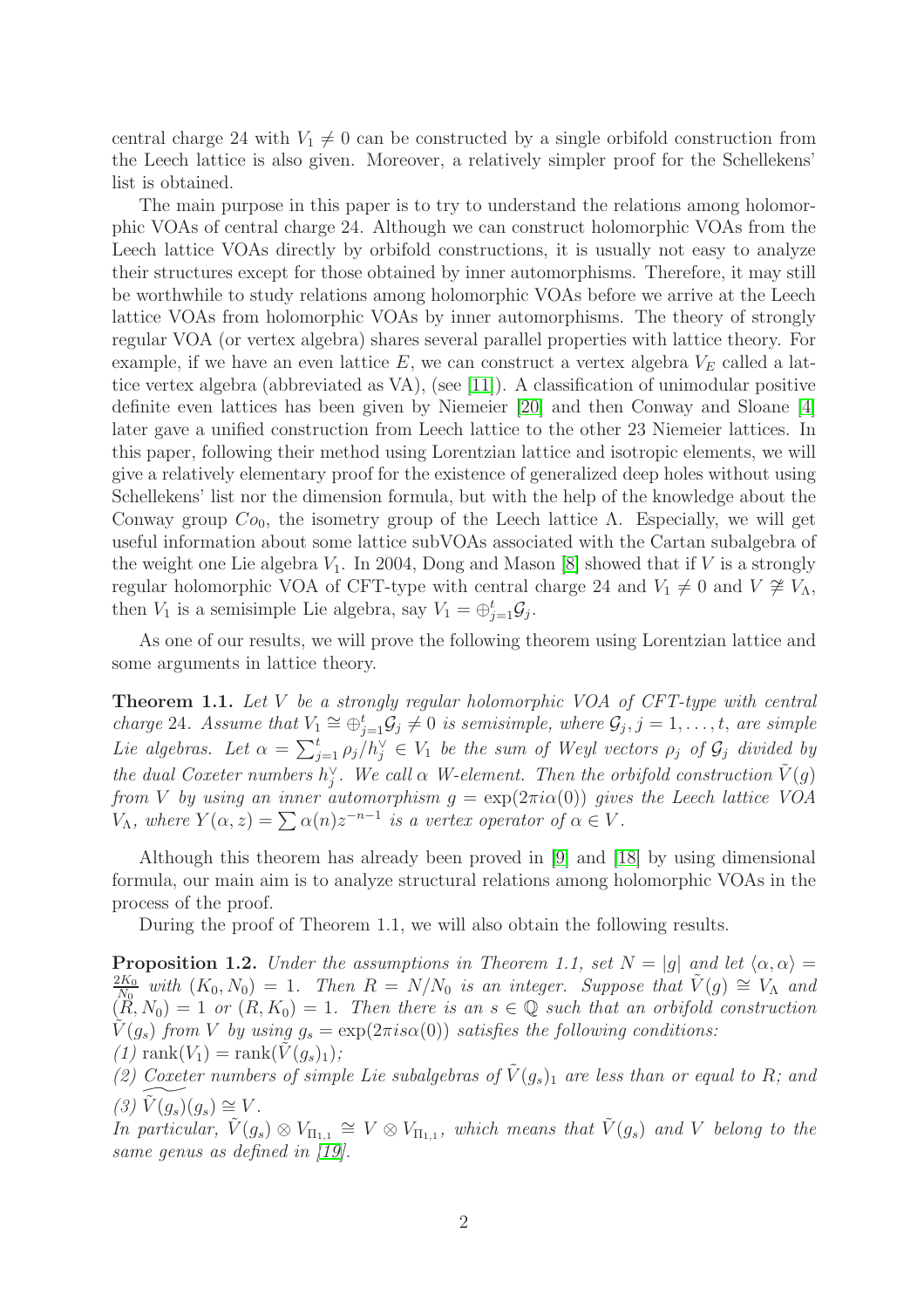Proposition 1.3 (see Proposition [4.5\)](#page-19-0). *Let* V *be a strongly regular holomorphic VOA of central charge* 24 *with*  $V_1 \neq 0$ *. Then V is realizable over*  $\mathbb{Q}$ *.* 

Our method is a generalization of Lorentzian constructions of the Leech lattice from Niemeier lattices, that is, we will use the Lorentzian lattice VA  $V_{\text{II}_{1,1}}$  of central charge 2 and an isotropic VA. We also analyze the weight one subspaces of the irreducible twisted modules using the  $\Delta$ -operator defined by Li [\[16\]](#page-39-8). Except for several results in [\[7,](#page-39-9) [8\]](#page-39-6), the strange formula of Freudenthal and De Vries (see Propositions [2.1,](#page-3-0) [2.2](#page-3-1) and Theorem [2.3\)](#page-3-2) and some knowledge of the Conway group  $Co<sub>0</sub>$ , our method should be quite elementary. The key observation is that if  $q = \exp(2\pi i \alpha(0))$  for some semisimple element  $\alpha \in V_1$ , then the structure of the irreducible g-twisted module  $V^{(-\alpha)}$  defined by Li's  $\Delta$ -operator (see Proposition [3.1](#page-4-0) and §[3.1\)](#page-4-1) is essentially determined by the action of  $Y(\alpha, z)$  on V. By analyzing the actions of the subVOA  $M(\alpha)$  generated by  $\alpha$  and its commutant subVOA, we can obtain a lot of useful information about the structure of the twisted module  $V^{(-\alpha)}$ and its character from the Lorentzian construction. In §3, we first review some facts about the VOA  $\tilde{V}(q)$  obtained by an orbifold construction from V associated with an inner automorphism  $g = \exp(2\pi i \alpha(0))$ . We also describe a commutant VA of an isotropic VA  $M((\alpha, 1, \frac{\langle \alpha, \alpha \rangle}{2}))$  in a tensor product vertex algebra  $V \otimes V_{\Pi_{1,1}}$  and consider its factor VA  $V^{[\alpha]}$  divided by some ideal given by  $\rho \to 0$ . We call it a Lorentzian construction. In addition, we study some relations between  $\tilde{V}(g)$  and  $V^{[\alpha]}$  and then identify them. This makes it easy to trace the change from V to  $\tilde{V}(q)$ . One application of the Lorentzian construction is that if  $\langle \alpha, \alpha \rangle = \frac{2K}{N}$  with  $K, N \in \mathbb{Z}$  and  $N = |g|$ , then we can also construct a holomorphic VOA  $\bar{V}$  from V by an automorphism  $\exp(2\pi i \frac{N\alpha(0)}{K})$ , which is isomorphic to  $\tilde{V}(g)$ . We also obtain a very precise relation between some lattice subVOAs in V and  $V(q)$  (cf. Theorem [3.21\)](#page-13-0).

In §4, we study the case when  $\alpha$  is a W-element  $\sum_{i=1}^{t}$  $\rho_i$  $\frac{\rho_i}{h_i^{\vee}}$ . As an application, we will show that if we repeat the orbifold constructions from  $V$  by inner automorphisms using W-elements, then we can arrive at the Leech lattice VOA  $V_{\Lambda}$  in finite steps. Therefore, we know that V is realizable over  $\mathbb Q$ . We also give a proof for Proposition [1.2.](#page-1-0) In §5, we study the irreducible g-twisted modules and h-twisted modules, where  $q = \exp(2\pi i \alpha(0))$ and  $h = \exp(2\pi i N \alpha(0)/K)$ . We also prove one of our key theorems that the weight one subspace of g-twisted V-module  $T^1$  is annihilated by  $\alpha$ . In §6, by setting  $\langle \alpha, \alpha \rangle = \frac{2K_0}{N_0}$  $N_0$ with  $(K_0, N_0) = 1$  and  $|g| = RN_0$ , we will study the action of Conway group  $Co_0$  and show that  $\tilde{V} \cong V_{\Lambda}$  if  $K_0$  or  $N_0$  is 1 or a prime number. In §7, we will prove Theorem [1.1](#page-1-1) for the remaining cases.

# 2 Preliminary results

Throughout this paper,  $(V, Y, \mathbf{1}, \omega)$  denotes a strongly regular holomorphic VOA (over  $\mathbb{C}$ ) of CFT-type with central charge 24 and non-zero weight one space  $V_1$ . By the definition of VOA, the weight one space  $V_1$  has a Lie algebra structure defined by 0-product  $v(0)u$ and an invariant bilinear symmetric form  $\langle \cdot, \cdot \rangle$  on  $V_1$  given by 1-product  $u(1)v = \langle u, v \rangle$ 1 for  $v, u \in V_1$ , where  $Y(u, z) = \sum_{n \in \mathbb{Z}} u(n) z^{-n-1}$  denotes a vertex operator of u [\[1\]](#page-39-10).

For any positive integers  $m, n$ , we use  $(m, n)$  to denote the g.c.d of m and n.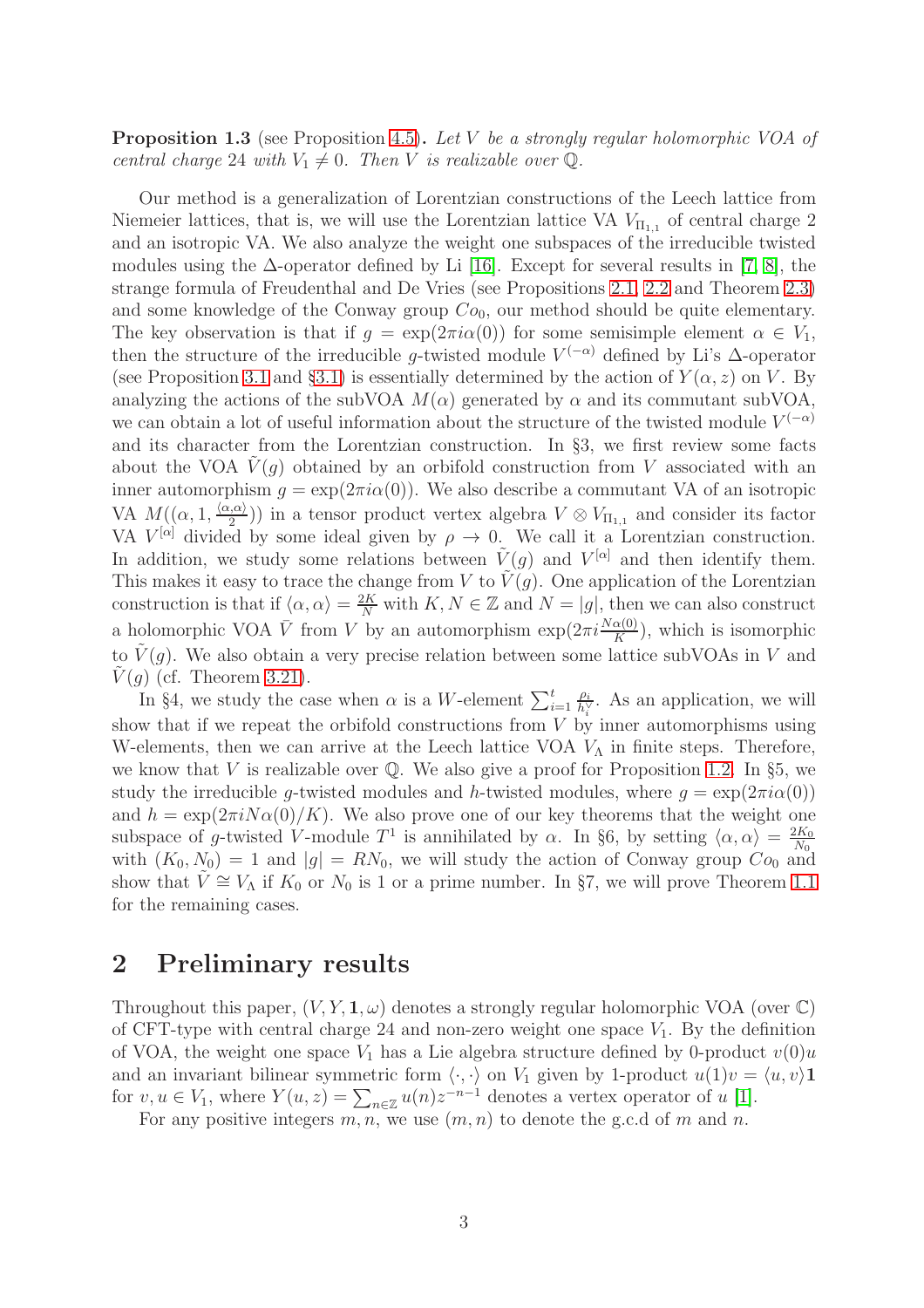# 2.1 Structures of the weight one space  $V_1$

Our starting point is based on the following two results by Dong and Mason [\[7,](#page-39-9) [8\]](#page-39-6):

<span id="page-3-0"></span>Proposition 2.1. *Let* V *be a strongly regular holomorphic VOA of CFT-type with central charge* 24 *and*  $V_1 \neq 0$ *. Then,* 

*(1)*  $V_1$  *is a semisimple Lie algebra or* dim  $V_1 = 24$  *and*  $V \cong V_\Lambda$ ,

 $(2)$  rank $V_1 \leq 24$  *and* dim  $V_1 \geq 24$ *. In particular,* rank $(V_1) \geq 4$ *.* 

*(3) If* rank $V_1 = 24$ *, then V is isomorphic to a Niemeier lattice VOA.* 

<span id="page-3-1"></span>**Proposition 2.2.** Assume that  $V_1 \cong \bigoplus_{j=1}^t \mathcal{G}_{j,k_j}$  is semisimple, where  $\mathcal{G}_{j,k_j}$  are simple Lie *algebras with the dual Coxeter number*  $h_j^{\vee}$  *and level*  $k_j$  *for*  $j = 1, \ldots, t$ *. Then* 

$$
\frac{h_j^{\vee}}{k_j} = \frac{\dim V_1 - 24}{24}.
$$
\n(2.1)

From now on, we always assume that  $V_1 = \bigoplus_{j=1}^t \mathcal{G}_{j,k_j}$  is semisimple. We also fix a set of simple roots of  $\mathcal{G}_{j,k_j}$  and define a Weyl vector  $\rho_j$  as a half sum of all positive roots of  $\mathcal{G}_{j,k_j}$ . The following result is well-known.

<span id="page-3-2"></span>Theorem 2.3 (Strange formula of Freudenthal and De Vries). *Let* G *be a finite simple Lie algebra and* ρ *its Weyl vector. Then*

$$
2h^{\vee} \dim \mathcal{G} = 24(\rho|\rho),
$$

*where we take the normalized Killing form*  $(\beta|\beta) = 2$  *for a long root*  $\beta$ *.* 

If we express it by the inner products  $\langle \cdot, \cdot \rangle$  given by 1-product, we have  $\langle \cdot, \cdot \rangle = k_i(\cdot|\cdot)$ on  $\mathcal{G}_{j,k_j}$  and

$$
k_j h_j^{\vee} \dim \mathcal{G}_{j,k_j} = 12 \langle \rho_j, \rho_j \rangle. \tag{2.2}
$$

### 2.2 Standard lifts

Let F be an even lattice and  $V_F$  the lattice VOA associated with F. Let  $h \in O(F)$  and let  $\hat{F} = {\pm e^a \mid a \in F}$  be a central extension of F by  ${\pm 1}$ , where  $O(F)$  is the symmetry group of F and the group structure of  $\hat{F}$  is given by the relation (\*):  $e^a e^b = (-1)^{\langle a,b\rangle} e^b e^a$ . Let  $\hat{h} \in O(\hat{F})$  be a standard lift of  $h$ , that is,  $\hat{h}(e^a) = e^a$  for  $a \in F^{\leq h>} = \{v \in F \mid$  $h(v) = v$ . We note that we can view h as an automorphism of a lattice VOA  $V_F$  by the definition of lattice VOAs. Generally,  $|h| = |h|$  or 2|h|. The precise order of h is given in [\[2,](#page-39-11) Lemma 12.1] as follows:

**Lemma 2.4.** If  $|h|$  is odd, then  $|\hat{h}| = |h|$ . If  $n = |h|$  is even, then  $|h| = |\hat{h}|$  if and only if  $\langle h^{(n/2)}(a), a \rangle \in 2\mathbb{Z}$  for all  $a \in F$ .

<span id="page-3-3"></span>**Lemma 2.5.** If h acts on an even lattice F fixed point freely, then  $|h| = |h|$ .

[**Proof**] We may assume that  $n = |h|$  is even. For any  $a \in F$ , since  $\sum_{i=0}^{n-1} h^{i}(a) = 0$ , we have  $0 = \sum_{i=0}^{n-1} \langle h^i(a), a \rangle = \langle a, a \rangle + \langle h^{n/2}(a), a \rangle + \sum_{i=1}^{n/2-1} \langle h^j(a) + h^{n-j}(a), a \rangle$ . Since  $\langle a, a \rangle \in 2\mathbb{Z}$  and  $\langle h^{n-j}(a), a \rangle = \langle a, h^j(a) \rangle \in \mathbb{Z}$ , we have  $\langle h^{n/2}(a), a \rangle \in 2\mathbb{Z}$ . By the above lemma, we have  $|h|=|h|$ .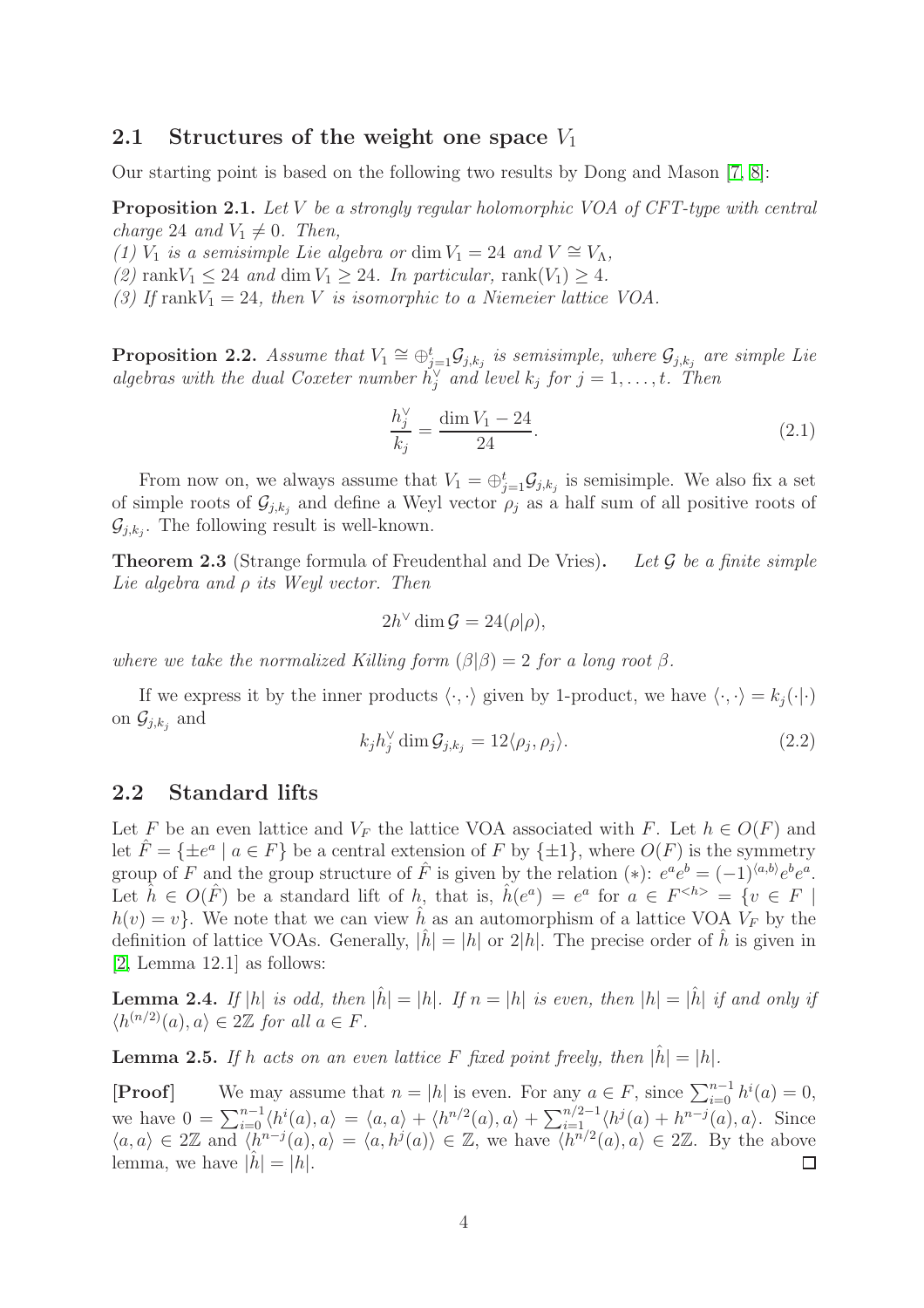# <span id="page-4-2"></span>3 Orbifold construction by an inner automorphism

In this section, we review the orbifold construction associated with an inner automorphism using Li's ∆-operator. We will also describe the orbifold construction by an inner automorphism using the language of Lorentzian VA and commutant of isotropic VA.

### <span id="page-4-1"></span>3.1 Haisheng Li's ∆-operator

A good way to express twisted modules associated with an inner automorphism is by Haisheng Li's ∆-operator [\[16\]](#page-39-8). Before we explain it, let's recall the orbifold construction from a holomorphic VOA  $V$  by an automorphism  $q$  of finite order  $N$ .

Let  $(T^m, Y^{T^m})$  be a  $g^m$ -twisted module of V. Since V is holomorphic,  $(T^m, Y^{T^m})$  is uniquely determined [\[6\]](#page-39-12). In order to get a new VOA by an orbifold construction, it is necessary that

$$
T^{1,0} := T^1_{\mathbb{Z}} = \{ \sum w^j \in T^1 \mid \text{wt}(w^j) \in \mathbb{Z} \} \neq 0.
$$

We somehow need to show that  $T^{1,0}$  is a simple current module as a  $V^{< g>}$ -module. In this case,  $T^{m,0} := (T^{1,0})^{\boxtimes m} \subseteq T^m$  is also a simple current module of  $V^{< g>}.$  Then we have to show  $T^{m,0} \subseteq T^m_{\mathbb{Z}}$  and that

$$
\widetilde{V}(g) = \bigoplus_{m=0}^{N-1} T^{m,0}
$$

has a canonical VOA structure. We note that if V is strongly regular, then all above conditions hold [\[3,](#page-39-13) [10\]](#page-39-14).

In general, the explicit construction of twisted modules is not well-understood, but for an inner automorphism  $g = \exp(2\pi i \alpha(0))$  with a semisimple element  $\alpha \in V_1$ , a g-twisted module  $T^1$  can be explicitly constructed by Haisheng Li's  $\Delta$ -operator:

$$
\Delta(\alpha, z) = z^{\alpha(0)} \exp\left(\sum_{j=1}^{\infty} \frac{\alpha(j)}{-j} (-z)^{-j}\right). \tag{3.1}
$$

First we recall the following result from [\[16\]](#page-39-8) (see also [\[5\]](#page-39-15)).

<span id="page-4-0"></span>**Proposition 3.1** ([\[16,](#page-39-8) Proposition 5.4]). Let V be a VOA. Let  $\alpha \in V_1$  such that the *automorphism*  $g = \exp(2\pi i \alpha(0))$  *has finite order on* V. Let  $(M, Y_M)$  be a V-module and *define*  $(M^{(\alpha)}, Y_{M^{(\alpha)}}(\cdot, z))$  *as follows:* 

$$
M^{(\alpha)} = M \quad \text{as a vector space;}
$$
  

$$
Y_{M^{(\alpha)}}(a, z) = Y_M(\Delta(\alpha, z)a, z) \quad \text{for any } a \in V.
$$

*Then*  $(M^{(-\alpha)}, Y_{M^{(-\alpha)}}(\cdot, z))$  *is a g-twisted* V-module. Furthermore, if M *is irreducible, then so is*  $M^{(-\alpha)}$ .

Namely, we can take V as a base vector space of  $T<sup>1</sup>$  and define the vertex operator  $Y^{T} (v, z)$  of  $v \in V$  on  $V = T^1$  by

$$
Y^{T^1}(v, z) := Y(\Delta(-\alpha, z)v, z).
$$

Then  $(V, Y^{T^1})$  has a g-twisted module structure. Since V is holomorphic, a g-twisted module is uniquely determined and so  $(V, Y^{T^1})$  is the desired g-twisted module. Similarly, we can define a  $g^m$ -twisted module  $T^m = (V, Y^{T^m})$  by

$$
Y^{T^m}(v, z) := Y(\Delta(-m\alpha, z)v, z)
$$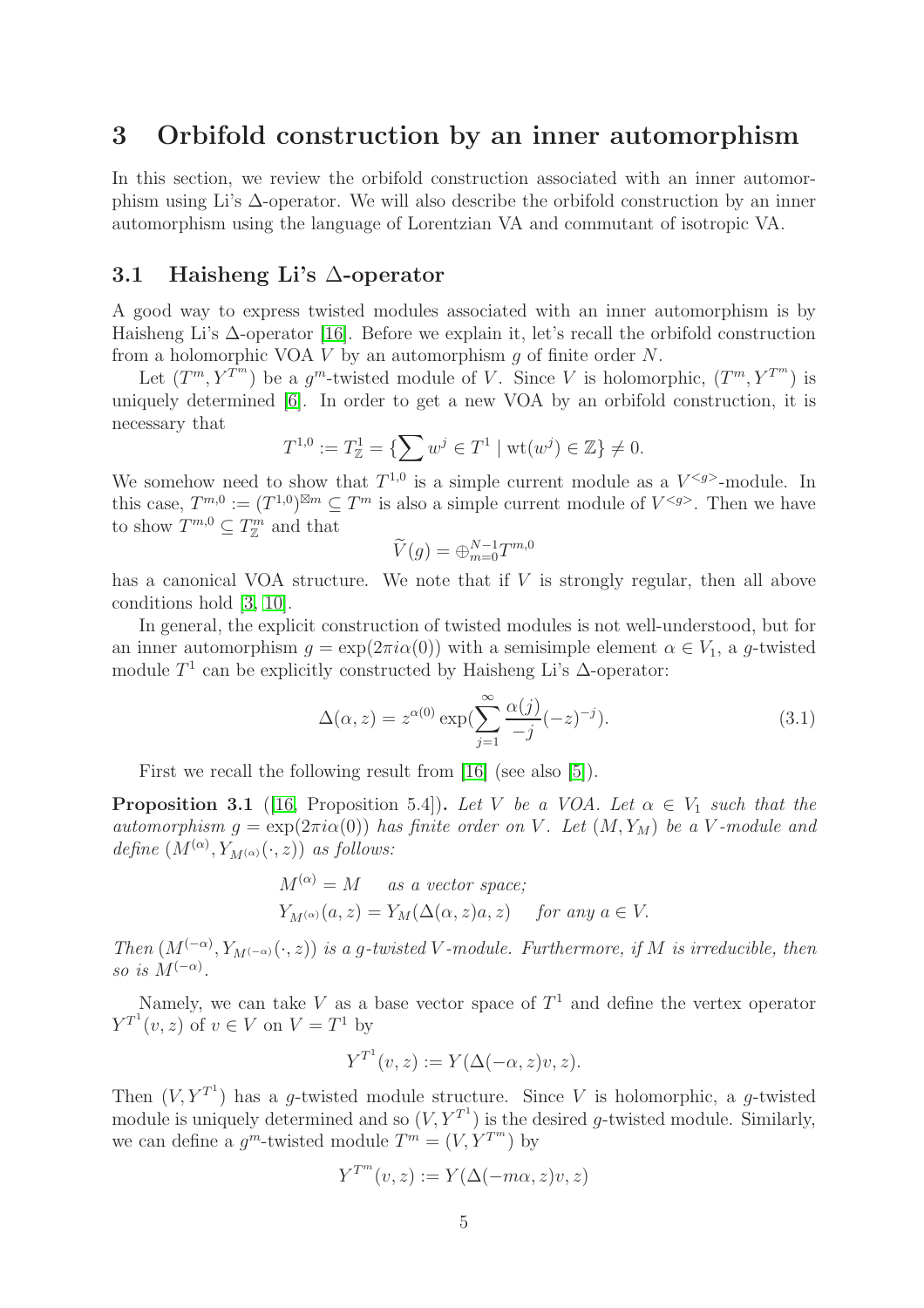on  $V$ . The important fact is that the structures of these twisted modules are basically determined by the actions of  $Y(\alpha, z) = \sum_{j \in \mathbb{Z}} \alpha(j) z^{-j-1}$ .

In order to see their structures, we separate the actions of  $Y(\alpha, z)$  and the actions of the subVA which commute with the actions of  $Y(\alpha, z)$ .

Throughout this paper,  $M(\alpha)$  denotes a subVA generated by  $\alpha \in V_1$ . It is known that  $M(\alpha)$  is isomorphic to a Heisenberg VA of rank one given by a Lie algebra relation  $[\alpha(n), \alpha(m)] = n\delta_{m+n,0}\langle \alpha, \alpha \rangle$ . For a subspace H of a Cartan subalgebra of  $V_1$ , we similarly define  $M(\mathcal{H})$  as a subVA of V generated by  $\mathcal{H}$ , which is a Heisenberg VA of rank dim( $\mathcal{H}$ ). We often use  $\mathcal H$  to denote a Cartan subalgebra of  $V_1$ .

Notation 3.1. *Let* V *be a VA and* W *a subVA of* V *. The commutant of* W *in* V *is given by*

Comm $(W, V) = \{v \in V \mid u(m)v = 0 \text{ for all } u \in W, m \ge 0\}.$  (3.2)

*Throughout this paper, we use the following notation.*

$$
X = \text{Comm}(M(\alpha), V) \quad \text{and} \quad U = \text{Comm}(M(\mathcal{H}), V). \tag{3.3}
$$

One advantage of using a rank one Heisenberg algebra is that the commutant VOA X coincides with  $\{v \in V \mid \alpha(n)v = 0, n \geq 0\}$ , which can be checked easily.

From now on, we assume that  $g = \exp(2\pi i \alpha(0))$  has a finite order N. In this case, the eigenvalues of  $\alpha(0)$  on V are in  $\frac{\mathbb{Z}}{N}$ . Let I be the ideal of Z generated by the eigenvalues of  $N\alpha(0)$  on V. Then  $I = S\mathbb{Z}$  for some positive integer S. Clearly  $(S, N) = 1$ . We set  $K = N\langle \alpha, \alpha \rangle/2 \in \mathbb{C}.$ 

<span id="page-5-0"></span>**Proposition 3.2.** Let V be a strongly regular holomorphic VOA. Then  $Comm(X, V)$  is *isomorphic to a lattice VOA*  $V_{\mathbb{Z}\frac{N\alpha}{S}}$ *. Moreover,*  $K \in \mathbb{Q}$ *. Set*  $K = K_1/K_2$  *with*  $K_1, K_2 \in \mathbb{N}$ such that  $(K_1, K_2) = 1$ . Then  $K_2|N$  and  $S^2|K_1$ . Similarly, there is an even lattice L such *that*  $Comm(U, V) \cong V_L$ .

**[Proof]** It is clear that the commutant  $Comm(X, V)$  is a VOA of central charge one and contains  $M(\alpha)$  properly. So, it is a lattice VOA of rank one, say  $V_{\mathbb{Z}^{\ell}}$ . Since  $\mathbb{Z}^{\ell}$ is an even lattice,  $\langle t\alpha, t\alpha \rangle \in 2\mathbb{Z}$ . Also since  $|g| = N$ ,  $\langle t\alpha, N\alpha \rangle \in \mathbb{Z}$  and so  $t \in \mathbb{Q}$ , say  $t = \frac{p}{a}$  $\frac{p}{q}$  with  $p, q \in \mathbb{N}$  such that  $(p, q) = 1$ . Then the dual lattice of  $\mathbb{Z}_q^p$  $\frac{p}{q}\alpha$  is  $\mathbb{Z} \frac{qN}{2pK} \alpha$  and  $\langle \alpha, \frac{qN}{2pK} \alpha \rangle = \frac{q}{p}$  $\frac{q}{p}$ . Since V is holomorphic, all values in  $\frac{q}{p} \mathbb{Z}$  will appear as eigenvalues of  $\alpha(0)$ in *V*. Therefore,  $\frac{q}{p} = \frac{S}{N}$  $\frac{S}{N}$  by the definition of S and Comm $(X, V) \cong V_{\mathbb{Z}_{\overline{S}}^{N_{\alpha}}}$ . Furthermore, S  $\frac{\partial^2 N}{\partial S}$  =  $\frac{2KN^2}{NS^2} \in 2\mathbb{Z}$  and thus,  $K\frac{N}{S^2} \in \mathbb{N}$ . In particular,  $V_{\mathbb{Z}\frac{N\alpha}{S}}$  is a VOA and we have  $\langle \frac{N\alpha}{S}$  $\frac{\sqrt{a}}{S}, \frac{N\alpha}{S}$  $K \in \mathbb{Q}$ , say  $K = \frac{K_1}{K_2}$  $\frac{K_1}{K_2}$  with  $K_1, K_2 \in \mathbb{N}$  such that  $(K_1, K_2) = 1$ . Then we have  $S^2 K_2 | K_1 N$ and  $S^2|K_1$  and  $K_2|N$  as desired since  $(S, N) = 1$  and  $(K_2, K_1) = 1$ . Similarly, since Comm $(U, V)$  contains  $M(\mathcal{H})$  and it is  $C_2$ -cofinite, it is also a lattice VOA.  $\Box$ 

<span id="page-5-1"></span>**Remark 3.3.**  $Set \beta = \frac{\alpha}{S}$  $\frac{\alpha}{S}$  and  $h = \exp(2\pi i \beta(0))$ . Then  $g = h^S$ . By the proof of Proposition [3.2,](#page-5-0) we know that the eigenvalues of  $\beta(0)$  on V are also in  $\frac{Z}{N}$ . Therefore, the order of h *also divides* N *and thus is* N*. Recall that* (S, N) = 1*; there are integers* k, ℓ *such that*  $kS + \ell N = 1$ . Then we have  $h = h^{kS + \ell N} = h^{kS} = g^k$  and  $\langle g \rangle = \langle h \rangle$ .

*Since we are mainly interested in the orbifold construction associated with* g *and the resulting VOA depends only on the cyclic group*  $\langle g \rangle$ , by replacing  $\alpha$  by  $\beta = \alpha/S$  *if necessary, we may assume that*  $S = 1$  *and*  $Comm(X, V) \cong V_{ZN\alpha}$ .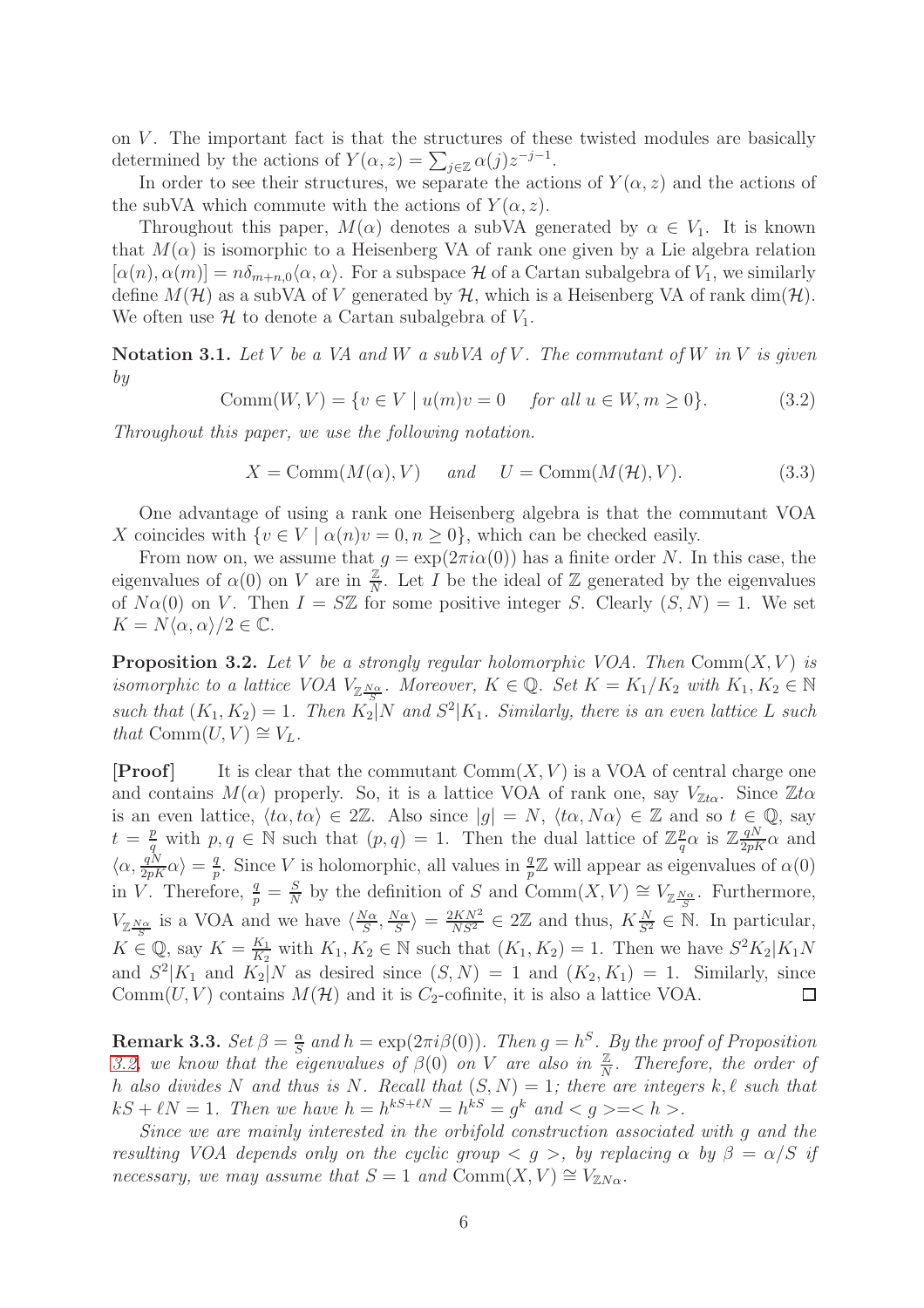Although X-modules and  $V_{ZN\alpha}$ -modules are enough to consider the orbifold construction, we will also explain the construction using  $U$ -modules and  $V_L$ -modules for the future notation.

#### Lemma 3.4. X *is a strongly regular VOA.*

**[Proof]** Since all simple modules of  $V_{ZN\alpha}$  are simple current, there is a cyclic automorphism group A of V with finite order such that the fixed point subVOA  $V^A$  coincides with  $X \otimes V_{\mathbb{Z}N\alpha}$ . Then by [\[3\]](#page-39-13) and [\[17\]](#page-39-16),  $V^A$  is strongly regular and so is X.  $\Box$ 

We will consider an alternative construction of  $\tilde{V}(g)$  (or one with the same character) using the Lorentzian lattice vertex algebra  $V_{\Pi_{1,1}}$ . In order to compare their structures, we will decompose V as a direct sum of  $M(\alpha)$ -modules. By Remark [3.3,](#page-5-1) we may assume that  $Comm(X, V) \cong V_{\mathbb{Z}N\alpha}$ . Then the dual lattice  $(\mathbb{Z}N\alpha)^*$  of  $\mathbb{Z}N\alpha$  is  $(1/2K)\mathbb{Z}\alpha$  and we have

$$
V = \bigoplus_{s \in \mathbb{Z}} M(\alpha) \otimes e^{\frac{s}{2K}\alpha} \otimes X(\frac{s\alpha}{2K}), \tag{3.4}
$$

where  $M(\alpha) \otimes e^{\frac{s}{2K}\alpha} \otimes X(\frac{s\alpha}{2K})$  $\frac{s\alpha}{2K}$ ) is an eigenspace of  $\alpha(0)$  with eigenvalue  $\frac{s}{N}$  and  $X(\frac{s\alpha}{2K})$  $\frac{s\alpha}{2K})$ denotes the multiplicity of simple  $M(\alpha)$ -module  $M(\alpha) \otimes e^{\frac{s}{2K}\alpha}$ .

**Remark 3.5.** We may view  $X(\frac{s\alpha}{2K})$  $\frac{3\alpha}{2K}$ ) as an X-module and  $X = X(0)$ ; note that  $X(\frac{s\alpha}{2K})$  $\frac{s\alpha}{2K}) \cong$  $X(\frac{s\alpha}{2K}+mN\alpha)$  as X-modules for any  $m \in \mathbb{Z}$ . For simplicity, we denote  $X(\frac{s\alpha}{2K})$  $\frac{s\alpha}{2K}$ *) by*  $X^{(s)}$ *. Then*  $X^{(s)} \cong X^{(s+2mKN)}$  *for any*  $m \in \mathbb{Z}$ *. Since* Comm $(X, V) \cong V_{\mathbb{Z}N\alpha}$ *, we also have the decomposition*

<span id="page-6-0"></span>
$$
V = \bigoplus_{s=0}^{2KN-1} V_{\frac{s}{2K}\alpha + \mathbb{Z}N\alpha} \otimes X^{(s)}.
$$
 (3.5)

*Since V is holomorphic,*  $X^{(s)} \neq 0$  *for any*  $0 \leq s \leq 2KN - 1$  [\[14\]](#page-39-17)*.* 

We next study the structure of the  $g^m$ -twisted module  $T^m$  by using Li's  $\Delta$ -operator and compute the corresponding degree operator  $L^{T^m}(0)$  on  $T^m$ .

Since  $\alpha(0)\omega = 0$ ,  $\alpha(1)\omega = \alpha$ ,  $\alpha(2)\omega = 0$ ,  $\alpha(3)\omega = 0$ , we have

$$
\Delta(-m\alpha, z)\omega = z^{0}(\omega - m\alpha z^{-1} + \frac{m^{2}}{2}\langle \alpha, \alpha \rangle z^{-2})
$$

and so the degree operator  $L^{T^m}(0)$  on  $M(\alpha) \otimes e^{\frac{s\alpha}{2K}} \otimes X^{(s)}$  is given by

<span id="page-6-1"></span>
$$
L(0) - \frac{m(s - mK)}{N}.
$$
\n(3.6)

In particular, for  $m = 1$ , we have

$$
L^{T^1}(0) := L(0) - \frac{s - K}{N}.
$$

Proposition 3.6. *The* g*-twisted module* T <sup>1</sup> *has a non-zero integer weight element if and only if*  $K = \frac{N \langle \alpha, \alpha \rangle}{2}$  *is an integer.*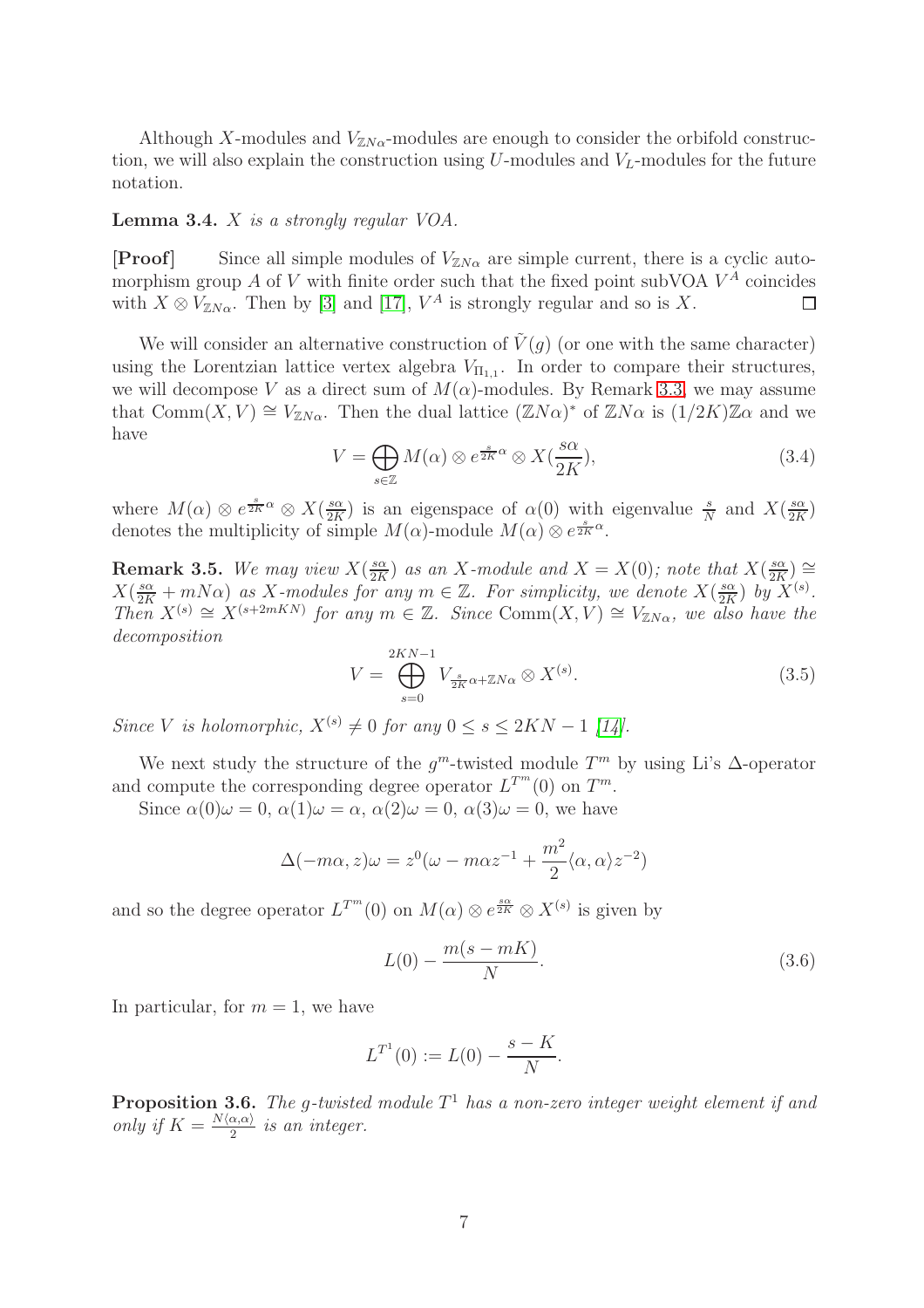**[Proof]** If there is an integer weight element in  $T^1$ , then there is  $s \in \mathbb{Z}$  such that  $\frac{s-K}{N}$  ∈ Z since  $L(0)$  takes only integer values on V. In particular,  $s - K \in \mathbb{Z}$  and so  $K \in \mathbb{Z}$ . On the other hand, if K is an integer, then for  $s = K$ ,  $L^{T}$  (0) has an integer  $\Box$ eigenvalue.

As we have seen,  $K \in \mathbb{Z}$  is a sufficient condition that we can execute an orbifold construction.

<span id="page-7-3"></span>**Remark 3.7.** *Note that*  $g = \exp(2\pi i \alpha(0))$  *also acts on the lattice VOA*  $V_{ZN\alpha}$ . It is *proved in [\[6,](#page-39-12) Proposition 2.15] that for any irreducible*  $V_{\mathbb{Z}N\alpha}$ -module  $V_{\frac{s}{2K}\alpha+\mathbb{Z}N\alpha}$ , the irreducible  $g^m$ -twisted module  $(V_{\frac{s}{2K}\alpha+\mathbb{Z}N\alpha})^{(-m\alpha)}$  defined by  $Y(\Delta(-m\alpha,z)\cdot,z)$  is isomorphic to  $V_{\frac{2K}{2K}\alpha-m\alpha+ZN\alpha}$ . Therefore, by [\(3.5\)](#page-6-0), the g<sup>m</sup>-twisted module  $T^m$  can be decomposed as

<span id="page-7-2"></span>
$$
T^{m} = \bigoplus_{s=0}^{2KN-1} V_{\frac{s}{2K}\alpha - m\alpha + \mathbb{Z}N\alpha} \otimes X^{(s)} = \bigoplus_{s \in \mathbb{Z}} M(\alpha) \otimes e^{\frac{s\alpha}{2K} - m\alpha} \otimes X(\frac{s\alpha}{2K}). \tag{3.7}
$$

# <span id="page-7-1"></span>3.2 A construction using Lorentzian lattice VA

In this subsection, we will discuss a factor VOA of a commutant VA using a Lorentzian lattice VA  $V_{\Pi_{1,1}}$  and an isotropic VA, where  $\Pi_{1,1} = \{(a, b) | a, b \in \mathbb{Z}\}\$ is a rank 2 lattice with a Gram matrix  $\begin{pmatrix} 0 & -1 \\ -1 & 0 \end{pmatrix}$ . First we will recall a construction of the Leech lattice by using a Niemeier lattice and the Lorentzian lattice  $\Pi_{1,1}$ .

#### <span id="page-7-0"></span>3.2.1 Niemeier lattice and Leech lattice

Let E be a Niemeier lattice and  $E \neq \Lambda$ . As it is well-known [\[4,](#page-39-5) Chapter 26],  $E \oplus \Pi_{1,1} \cong$  $\Lambda \oplus \Pi_{1,1}$ . Let  $\Gamma = \Gamma_1 \perp \Gamma_2 \perp \cdots \perp \Gamma_k$  be the decomposition of the root sublattice  $\Gamma$  into irreducible components. Note that the irreducible components are of the type  $A, D$  or  $E$ and all the irreducible components have the same (dual) Coxeter number h.

Choose a fundamental system of roots for  $\Gamma_i$  and let  $\rho_i$  be the corresponding Weyl vector. Set  $\bar{\rho} = \sum \rho_i$ . Then  $\langle \bar{\rho}, \bar{\rho} \rangle = 2h(h+1)$  and  $\rho = (\bar{\rho}, h, h+1) \in E \oplus \Pi_{1,1}$  is an isotropic element. In this case,

$$
\rho^{\perp}/\mathbb{Z}\rho \cong \Lambda,
$$

where  $\rho^{\perp} = \{(a, m, n) \in E \oplus \Pi_{1,1} \mid \langle (a, m, n), (\bar{\rho}, h, h + 1) \rangle = 0 \}.$ 

At the end of this section, we will consider the Niemeier lattice VOA  $V_E$  and then translate the above arguments into the tensor product VA  $V_E \otimes V_{\Pi_{1,1}} \cong V_{E \oplus \Pi_{1,1}}$ . Then the above result can be written as

$$
V_{\Lambda} \cong \text{Comm}(M(\rho), V_E \otimes V_{\Pi_{1,1}})/P,
$$

where P is a proper ideal of  $Comm(M(\rho), V_E \otimes V_{\Pi_{1,1}})$ , which is defined as the kernel of the  $\text{map } \mathcal{R} : \text{Comm}(M(\rho), V_E \otimes V_{\Pi_{1,1}}) \to \text{Comm}(M(\rho), V_E \otimes V_{\Pi_{1,1}})$  such that  $u \mapsto \lim_{\rho \to 0} u$ (cf. Remark [3.12\)](#page-9-0).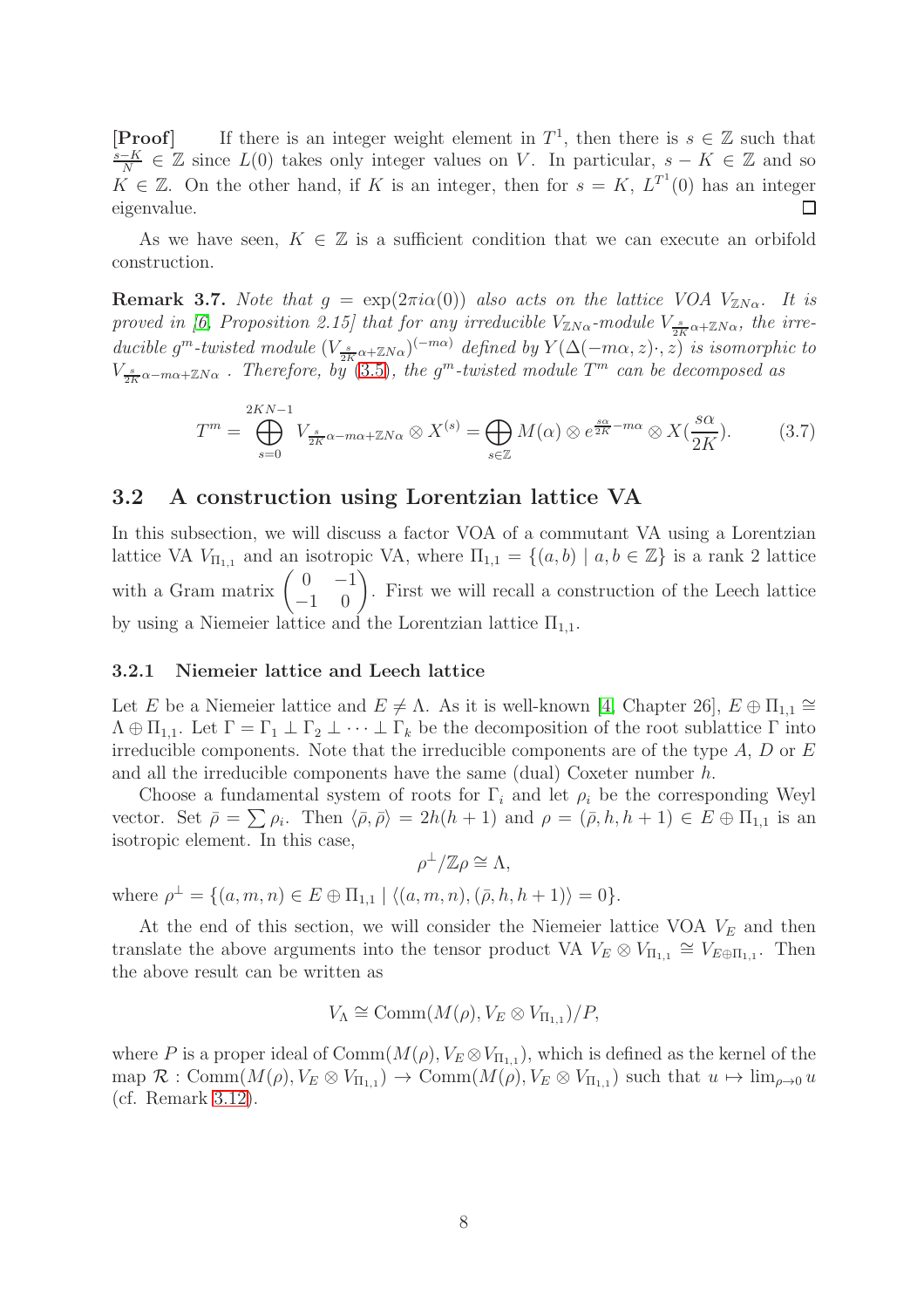#### 3.2.2 Lorentzian lattice and the Lorentzian construction

We discuss a generalization of the above construction to VOAs. Our setting is as follows:

Let V be a VOA of CFT-type with  $V_1 \neq 0$  and H a subspace of a Cartan subalgebra of  $V_1$  and  $\alpha \in \mathcal{H}$ . Let  $\Pi_{1,1} = \mathbb{Z}r + \mathbb{Z}q$  with  $\langle r, r \rangle = \langle q, q \rangle = 0$  and  $\langle r, q \rangle = -1$ . Then the Lorentzian lattice VA  $V_{\Pi_{1,1}}$  is given by

$$
V_{\Pi_{1,1}} = \bigoplus_{(m,n)\in \Pi_{1,1}} M(r,q) \otimes e^{(m,n)}
$$

with the formal elements  $\{e^{(m,n)} | m, n \in \mathbb{Z}\}\$  and

$$
V \otimes V_{\Pi_{1,1}} = \bigoplus_{m,n \in \mathbb{Z}} \bigoplus_{s \in \mathbb{Z}} M(\alpha,r,q) \otimes e^{\frac{s}{2K}\alpha} \otimes X^{(s)} \otimes e^{(m,n)}.
$$

To simplify the notation, we denote  $e^{a\alpha} \otimes e^{(m,n)}$  by  $e^{(a\alpha,m,n)}$ .

Set  $\rho = (\alpha, 1, \frac{\langle \alpha, \alpha \rangle}{2}) \in \mathcal{H} \oplus \mathbb{C}(\Pi_{1,1}) \subseteq (V \otimes V_{\Pi_{1,1}})_1$ , which is an isotropic element and set  $J = \text{Comm}(M(\rho), V \otimes V_{\Pi_{1,1}})$ . Since  $\text{Comm}(J, V \otimes V_{\Pi_{1,1}})$  contains  $M(\rho)$  and has central charge one, Comm $(J, V \otimes V_{\Pi_{1,1}}) \cong V_{\mathbb{Z}N\rho}$  for  $N \in \mathbb{C}$ , where  $V_{\mathbb{Z}0\rho}$  denotes  $M(\rho)$  if  $N = 0$ . We are interested in the case  $N \neq 0$ . In this case, since  $e^{N\rho} = e^{(N\alpha, N, N\frac{(\alpha, \alpha)}{2})} \in V \otimes V_{\Pi_{1,1}}$ , we have  $N \in \mathbb{Z}$  and  $\langle \alpha, \alpha \rangle = \frac{2K}{N}$  $\frac{2K}{N}$  for some  $K \in \mathbb{Z}$ . Furthermore, since  $X \subseteq J$ ,  $e^{N\alpha} \in$ Comm $(X, V)$ , where  $X = \text{Comm}(M(\alpha), V)$ .

Set  $P = \mathbb{C}[\rho(-j) : j > 0]J + (1 - e^{N\rho})-1J$ . Note also that  $e^{0\rho} = 1$ .

The main aim of this section is to prove the following theorem.

<span id="page-8-0"></span>**Theorem 3.8.**  $J/P$  is a vertex operator algebra. We denote it by  $V^{[\alpha]}$ . If V is a strongly *regular holomorphic VOA and we choose*  $\alpha$  *as one in Remark [3.3,](#page-5-1) then*  $V^{[\alpha]} \cong \tilde{V}(g)$  *as an*  $X \otimes M(\alpha)$ -module, where  $q = \exp(2\pi i \alpha(0))$ .

By a direct calculation,

$$
\rho^{\perp} = \{ (a\alpha, m, n) \mid \langle \rho, (a\alpha, m, n) \rangle = 0 \} = \mathbb{C}\rho + \mathbb{C}\widehat{\alpha},
$$

where  $\widehat{\alpha} = (\alpha, 0, \frac{2K}{N})$  $\frac{2K}{N}$ ). Since  $\langle \left(\frac{(mK+nN)\alpha}{2K}\right)$  $\frac{+nN)\alpha}{2K},m,n),(\alpha,1,\frac{K}{N})$  $\frac{K}{N}$ ) = 0, it is easy to check that

$$
\text{Ker}(\rho(0)) = \bigoplus_{m,n \in \mathbb{Z}} M(\rho,\widehat{\alpha}) \otimes X^{(mK+nN)} \otimes e^{(\frac{(mK+nN)\alpha}{2K},m,n)}.
$$

Furthermore, for  $n \geq 1$ , we have  $\rho(n) X^{(s)} e^{\mathbb{Z}r + \mathbb{Z}q} = 0$ . Hence, we have:

<span id="page-8-1"></span>**Lemma 3.9.**  $J = \text{Comm}(M(\rho), V \otimes V_{\Pi_{1,1}}) = \bigoplus$  $m, n \in \mathbb{Z}$  $M(\rho, \widehat{\alpha}) \otimes X^{(mK+nN)} \otimes e^{(\frac{(mK+nN)\alpha}{2K},m,n)}.$ 

We note that the eigenvalues of  $N\hat{\alpha}(0)$  on J are in  $\mathbb{Z}R$ , where  $R = (K, N)$ . Then

$$
\text{Comm}(J, V \otimes V_{\Pi_{1,1}}) = V_{\mathbb{Z}N\rho} = \bigoplus_{n \in \mathbb{Z}} M(\rho) \otimes e^{(nN\alpha, nN, nK)}
$$

is contained in J.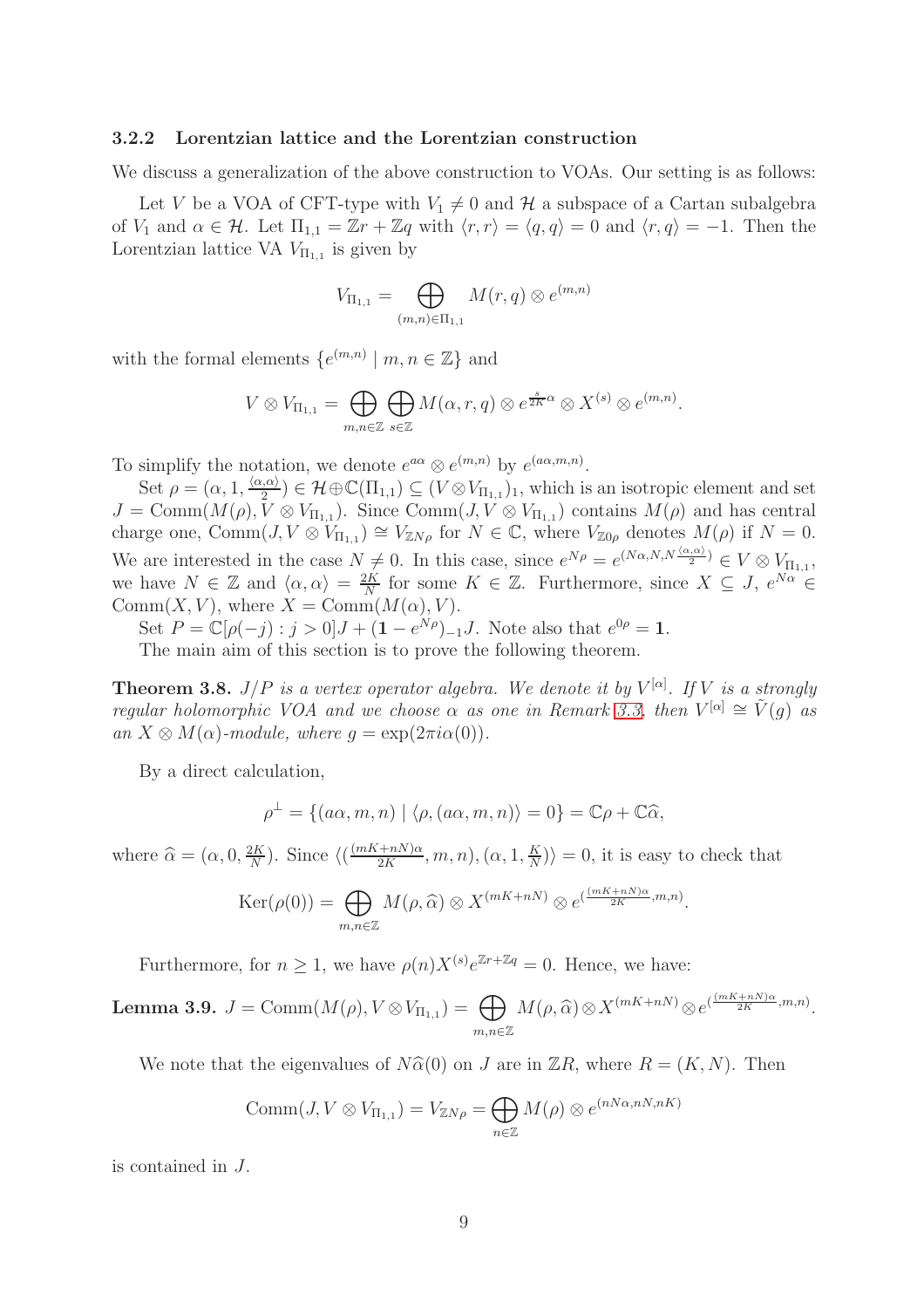<span id="page-9-2"></span>**Lemma 3.10.** For any  $v \in J$ , we have  $e_m^{N\rho}v = 0$  for all  $m \geq 0$  and  $e_m^{N\rho}v \subseteq \sum_{j=1}^{\infty} \rho(-j)J$ *for*  $m \leq -2$ *. In particular,*  $V_{\mathbb{Z}N\rho}$  *is in the center of J.* 

**[Proof]** We first note that  $\text{wt}(e_m^N \rho v) = \text{wt}(v) - m - 1$ , since  $\text{wt}(e^{N\rho}) = 0$ . We may assume  $v = \xi \otimes e^{(s\alpha,a,b)} \in J$  with  $\xi \in X(s\alpha) \otimes M(\alpha,\Pi_{1,1})$ , because they span J. By the definition of vertex operators,

$$
e_m^{N\rho} v \in \mathbb{C}[\rho(-j) : j \in \mathbb{N}] \mathbb{C}[\rho(j) : j \in \mathbb{N}] (\xi \otimes e^{(s\alpha, a, b) + N\rho})
$$
  

$$
\in \mathbb{C}[\rho(-j) : j \in \mathbb{N}] (\xi \otimes e^{(s\alpha, a, b) + N\rho}).
$$

Since  $\rho(0)v = 0$ , we have  $\langle (s\alpha, m, n), \rho \rangle = 0$ . Furthermore, we have wt $(\xi \otimes e^{(s\alpha, m, n) + N\rho}) =$  $\mathrm{wt}(v)$  since  $\mathrm{wt}(e^{N\rho}) = 0$ . If  $\mathrm{wt}(e_m^{N\rho}v) < \mathrm{wt}(v)$ , the only possibility is  $e_m^{N\rho}v = 0$ . If  $\operatorname{wt}(e_m^N p) > \operatorname{wt}(v)$ , i.e.  $m \le -2$ , then  $e_m^N p \in \sum_{j=1}^{\infty} \rho(-j)J$ .

**Lemma 3.11.**  $Set P = \mathbb{C}[\rho(-j) : j > 0]J + (1 - e^{N\rho})_{-1}J$ . Then P is a proper ideal of J.

**[Proof]** Since  $\rho(-j)$  and  $(1 - e^{N\rho})_{-1}$  commute with the other operators in J, we have  $u_m P \subset P$  for any  $u \in J$  and  $m \in \mathbb{Z}$ . For  $w \in J$ ,

$$
(\rho(-j)u)_mw = \sum_{i=0}^{\infty} {\binom{-j}{i}} {\rho(-j-i)u_{m+i}w - (-1)^{-j}u_{m-j-i}\rho(i)w}
$$
  
\n
$$
= \sum {\binom{-j}{i}} \rho(-j-i)u_{m+i}w \in P \text{ and}
$$
  
\n
$$
((1 - e^{N\rho})_{-1}u)_mw = (1 - e^{N\rho})_{-1}(u_mw) + \sum_{i=1}^{\infty} {\binom{-1}{i}} \{e_{(-1-i)}^{N\rho}u_{m+i}w + u_{m-j-i}e_i^{N\rho}w\}
$$
  
\n
$$
= (1 - e^{N\rho})_{-1}(u_mw) + \sum_{i=1}^{\infty} {\binom{-1}{i}} e_{(-1-i)}^{N\rho}(u_{m+i}w) \in P.
$$

It is easy to see that  $1 \notin P$  and hence it is proper.

<span id="page-9-0"></span>**Remark 3.12.** *Since*  $\lim_{\rho \to 0} e^{N\rho} = 1$ , we can view P as the kernel of the map  $\mathcal{R}: J \to J$ *such that*  $u \mapsto \lim_{\rho \to 0} u$ .

 $\Box$ 

<span id="page-9-1"></span>**Definition 3.13.** Define  $V^{[\alpha]} = J/P$ . We call  $V^{[\alpha]}$  a VOA constructed by  $\alpha$ .

<span id="page-9-3"></span>**Lemma 3.14.** *Under the above setting, if*  $\langle \alpha, \alpha \rangle = \frac{2K}{N}$  $\frac{2K}{N}$ *, then*  $V^{[N\alpha/K]} \cong V^{[\alpha]}$ *.* 

**[Proof]** Clearly, an isotropic element  $\frac{N}{K}\rho = \left(\frac{N\alpha}{K}, \frac{N}{K}\right)$  $\frac{N}{K}$ , 1) defines the same commutant VOA J and an ideal P of J. On the other hand, the switching  $r \leftrightarrow q$  of  $\Pi_{1,1} = \mathbb{Z}r + \mathbb{Z}q$ induces an automorphism  $\phi$  of  $V \otimes V_{\Pi_{1,1}}$ . By this automorphism,  $\phi\left(\frac{N}{K}\right)$  $\frac{N}{K}\rho$ ) =  $(\frac{N\alpha}{K}, 1, \frac{N\alpha}{K})$  $\frac{N}{K}$ ) and so we have  $V^{\left[\frac{N\alpha}{K}\right]} \cong V^{\left[\alpha\right]}$ .  $\Box$ 

We will next derive several useful expressions of  $V^{[\alpha]}$ . First we note that

$$
(\frac{(mK+nN)\alpha}{2K},m,n) = m(\alpha,1,\frac{K}{N}) + \frac{-mK+nN}{2K}(\alpha,0,\frac{2K}{N}) = m\rho + (\frac{-mK+nN}{2K})\widehat{\alpha}.
$$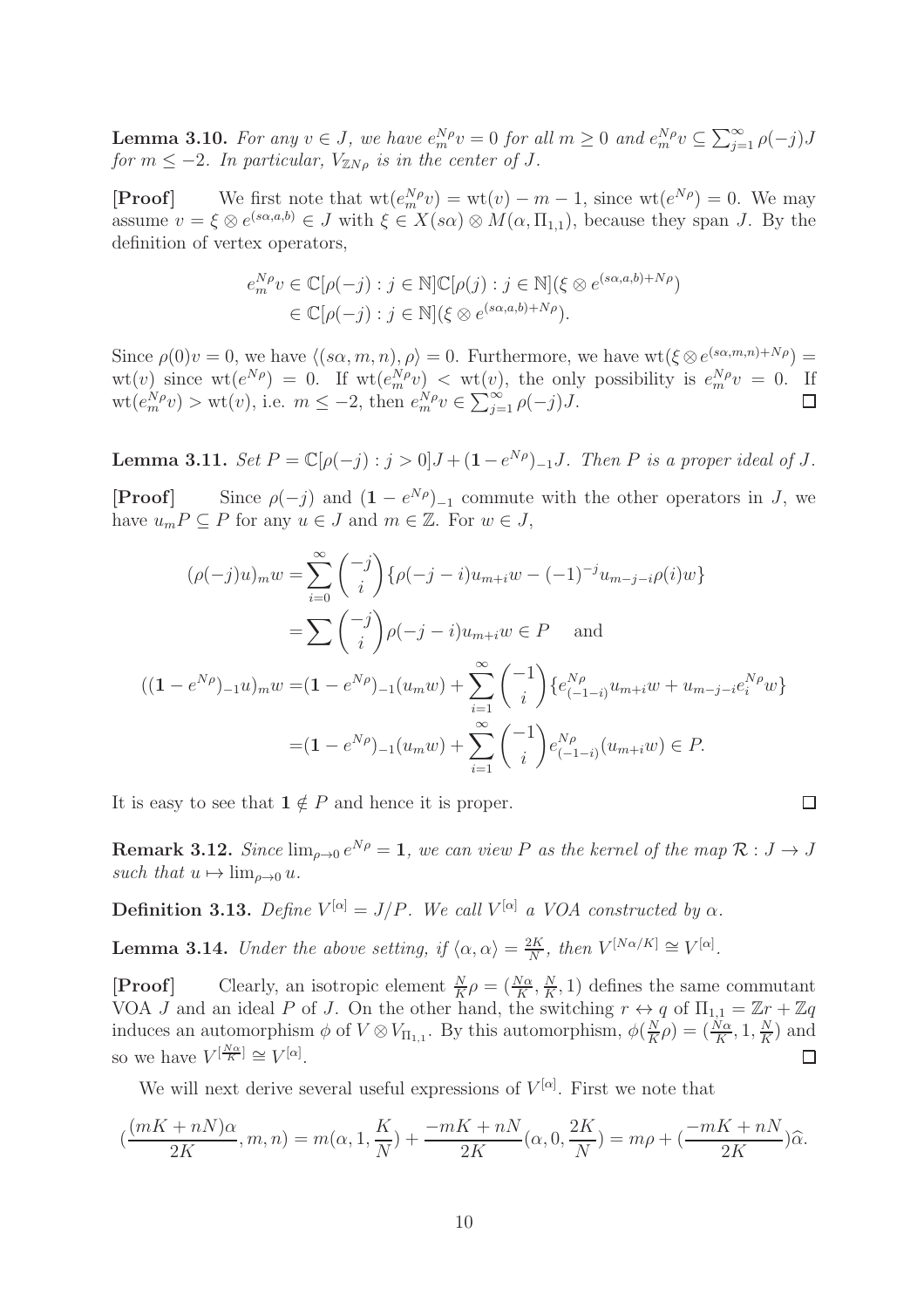Then we can decompose  $\mathrm{Comm}(M(\rho), V \otimes V_{\Pi_{1,1}})$  into

$$
\text{Comm}(M(\rho), V \otimes V_{\Pi_{1,1}}) \cong \bigoplus_{m=0}^{N-1} V_{m\rho + \mathbb{Z}N\rho} \otimes \left( \bigoplus_{n \in \mathbb{Z}} M(\widehat{\alpha}) \otimes e^{(\frac{-mK + nN}{2K})\widehat{\alpha}} \otimes X^{(mK + nN)} \right) (3.8)
$$

Since  $\langle \rho, \hat{\alpha} \rangle = 0$  and  $\rho$  is an isotropic element, we have

$$
\langle (\frac{(mK+nN)\alpha}{2K},m,n),(\frac{(mK+nN)\alpha}{2K},m,n)\rangle = \langle (\frac{-mK+nN}{2K})\widehat{\alpha},(\frac{-mK+nN}{2K})\widehat{\alpha}\rangle.
$$

Therefore, as a graded vector space, we have the following result:

<span id="page-10-2"></span>**Theorem 3.15.** *As a module of*  $V_{ZN\hat{\alpha}} \otimes X$ *,* 

$$
V^{[\alpha]} \cong \bigoplus_{m=0}^{N-1} \bigoplus_{n \in \mathbb{Z}} M(\widehat{\alpha}) \otimes X^{(mK+nN)} \otimes e^{(-\frac{m\alpha}{2} + \frac{nN\alpha}{2K}, 0, n - \frac{mK}{N})}
$$
  

$$
\cong \bigoplus_{m=0}^{N-1} \bigoplus_{n \in \mathbb{Z}} M(\widehat{\alpha}) \otimes e^{(\frac{-mK+nN}{2K})\widehat{\alpha}} \otimes X^{(mK+nN)}
$$
(3.9)

*where*  $\widehat{\alpha} = (\alpha, 0, \frac{2K}{N})$  $\frac{2K}{N}$ )  $\in \mathbb{C}\alpha \oplus \mathbb{C}\Pi_{1,1}$  and  $X^{(mK+nN)} = X(\frac{mK+nN}{2K})$  $\frac{\zeta + nN}{2K}\alpha$ .

Since  $X^{(2mNK+t)} = X^{(t)}$  and wt $(e^{s\alpha}) \geq 0$  for  $m \in \mathbb{Z}$  and  $s \in \mathbb{Q}$ , the total set of conformal weights of  $X^{(t)} \otimes e^{s\alpha}$  has a minimal value. Therefore,  $V^{[\alpha]}$  is a vertex operator algebra.

 $\textbf{Remark 3.16.} \ \textit{Set} \ \frac{K}{N} = \frac{K_0}{N_0}$  $\frac{K_0}{N_0}$  with  $(N_0, K_0) = 1$ . Then  $-m'K + n'N = -mK + nN$  if and only if there is a  $t \in \mathbb{Z}$  such that  $m' = m + tN_0$  and  $n' = n + tK_0$ . Therefore, *the element*  $\frac{-mK+nN}{2K}\widehat{\alpha}$  *does not determine the pair*  $(m, n)$  *uniquely if*  $R = \frac{N}{N_0K}$  $\frac{N}{N_0} \neq 1$ . As  $X^{(mN_0K-mK_0N)} = X^{(0)} = \text{Comm}(M(\alpha), V) \subseteq V^{}$ , we also know that  $e^{\frac{(mN_0K+mK_0N)\alpha}{2K}} =$  $e^{mN_0\alpha} \in \text{Comm}(X^{(0)}, V^{[\alpha]})$  *for all*  $m \in \mathbb{Z}$ . It is also easy to check the converse. Therefore, *we have*

$$
\text{Comm}(M(\alpha), V^{[\alpha]}) = \bigoplus_{m=0}^{R-1} X^{(2mRN_0K_0)} \quad \text{and} \quad \text{Comm}(X^{(0)}, V^{[\alpha]}) \cong V_{\mathbb{Z}N_0\widehat{\alpha}}.
$$

<span id="page-10-1"></span>Proposition 3.17. *If*  $R = 1$ , then  $(V^{[\alpha]})^{[\alpha]} \cong V$ .

[**Proof**] Suppose  $R = (N, K) = 1$ . Then, for any  $s \in \mathbb{Z}$ , there is the unique pair  $(m, n) \in \mathbb{Z}^2$  such that  $0 \leq m \leq N-1$  and  $s = mK + nN$ . Then by comparing (3.9) and (3.4), we have  $(V^{[\alpha]})^{[\alpha]} = \bigoplus_{m=0}^{N-1} \bigoplus_{n \in \mathbb{Z}} M(\widehat{\widehat{\alpha}}) \otimes e^{\frac{mK+nN}{2K} \widehat{\widehat{\alpha}}} \otimes X(\frac{mK+nN}{2K})$  $\frac{K+nN}{2K}\alpha$ ). By identifying  $\hat{\alpha} = \alpha$ , we have the desired result.  $\Box$ 

# <span id="page-10-0"></span>3.3 Orbifold construction and Lorentzian construction

We will use Li's  $\Delta$ -operator to compare the above VOA  $V^{[\alpha]}$  with the VOA  $\tilde{V}(g)$  obtained by the orbifold construction with an automorphism  $g = \exp(2\pi i \alpha(0))$ . Recall that the underlying vector space of the irreducible  $g^m$ -twisted module  $T^m$  is also  $V = \bigoplus_{s \in \mathbb{Z}} M(\alpha) \otimes$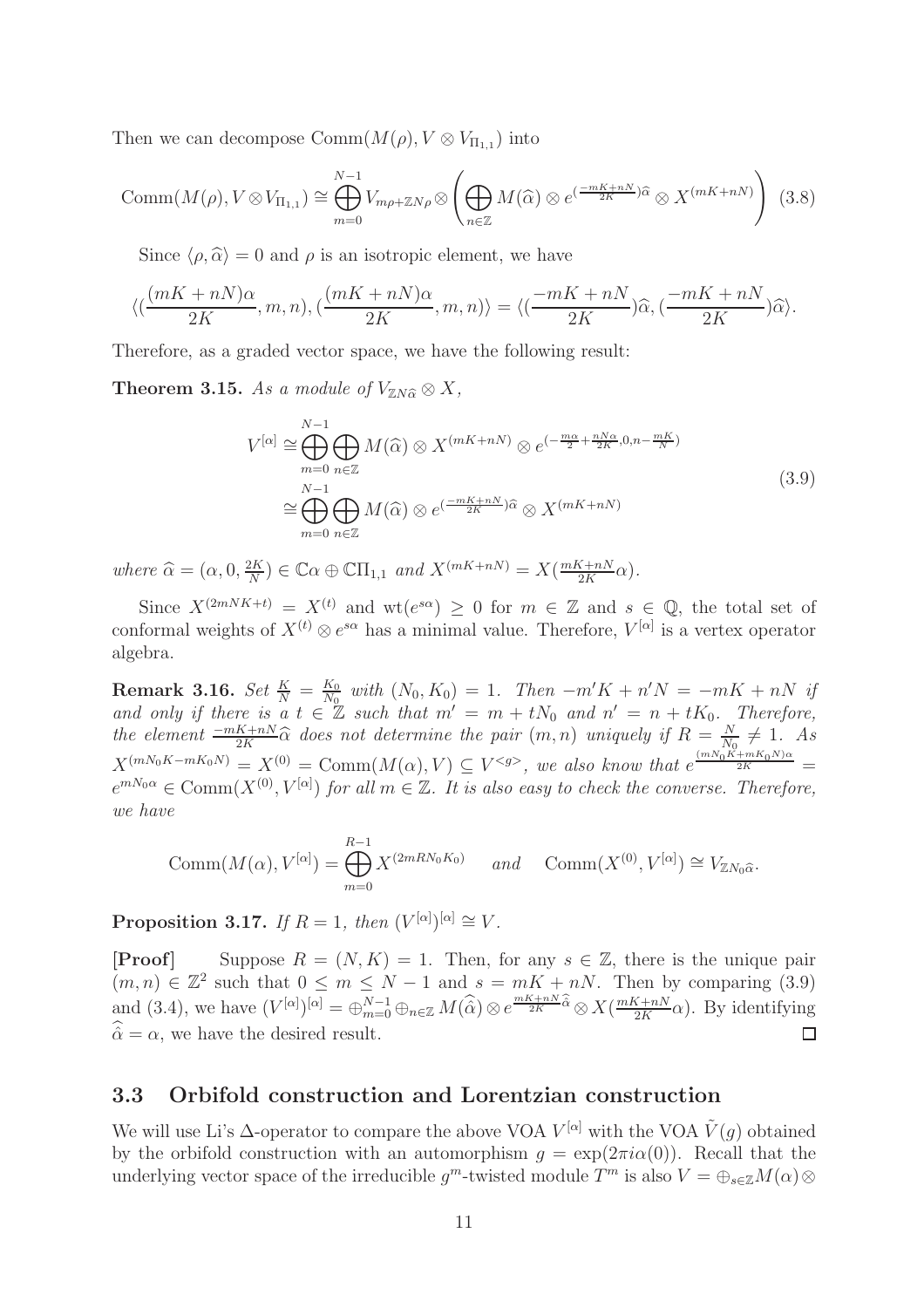$X^{(s)} \otimes e^{\frac{s\alpha}{2K}}$ . The degree operator  $L^{T^m}(0)$  acts on  $M(\alpha) \otimes e^{\frac{s\alpha}{2K}} \otimes X^{(s)}$  by  $L(0) - \frac{m(s-mK)}{N}$ . Set sα

$$
Z^m := \bigoplus_{s \in \mathbb{Z}} M(\hat{\alpha}) \otimes X^{(s)} \otimes e^{\frac{s\alpha}{2K}} \otimes e^{(m, \frac{s - mK}{N})} \subseteq V \otimes V_{\frac{1}{N}\Pi_{1,1}}.
$$

Then, the grading on  $M(\alpha) \otimes X^{(s)} \otimes e^{\frac{s\alpha}{2K}} \subseteq T^m$  coincides with the grading on  $Z^m$ .

Moreover,  $\Delta(-m\alpha, z)u = u$  for any  $u \in X = \text{Comm}(M(\alpha), V)$  and hence  $Y^{T^m}(u, z) =$  $Y(u, z)$ , which coincides with the action of u on  $Z^m$ . Since  $\Delta(-m\alpha, z)\alpha = \alpha - m\frac{2K}{N}1z^{-1}$ , we have

$$
Y^{T^{m}}(\alpha, z) = Y(\alpha, z) - m \frac{2K}{N} \mathbf{1} z^{-1}.
$$
\n(3.10)

In particular, there is no change on the operators  $\alpha(n)$  of  $\alpha$  except the grade preserving operator  $\alpha(0)$  and the grade preserving operator  $\alpha(0)$  on  $T^m$  is given by  $\alpha(0) - m \frac{2K}{N}$  as an operator on V, which coincides with the action of  $\widehat{\alpha}(0)$  on  $M(\alpha) \otimes X^{(s)} \otimes e^{\frac{s\alpha}{2K}} \otimes e^{(m,\frac{s-mK}{N})}$ . Note that  $\langle \hat{\alpha}, \hat{\alpha} \rangle = \langle \alpha, \alpha \rangle$ . By identifying  $\hat{\alpha}$  and  $\alpha$ , we have the following isomorphisms of  $M(\alpha) \otimes X$ -modules:

$$
\phi_1: T^1 \to Z^1 = \bigoplus_{s \in \mathbb{Z}} M(\widehat{\alpha}) \otimes e^{\frac{s\alpha}{2K}} \otimes X^{(s)} \otimes e^{(1, \frac{s-K}{N})} \subset V \otimes V_{\frac{1}{N}\Pi_{1,1}},
$$
  

$$
\phi_m: T^m \to Z^m = \bigoplus_{s \in \mathbb{Z}} M(\widehat{\alpha}) \otimes e^{\frac{s\alpha}{2K}} \otimes X^{(s)} \otimes e^{(m, \frac{s-mK}{N})} \subseteq V \otimes V_{\frac{1}{N}\Pi_{1,1}}.
$$
 (3.11)

for  $m \in \mathbb{Z}$  by [\(3.6\)](#page-6-1) and the above arguments.

Using the above notation, we also have

$$
\phi_0: V \to Z^0 := \bigoplus_{s \in \mathbb{Z}} M(\widehat{\alpha}) \otimes e^{\frac{s\alpha}{2K}} \otimes X^{(s)} \otimes e^{(0, \frac{s}{N})} \subseteq V \otimes V_{\frac{1}{N}\Pi_{1,1}}.
$$

In particular, the subspace  $T^{1,0} = T^1_{\mathbb{Z}}$  of  $T^1$  with integer weights corresponds to the subspace of  $Z^1$  for which  $(s - K)/N \in \mathbb{Z}$ , i.e.,  $s = K + nN$  for some  $n \in \mathbb{Z}$  and we have

$$
\phi_1: T^{1,0} \cong Z^{1,0} := \bigoplus_{n \in \mathbb{Z}} M(\widehat{\alpha}) \otimes e^{\frac{(K+nN)\alpha}{2K}} \otimes X^{(K+nN)} \otimes e^{(1,n)} \tag{3.12}
$$

Under our assumption, it is known that  $T^{1,0} = T^1_{\mathbb{Z}}$  is a simple current and  $T^{m,0} =$  $(T^{1,0})^{\boxtimes m}$  for  $m \geq 0$ , where  $\boxtimes$  denotes a fusion product. On the other hand, if we set

<span id="page-11-0"></span>
$$
Z^{m,0} := \bigoplus_{n \in \mathbb{Z}} M(\widehat{\alpha}) \otimes e^{\frac{(mK + nN)\alpha}{2K}} \otimes X^{(mK + nN)} \otimes e^{(m,n)}, \tag{3.13}
$$

then it is easy to see the products of elements in  $Z^{m_1,0}$  and  $Z^{m_2,0}$  belongs to  $Z^{m_1+m_2,0}$ and  $Z^{m,0} = \phi_m(T^{m,0})$ . Moreover,  $Z^{m,0} + P = Z^{m',0} + P$  if and only if  $m \equiv m' \mod N$ .

**Remark 3.18.** We should note that not only as  $M(\alpha) \otimes X$ -modules, but  $T^1$  and  $Z^1$  are *also isomorphic as* V *-modules. However, in the proof of our main theorem, we only use the characters of twisted modules and so we will not give a precise proof of* V *-isomorphisms,* but the proof of  $V^{}$ -isomorphisms.

An orbifold construction from V by using g is to give a VOA structure on  $\bigoplus_{m=0}^{N-1}T^{m,0}$ preserving the  $V^{< g>}$ -module structures and the fusion products.

Note that  $\phi_0$  maps  $\alpha \in \mathcal{H}$  to  $\widehat{\alpha} = (\alpha, 0, \frac{2K}{N})$  $\frac{2K}{N}$ )  $\in (V \otimes V_{\Pi_{1,1}})_{1}.$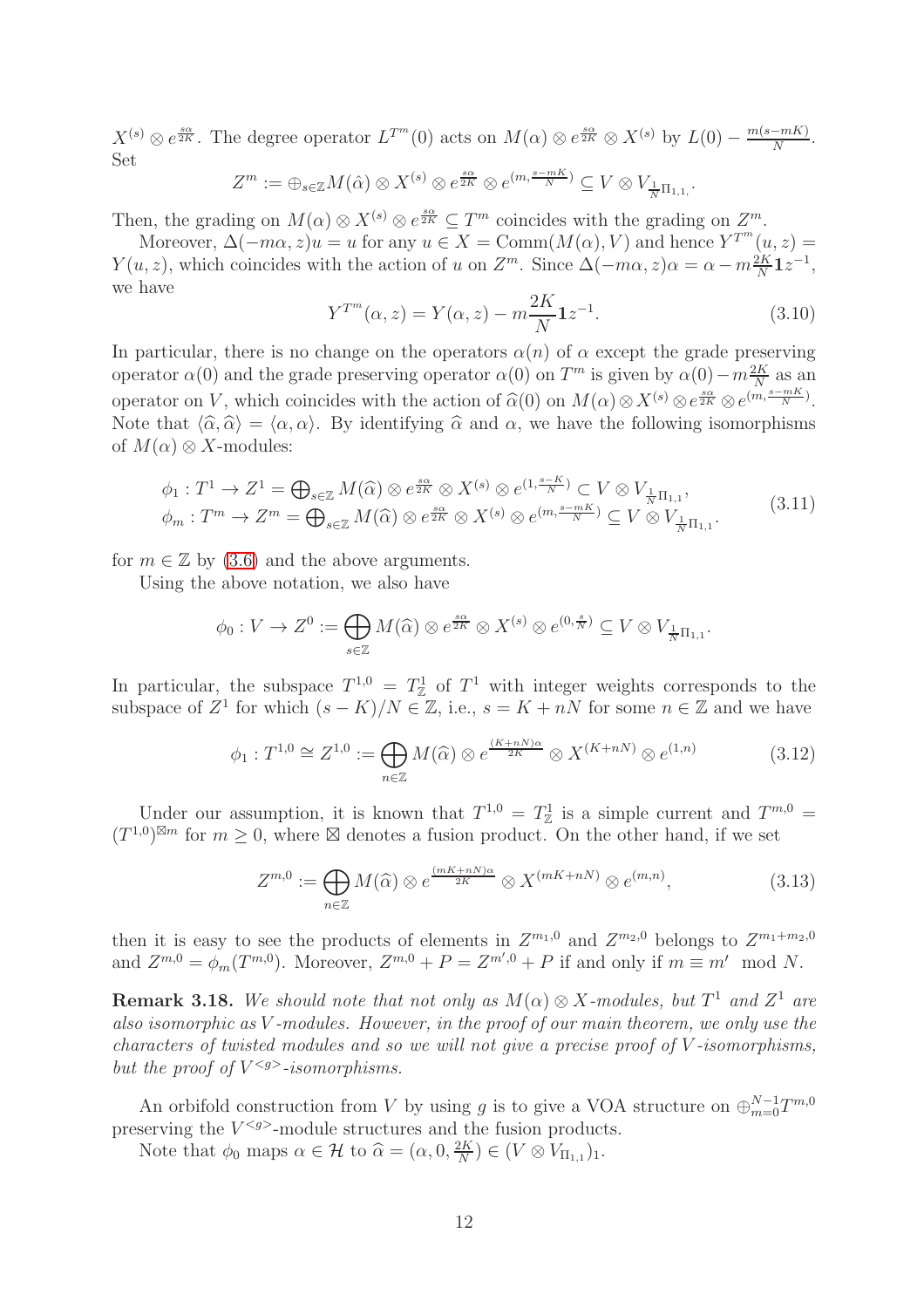For an  $M(\alpha)$ -singular vector  $e^{\frac{s\alpha}{2K}} \otimes v \in e^{\frac{s\alpha}{2K}} \otimes X^{(s)}$ ,  $\Delta(-\alpha, z)e^{\frac{s\alpha}{2K}} \otimes v = z^{-\frac{s}{N}}e^{\frac{s\alpha}{2K}} \otimes v$ and

$$
Y^{T^m}(e^{\frac{s\alpha}{2K}} \otimes v, z) = z^{-\frac{ms}{N}} Y(e^{\frac{s\alpha}{2K}} \otimes v, z).
$$

Therefore, the actions of  $e^{\frac{s\alpha}{2K}} \otimes v$  on V and on  $T^m$  are the same except for the grading shift of  $-ms/N$ . On the other hand, it is easy to see

$$
Z^{0} = \bigoplus_{s \in \mathbb{Z}} M(\widehat{\alpha}) \otimes e^{\frac{s\widehat{\alpha}}{2K}} \otimes X^{(s)} \otimes e^{(0,s/N)} = \bigoplus_{s \in \mathbb{Z}} M(\widehat{\alpha}) \otimes X^{(s)} \otimes e^{\frac{s\widehat{\alpha}}{2K}}
$$

is a VOA which is isomorphic to V and

<span id="page-12-0"></span>
$$
V^{< g>} \cong Z^{0,0} = \bigoplus_{n \in \mathbb{Z}} M(\widehat{\alpha}) \otimes e^{\frac{nN\alpha}{2K}} \otimes X^{(nN)} \otimes e^{(0,n)} \subseteq V \otimes V_{\Pi_{1,1}}.\tag{3.14}
$$

If we consider the action of  $V^{< g>0}$  on  $T^{m,0}$ , the above difference can be covered by the action of  $e^{\frac{kN\hat{\alpha}}{2K}} \otimes v (= e^{\frac{kN\alpha}{2K}} \otimes v \otimes e^{(0,k)})$  on  $V \otimes e^{(m,n)}$ . Since  $\{M(\alpha), X, e^{\frac{s\alpha}{2K}} \otimes X^{(s)} \mid s \in N\mathbb{Z}\}\$ generate  $V^{< g>}$ , we know that  $\phi_m$  are isomorphisms of  $V^{< g>}$ -modules. Since  $T^{1,0}$  is a simple current,  $T^1 \cong V \boxtimes_{V^G} T^{1,0}$ , on which the actions of V is uniquely determined up to isomorphisms. In this case, since  $Z^{1,0} \cong T^{1,0}$ ,  $Z^{1,0}$  is also simple current and it is easy to see  $Z^1 = Z^0 \boxtimes_{Z^{0,0}} Z^{1,0}$ . Therefore, by viewing  $V \cong Z^0$ , we are able to identify  $T^1$  with Z<sup>1</sup>. This completes the proof of  $T^1 \cong Z^1$  as  $V^{< g>}\text{-modules.}$ 

From now on, we will identify  $T^{m,0}$  in the  $g^m$ -twisted module  $T^m$  with  $Z^{m,0} \subseteq V \otimes V_{\Pi_{1,1}}$ as  $M(\alpha) \otimes X$ -modules. Using this identification, we will see that there is a VOA structure on  $\bigoplus_{m=0}^{N-1}T^{m,0}$  by realizing it as a factor vertex subalgebra as discussed in Theorem [3.8.](#page-8-0) This gives an alternative way to construct a holomorphic VOA  $\tilde{V}$  by the orbifold construction associated with V and  $q = \exp(2\pi i \alpha(0))$ . Recall that

$$
T^{m,0} \cong Z^{m,0} = \bigoplus_{n \in \mathbb{Z}} M(\widehat{\alpha}) \otimes X^{(mK+nN)} \otimes e^{(\frac{(mK+nN)\alpha}{2K},m,n)}
$$

.

Let  $\rho = (\alpha, 1, K/N)$ . By Lemma [3.9,](#page-8-1) we have

$$
J = \text{Comm}(M(\rho), V \otimes V_{\Pi_{1,1}}) = \bigoplus_{m,n \in \mathbb{Z}} M(\rho, \widehat{\alpha}) \otimes X^{(mK + nN)} \otimes e^{(\frac{(mK + nN)\alpha}{2K}, m,n)},
$$

and

$$
V^{[\alpha]} = \text{Comm}(M(\rho), V \otimes V_{\Pi_{1,1}})/P
$$

is a vertex algebra, where  $P = \mathbb{C}[\rho(-j) : j > 0]J + (1 - e^{N\rho})^{-1}J$ .

It is clear that  $T^{m,0} \subseteq \text{Comm}(M(\rho), V \otimes V_{\Pi_{1,1}})$  for any  $m \in \mathbb{Z}$ . Since  $M(\widehat{\alpha}, \rho)$   $(=$  $M(\frac{N\alpha}{2K}+q,\frac{\alpha}{2}+r))$  is contained in the vertex subalgebra generated by  $e^{(\frac{(mK+nN)\alpha}{2K},m,n)}$ and  $e^{(\frac{(-mK-nN)\alpha}{2K},-m,-n)}$  for  $m,n \in \mathbb{Z}$ , Comm $(M(\rho), V \otimes V_{\Pi_{1,1}})$  coincides with the vertex subalgebra  $VA(T^{1,0})$  generated by  $T^{1,0}$ .

As a consequence,  $V^{[\alpha]} = \text{Comm}(M(\rho), V \otimes V_{\Pi_{1,1}})/P$  defines a VOA structure on  $\bigoplus_{m=0}^{N-1} T^{m,0}$ , which is isomorphic to the VOA  $\tilde{V}(g)$  obtained by the orbifold construction from V and  $q = \exp(2\pi i\alpha(0))$  as an  $M(\alpha) \otimes X$ -module. This proves Theorem [3.8.](#page-8-0) In particular, if  $V^{[\alpha]} \cong V_{\Lambda}$ , then  $\tilde{V}(g) \cong V_{\Lambda}$ .

Now consider a Niemeier lattice VOA  $V_E$ . The weight one subspace  $(V_E)_1$  is a direct sum  $\oplus \mathcal{G}_i$  of simply laced Lie algebras  $\mathcal{G}_i$  with the same (dual) Coxeter number h and the levels are all one.

By the above arguments and the discussion in §[3.2.1,](#page-7-0) we have the following result: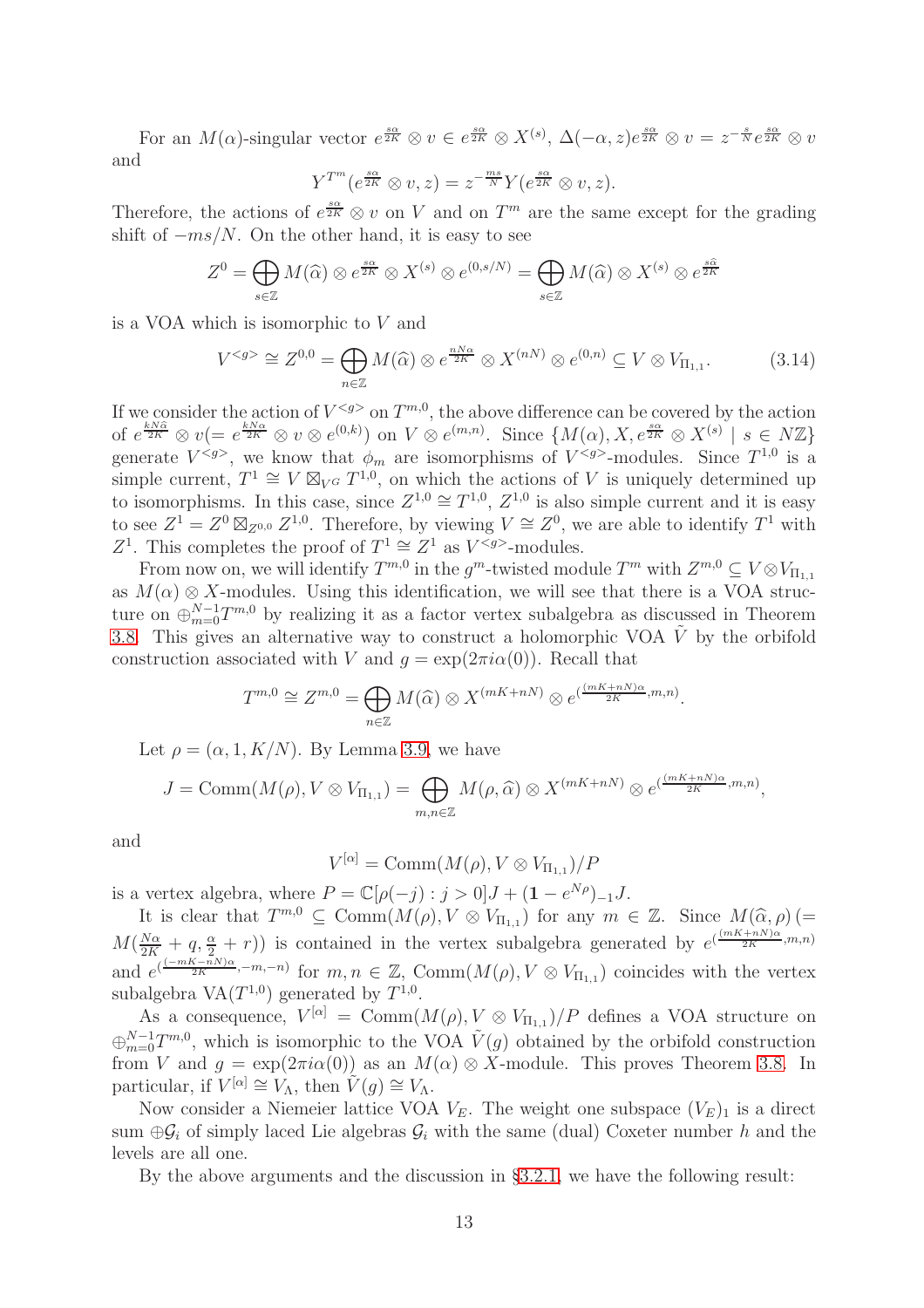**Proposition 3.19.** An orbifold construction from  $V_E$  by an automorphism  $\exp(2\pi i \rho(0)/h)$ *associated with a W-element*  $\rho/h$  *of*  $(V_E)_1$  *gives the Leech lattice VOA*  $V_A$ *.* 

From now on, we always assume that the inner automorphism  $q = \exp(2\pi i \alpha(0))$  has a finite order N and  $K = N(\alpha, \alpha)/2$  is an integer. We also set  $R = (N, K)$ , the g.c.d of  $N$  and  $K$ .

# **3.4** Structure of  $Comm(M(\mathcal{H}))$  and the reverse automorphism

Let H be a subspace of a Cartan subalgebra of  $V_1$  and assume  $\alpha \in H$  and set  $U =$ Comm $(M(\mathcal{H}), V)$ . Then by the same argument for  $\mathbb{C}\alpha$ , Comm $(U, V)$  is isomorphic to a lattice VOA  $V_L$  for an even lattice L. Set  $\mathcal{H} = \{(\beta, 0, \langle \beta, \alpha \rangle) \mid \beta \in \mathcal{H}\}\subseteq Z^{0,0}$  and denote  $\hat{\beta} = (\beta, 0, \langle \beta, \alpha \rangle) \in \hat{\mathcal{H}}$  for  $\beta \in \mathcal{H}$ . Note that we can identify  $\hat{\beta}$  and  $\hat{\mathcal{H}}$  with  $\beta$  and  $\mathcal{H}$ , respectively. We also identify U with  $U \otimes e^{(0,0)} \subseteq \text{Comm}(M(\widehat{\alpha}), V^{[\alpha]}).$  One aim in this subsection is to show that if  $\mathcal H$  is a Cartan subalgebra of  $V_1$ , then a Cartan subalgebra of  $V_{1}^{[\alpha]}$  $T_1^{[\alpha]}$  containing H is uniquely determined.

For  $u \in \mathbb{C} \otimes_{\mathbb{Z}} L = \mathbb{C} \alpha + (\mathbb{C} \alpha)^{\perp} = \mathcal{H}$ , we often denote  $u = u' + \frac{\langle u, \alpha \rangle N_0 \alpha}{2K_0}$  $\frac{\alpha > N_0 \alpha}{2K_0}$  with  $u' \in (\mathbb{C}\alpha)^{\perp}$ . We will use a similar notation for  $\mathcal{H} = \mathbb{C}\hat{\alpha} + (\mathbb{C}\hat{\alpha})^{\perp}$ . Then we have:

$$
V = \bigoplus_{u' + a\alpha \in L^*} U(u' + a\alpha) \otimes M(\mathcal{H}) \otimes e^{u' + a\alpha}
$$

as  $U \otimes M(\mathcal{H})$ -modules and

$$
V^{[\alpha]} = \bigoplus_{u' + \frac{(mK + nN)\alpha}{2K} \in L^*, m, n \in \mathbb{Z}} U(u' + \frac{(mK + nN)\alpha}{2K}) \otimes M(\widehat{\mathcal{H}}) \otimes e^{u' + \frac{(-mK + nN)\widehat{\alpha}}{2K}}.
$$

**Remark 3.20.** *Recall that*  $Comm(U, V) \cong V_L$  *is a lattice VOA. Thus, we can decompose* V *as*

$$
V = \bigoplus_{u+L \in L^*/L} V_{u+L} \otimes U(u).
$$

*Since* V *is holomorphic, all irreducible modules of*  $V_L$  *must appear as a submodule of* V *[\[14\]](#page-39-17). That means*  $U(u) \neq 0$  *for all*  $u \in L^*$ *. Note also that*  $U(u) \cong U(v)$  *if*  $u - v \in L$ *.* 

Next we define

 $U^{[\alpha]} = \text{Comm}(M(\widehat{\mathcal{H}}), V^{[\alpha]}).$ 

Clearly,  $U = U \otimes e^{(0,0)} \subseteq U^{[\alpha]}$ . Moreover, Comm $(U^{[\alpha]}, V^{[\alpha]}) \cong V_{\tilde{L}}$  for some even lattice  $\tilde{L}$ . Since  $\langle \alpha, \alpha \rangle = \langle \widehat{\alpha}, \widehat{\alpha} \rangle$ ,  $V_{\mathbb{Z}N\alpha} \cong V_{\mathbb{Z}N\widehat{\alpha}}$  as lattice VOAs. Under the identification  $\mathcal{H} = \widehat{\mathcal{H}}$ , we may view both L and  $\tilde{L}$  as subsets of H.

**Notation 3.2.** *Set*  $\overline{L} = \{u \in L \mid \langle u, N_0 \alpha \rangle \in \mathbb{Z}\}$ *. For*  $u \in \overline{L}$ *, we define*  $u^{[\alpha]} = u - m\alpha$  $when \langle u, N_0 \alpha \rangle \equiv mK_0 \mod N_0 \text{ and } 0 \leq m \leq N_0 - 1$ . Set  $\bar{L}^{[\alpha]} = \{u^{[\alpha]} | u \in \bar{L}\}\$ . Then  $\bar{L}^{[\alpha]}$ *is also an even lattice and*  $det(\overline{L}) = det(\overline{L}^{[\alpha]})$ *. Note that*  $N\alpha \in \overline{L}$  *and*  $(N\alpha)^{[\alpha]} = N\alpha$ *.* 

<span id="page-13-0"></span>**Theorem 3.21.** *Suppose*  $N_0 \alpha \in L^*$ *. Then*  $\overline{L} = L$  *and we have* 

$$
Comm(M(\widehat{\mathcal{H}}), V^{[\alpha]}) = \bigoplus_{m=0}^{R-1} U(mN_0\alpha).
$$

*Moreover,*  $\tilde{L} = L^{[\alpha]} + \mathbb{Z}N_0\alpha$ .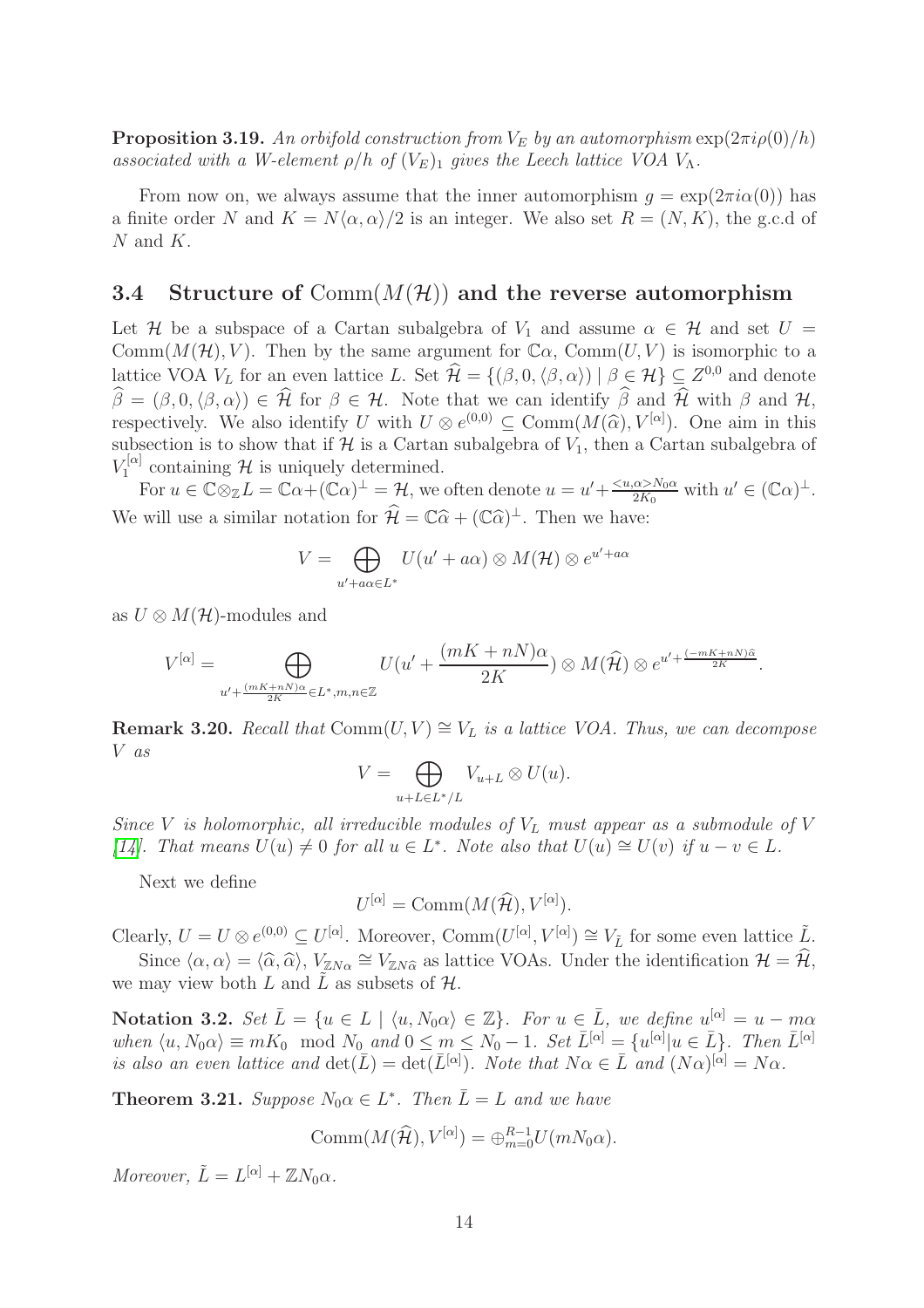**[Proof]** We first note that  $U(mN\alpha) = U$  for  $m \in \mathbb{Z}$  and  $mN_0\alpha = \frac{mN_0K + mK_0N}{2K}$  $rac{1+mK_0N}{2K}\alpha.$ Since  $N_0 \alpha \in L^*$ , the subspace  $M(\mathcal{H}) \otimes e^{mN_0 \alpha} \otimes U(mN_0 \alpha) \neq 0$  is contained in V. It transforms to

$$
M(\widehat{\mathcal{H}}) \otimes e^{\frac{-mN_0K + mK_0N}{2K}\widehat{\alpha}} \otimes U(mN_0\alpha) = M(\widehat{\mathcal{H}}) \otimes e^{(0,0,0)} \otimes U(mN_0\alpha)
$$

in the twisted part  $T^{mN_0,0}$ . Therefore,  $0 \neq U(mN_0\alpha) \subseteq V^{[\alpha]}$ . On the other hand, it is easy to see that a  $U$ -coset  $U(\beta)$  for  $\beta \in L^*$  is contained in  $U^{[\alpha]}$  if and only if  $\beta - mN_0\alpha \in L$ for some  $m \in \mathbb{Z}$ . Therefore, we have the desired result for  $U^{[\alpha]}$ .

The second statement follows from the same arguments. Note that  $M(\mathcal{H})\otimes e^{\beta}\otimes U(0) \subseteq$ V if and only if  $M(\mathcal{H}) \otimes e^{\beta - m\alpha + tN_0\alpha} \otimes U(0) \subseteq V^{[\alpha]}$  when  $\langle \beta, N_0 \alpha \rangle \equiv mK_0 \mod N_0$  and  $t \in \mathbb{Z}$ .

**Definition 3.22.** We define  $\widetilde{g} \in \text{Aut}(\widetilde{V}(g))$  such that  $\widetilde{g}$  acts on the  $V^{g}$ -submodule  $T^{m,0}$  arisen from a g<sup>m</sup>-twisted module  $T^m$  of V as a scalar multiple of  $\xi^m$ , where  $\xi =$  $\exp(2\pi i/N)$ *. We call*  $\tilde{g}$  the reverse automorphism of g. Note that  $\tilde{g}$  acts on  $M(\tilde{\alpha}) \otimes$  $e^{(\frac{-mK+nN}{2K})\hat{\alpha}} \otimes X^{(mK+nN)}$  *as a scalar multiple by*  $\xi^m$  *in our notation.* 

As an important observation, we have:

**Lemma 3.23.** *The reverse automorphism*  $\tilde{q}$  *acts on*  $M(\hat{\alpha}) \otimes X(mN_0\alpha)$  *(and also on*  $U(mN_0\alpha)$ ) as a multiple by a scalar  $\xi^{mN_0}$ .

**[Proof]** Recall that  $mN_0 = \frac{mN_0K + mK_0N}{2K}$  $\frac{(2+ m_{\alpha})}{2K}$ . Then by our convention,  $\widetilde{g}$  acts on

$$
M(\widehat{\alpha}) \otimes e^{\frac{-mN_0K + mK_0N}{2K}\widehat{\alpha}} \otimes X(mN_0\alpha) = M(\widehat{\alpha}) \otimes e^{(0,0,0)} \otimes X(mN_0\alpha)
$$

as a multiple of scalar  $\xi^{mN_0}$  as desired.

<span id="page-14-0"></span>**Remark 3.24.** *By* [\(3.13\)](#page-11-0) *and* [\(3.14\)](#page-12-0)*, it is easy to see that the reverse automorphism*  $\tilde{q}$  *<i>is induced from the automorphism*  $\exp(-2\pi i q(0)/N) \in \text{Aut}(V \otimes V_{\Pi_{1,1}})$ , where  $\Pi_{1,1} = \mathbb{Z}r + \mathbb{Z}q$ *with*  $\langle r, r \rangle = \langle q, q \rangle = 0$  *and*  $\langle r, q \rangle = -1$ *.* 

By identifying  $V^{< g>}$  with  $(V^{[\alpha]})^{< \tilde{g}}$ , we may view them as the same space. In this case, we may also identify  $\hat{\alpha}$  with  $\alpha$  and  $\hat{\mathcal{H}}$  with H. From now on, we use the same notation  $\alpha$  and  $\mathcal{H}$  for  $\hat{\alpha}$  and  $\mathcal{H}$ .

**Proposition 3.25.** If H is a Cartan subalgebra of  $V_1$ , then  $U_1^{[\alpha]} = \text{Comm}(M(\mathcal{H}), V^{[\alpha]})$ *is an abelian Lie algebra. In particular,*  $U_1^{[\alpha]} \oplus \mathcal{H}$  *is the unique Cartan subalgebra of*  $V_1^{[\alpha]}$ 1 *containing* H*.*

[**Proof**] Since  $(V^{[\alpha]})_1^{<\tilde{g}>} = V_1^{}$  $\mathcal{I}_1^{\leq g>}$  and  $\text{Comm}(M(\mathcal{H}), V_1^{\leq g>} ) = 0$ , we have that  $\tilde{g}$ acts on Comm $(M(\mathcal{H}), V^{[\alpha]})_1$  fixed point freely and so Comm $(M(\mathcal{H}), V^{[\alpha]})_1$  is solvable [\[22,](#page-39-18) Theorem 2]. Then  $Comm(M(\mathcal{H}), V^{[\alpha]})_1$  is a solvable subalgebra of a semisimple Lie algebra and hence it is abelian.

From now on, we denote  $\text{Comm}(M(\mathcal{H}), V^{[\alpha]})_1 \oplus \mathcal{H}$  and  $\text{Comm}(M(\mathcal{H}), V^{[\alpha]})_1$  by  $\mathcal{H}^{[\alpha]}$ and  $\mathcal{H}^{\perp}$ , respectively. As a corollary, we have the following:

 $\Box$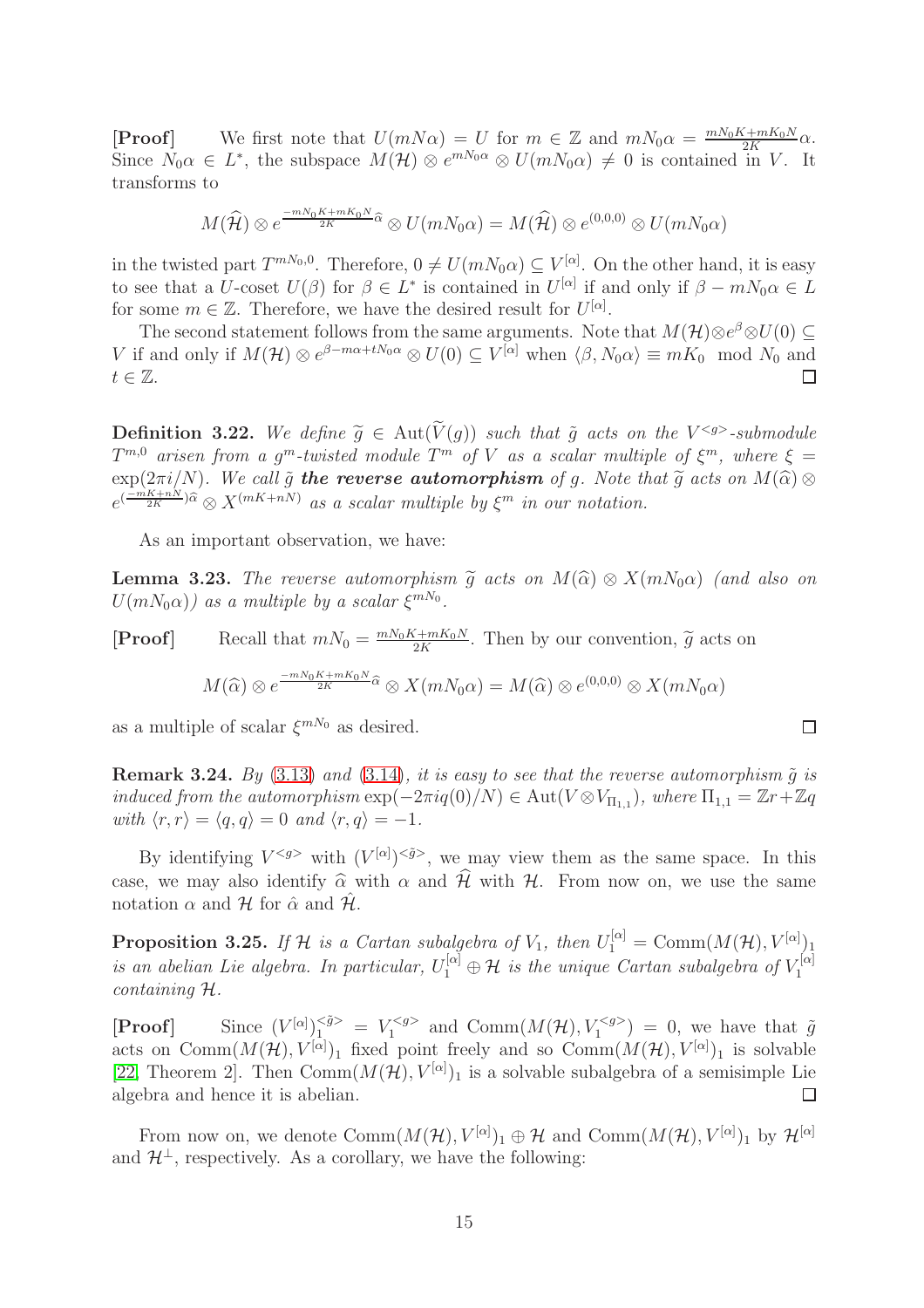<span id="page-15-0"></span>**Corollary 3.26.** Suppose  $N_0 \alpha \in L^*$ . Then  $R = 1$ , or  $\mathcal{H}^{[\alpha]} \supsetneq \mathcal{H}$ , or  $\mathcal{H}^{[\alpha]} = \mathcal{H}$  and  $U^{[\alpha]}\supsetneq U$ .

<span id="page-15-2"></span>**Lemma 3.27.** If  $V^{[\alpha]} \not\cong V_{\Lambda}$ , then there is a positive root system of  $V_1^{[\alpha]}$  $\tilde{q}$ <sup> $\alpha$ </sup> *on which*  $\tilde{g}$  *acts.* 

 $[Proof]$  Since  $Comm(\mathcal{H}, V^{[\alpha]})_1 = \mathcal{H}^{\perp}$  does not contain any root vectors,  $\mathcal{H} \not\subseteq \langle \beta \rangle^{\perp}$ for any root  $\beta$ . Since the number of roots in  $V_1^{[\alpha]}$  $\mathcal{I}^{[\alpha]}_1$  is finite, there is  $\gamma \in \mathbb{Q}L \subseteq \mathcal{H} \subseteq (V^{[\alpha]})^{<\tilde{g}>0}$ such that  $\langle \beta, \gamma \rangle \neq 0$  for all roots  $\beta$  of  $\mathcal{H}^{[\alpha]}$ . We call a root  $\beta$  positive if  $\langle \beta, \gamma \rangle > 0$ . Then  $\tilde{g}$  acts on the set of positive roots as a permutation.

<span id="page-15-3"></span>**Theorem 3.28.** Let V be a VOA of CFT-type and let  $H$  be a Cartan subalgebra of  $V_1$ *and let*  $\alpha \in \mathcal{H}$  *with*  $\langle \alpha, \alpha \rangle \in \mathbb{Q}$ . Assume  $V_L \cong \text{Comm}(\text{Comm}(M(\mathcal{H}), V), V)$  *and let* N *be the least positive integer such that*  $N\alpha \in L$ *. Let*  $f \in Aut(V)$  *such that* f *acts trivially on*  $V_{\mathbb{Z}N\alpha}$ . Then  $\hat{f} = f \otimes id \in Aut(V \otimes V_{\Pi_{1,1}})$  *induces an automorphism*  $\hat{f}$  *on*  $V^{[\alpha]}$  *and*  $[\hat{f}, \tilde{g}] = 1$ , where  $\tilde{g}$  is the reverse automorphism of  $g = \exp(2\pi i \alpha(0))$  on  $V^{[\alpha]}$ .

**[Proof]** First we recall from Definition [3.13](#page-9-1) that the VOA  $V^{[\alpha]}$  can be identified with

$$
Comm(M(\rho_{\alpha}), V \otimes V_{\Pi_{1,1}})/P,
$$

where  $\rho_{\alpha} = (\alpha, 1, \frac{\langle \alpha, \alpha \rangle}{2})$  and  $P = \mathbb{C}[\rho_{\alpha}(-j) : j > 0]J + (1 - e^{N\rho_{\alpha}})_{-1}J$  with  $J =$ Comm $(M(\rho_{\alpha}), V \otimes V_{\Pi_{1,1}}).$ 

Set  $\hat{f} = f \otimes id$ , which is an automorphism of  $V \otimes V_{\Pi_{1,1}}$ . Since f acts trivially on  $V_{\mathbb{Z}N\alpha}$ ,  $\hat{f}$  fixes  $\rho_{\alpha}$  and  $e^{N\rho_{\alpha}}$ . Therefore,  $\hat{f}$  preserves the commutant  $\text{Comm}(M(\rho_{\alpha}), V \otimes V_{\Pi_{1,1}})$  and P; thus it induces an automorphism  $\hat{f}$  on  $V^{[\alpha]}$ . Furthermore, since  $\tilde{g} \in Aut(V^{[\alpha]})$  is the restriction of  $\exp(-2\pi i q(0)/N)$  on J as we explained in Remark [3.24](#page-14-0) and  $\hat{f}$  fixes q, we have  $[\hat{f}, \tilde{q}] = 1$  on  $V^{[\alpha]}$  as desired. have  $[\hat{f}, \tilde{g}] = 1$  on  $V^{[\alpha]}$  as desired.

We next treat the case where  $V^{[\alpha]} = V_E$  for a Niemeier lattice E. We also assume  $\alpha \in L^*$  and  $\langle \alpha, \alpha \rangle \in 2\mathbb{Z}$ . Namely,  $N_0 = 1$  and thus  $N = R$ . In this case, since  $\tilde{g} \in \text{Aut}(V_E)$ , there is  $\tau \in O(E)$  and  $\delta \in \mathbb{C}E$  such that  $\tilde{q} = \hat{\tau} \exp(\delta(0))$ , where  $\hat{\tau}$  is a standard lift of τ. Recall that  $R = N$  is the least positive integer such that  $R\alpha \in L$ . Then  $R =$  $|\exp(2\pi i\alpha(0))| = |\tilde{g}|$ . Since  $\alpha = N_0\alpha \in L^*$ , we have  $\bigoplus_{m=0}^{R-1} U(m\alpha) = \text{Comm}(M(\mathcal{H}), V^{[\alpha]}) =$  $V_{E_{\tau}}$  and  $\tilde{L} = L + \mathbb{Z}\alpha = E^{<\tau>}$ , where  $E_{\tau} = E \cap (E^{<\tau>})^{\perp}$ . We note  $\mathcal{H}^{\perp} = \mathbb{C}E_{\tau}$ . Since  $\tau$ acts on  $\mathcal{H}^{\perp}$  fixed point freely, we may assume  $\delta \in \mathcal{H}$ .

<span id="page-15-1"></span>**Lemma 3.29.** *Under the above assumption,*  $|\tilde{g}_{\vert CE}| = R$ *. Here and there*  $\tilde{g}_{\vert A}$  *denotes the restriction to* A. In particular,  $\text{Span}_{\mathbb{Z}}\{m \mid U(m\alpha)_1 \neq 0\} + \mathbb{Z}R = \mathbb{Z}$ .

**[Proof]** We first note that  $N_0 = 1$  by the assumption. Since  $\tilde{g}$  acts on  $U(m\alpha)$  (=  $U(mN_0\alpha)$  as a multiple by scalar  $e^{2\pi im/R}$  and  $\tilde{g} = \hat{\tau} \exp(\delta(0))$  with  $\delta \in \mathcal{H}$ , we have  $|\hat{\tau}_{|V_{E_{\tau}}}| = R$ . Clearly,  $\hat{\tau}_{|V_{E_{\tau}}}$  is a standard lift of  $\tau_{|E_{\tau}|}$ . Since  $\tau_{|E_{\tau}|}$  acts on  $E_{\tau}$  fixed point freely,  $|\tau_{|E_{\tau}}| = |\hat{\tau}_{|V_{E_{\tau}}}| = R$  by Lemma [2.5.](#page-3-3) Moreover,  $E_{\tau} \subseteq \bigoplus_{m=0}^{R-1} U(m\alpha)$  and  $\tau_{|E_{\tau}|} = \hat{\tau}_{|\bigoplus_{m=1}^{R-1} U(m\alpha)|}$ ; thus, we have  $\text{Span}_{\mathbb{Z}}\{m \mid U(m\alpha)_1 \neq 0\} + \mathbb{Z}R = \mathbb{Z}$  as desired.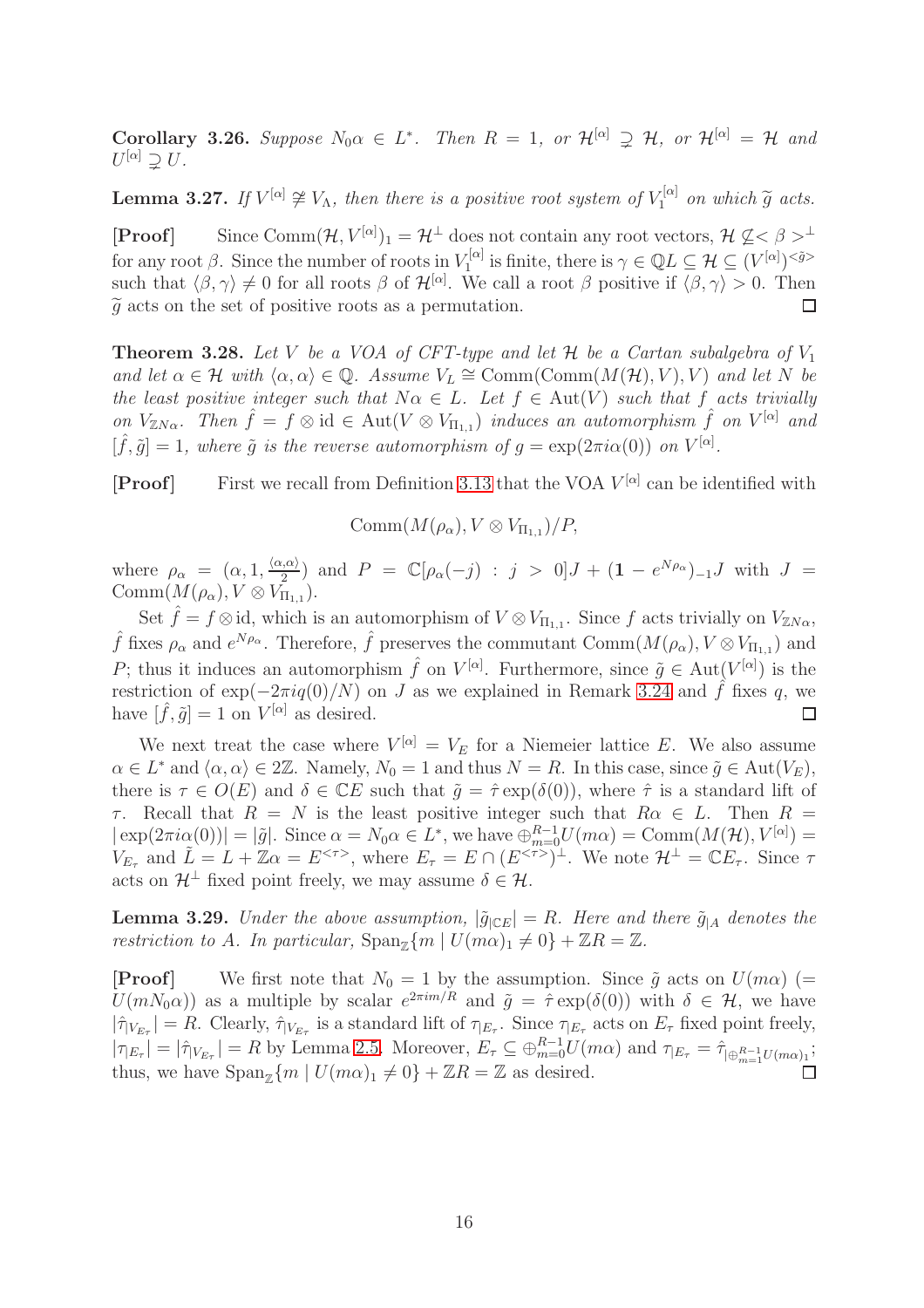### 3.5 Multiple constructions

In this subsection, we will consider VOAs obtained by multiple Lorentzian (or orbifold) constructions. Let V be a VOA of CFT-type and  $0 \neq H$  a Cartan subalgebra of  $V_1$ . Let  $\alpha \in \mathcal{H}$  and define  $\rho = \rho_{\alpha} = (\alpha, 1, \frac{\langle \alpha, \alpha \rangle}{2}) \in \mathcal{H} \oplus \mathbb{C}\Pi_{1,1}$ . By the discussion in Sections [3.2](#page-7-1) and [3.3,](#page-10-0) we can obtain a VOA

$$
V^{[\alpha]} = \text{Comm}(M(\rho), V \otimes V_{\Pi_{1,1}})/P,
$$

where  $P = \mathbb{C}[\rho_{\alpha}(-j) : j > 0]J + (1 - e^{N\rho_{\alpha}})_{-1}J$ ,  $J = \text{Comm}(M(\rho, V \otimes V_{\Pi_{1,1}}))$  and  $\text{Comm}(J, V \otimes V_{\Pi_{1,1}}) = V_{\mathbb{Z}N\rho}$  with  $N \in \mathbb{Z}$  and  $V_{\mathbb{Z}0\rho}$  denotes  $M(\rho)$ . Set  $\mathcal{H}^{[\alpha]} = \{(\beta,0,\langle \beta, \alpha \rangle) \mid \mathcal{H}^{[\alpha]} \in \mathbb{Z} \}$  $\beta \in \mathcal{H}$  and denote  $\hat{\beta} = (\beta, 0, \langle \beta, \alpha \rangle) \in \hat{\mathcal{H}}^{[\alpha]}$  for  $\beta \in \mathcal{H}$ . Then  $\hat{\mathcal{H}}^{[\alpha]} \subseteq J$  and  $\hat{\mathcal{H}}^{[\alpha]} \cap P = 0$ . Therefore, we may view  $\widehat{\mathcal{H}}^{[\alpha]} \subseteq V^{[\alpha]}$ . Then we can construct another VOA  $(V^{[\alpha]})^{[\widehat{\beta}]}$ .

<span id="page-16-0"></span>**Proposition 3.30.** Let V be a VOA of CFT-type and let  $H$  be a Cartan subalgebra of  $V_1$ .  $Let \alpha, \beta \in \mathcal{H} \text{ such that } \langle \alpha, \beta \rangle \in \mathbb{Z}. \text{ Then } (V^{[\alpha]})^{[\widehat{\beta}]} \cong (V^{[\beta]})^{[\widehat{\alpha}]}, \text{ where } \widehat{\alpha} = (\alpha, 0, \langle \beta, \alpha \rangle) \in V^{[\beta]}$  $V^{[\beta]}.$ 

[Proof ] In order to repeat Lorentzian construction twice, we consider a VA

$$
\widehat{V} := V \otimes V_{\Pi_{1,1}} \otimes V_{\Pi_{1,1}}.
$$

We denote an element in  $(\mathbb{Z}\alpha + \mathbb{Z}\beta) \oplus \Pi_{1,1} \oplus \Pi_{1,1} \subseteq \widehat{V}_1$  by  $(\gamma : a, b, c, d)$ , where

$$
\langle (a, b, c, d), (a', b', c', d') \rangle = -ab' - ba' - cd' - dc' \quad \text{and} \quad \gamma \in \mathbb{Z}\alpha + \mathbb{Z}\beta.
$$

On the process of Lorentzian construction from V by  $\alpha$ , we first define an isotropic element  $\rho_{\alpha} := (\alpha : 1, \frac{\langle \alpha, \alpha \rangle}{2}) \in (V \otimes V_{\Pi_{1,1}})_1$  and  $J_{\alpha} := \text{Comm}(M(\rho_{\alpha}), V \otimes V_{\Pi_{1,1}})$ . We consider an ideal  $P_{\alpha} := \mathbb{C}[\rho_{\alpha}(-j) : j > 0]J_{\alpha} + (1 - e^{N\rho_{\alpha}})_{-1}J_{\alpha}$  and define  $V^{[\alpha]} = J_{\alpha}/P_{\alpha}$ . We may identify  $\rho_{\alpha}$  with  $(\alpha: 1, \frac{\langle \alpha, \alpha \rangle}{2}, 0, 0)$ . Then we can view  $J_{\alpha}$  as Comm $(M(\rho_{\alpha}, 0:$  $(0,0,\mathbb{Z},\mathbb{Z}))$ ,  $(\hat{V})$  and  $V^{[\alpha]}$  as  $\text{Comm}(M(\rho_{\alpha},(0,1,0,\mathbb{Z},\mathbb{Z})), \hat{V})/(\mathbb{C}[\rho_{\alpha}(-j):j>0]J_{\alpha}+(1-\mathbb{C}[\rho_{\alpha}(-j):j])$  $e^{N\rho_\alpha}|_{-1}J_\alpha$ , where Comm(Comm $(M(\rho_\alpha), \hat{V}), \hat{V}) = V_{\mathbb{Z}N\rho_\alpha}$  with  $N \in \mathbb{N}$ . In this VOA, we can identify  $\beta$  with  $\beta = (\beta : 0, \langle \alpha, \beta \rangle, 0, 0) \in \rho_{\alpha}^{\perp}$  and define an isotropic element  $\rho_{\widehat{\beta}} = (\beta : 0, \langle \alpha, \beta \rangle, 1, \frac{\langle \beta, \beta \rangle}{2})$ . Then the Lorentzian construction gives a VOA  $(V^{[\alpha]})^{[\widehat{\beta}]}$ . Note that Span $\{\rho_{\alpha}, \rho_{\widehat{\beta}}\}$  forms a totally isotropic subspace in  $\mathbb{Q} \otimes_{\mathbb{Z}} (L \perp \Pi_{1,1} \perp \Pi_{1,1}).$ 

Set  $J_{\alpha,\hat{\beta}} := \text{Comm}(M(\rho_{\alpha}, \rho_{\hat{\beta}}), \hat{V})$ . Then by the same arguments in Lemma [3.10,](#page-9-2)  $V_{\mathbb{Z}N\rho_{\alpha}} \otimes V_{\mathbb{Z}N'\rho_{\beta}}$  is in the center of  $J_{\alpha,\beta}$ , where N' is the smallest positive integer such that  $N\beta \in L$ . Let

$$
P_{\alpha,\hat{\beta}} = (\mathbb{C}[\rho_\alpha(-j) : j > 0]J_{\alpha,\hat{\beta}} + (1 - e^{N\rho_\alpha})^{-1}J_{\alpha,\hat{\beta}} + \mathbb{C}[\rho_{\hat{\beta}}(-j) : j > 0]J_{\alpha,\hat{\beta}} + (1 - e^{N\rho_{\hat{\beta}}})^{-1}J_{\alpha,\hat{\beta}}).
$$

Then  $(V^{[\alpha]})^{[\widehat{\beta}]}$  can be identified with  $J_{\alpha,\widehat{\beta}}/P_{\alpha,\widehat{\beta}}$ .

Since  $\langle \alpha, \beta \rangle \in \mathbb{Z}$ ,  $(0, \langle \alpha, \beta \rangle, 1, 0)$  and  $(1, 0, 0, -\langle \alpha, \beta \rangle)$  are in  $\Pi_{1,1} \perp \Pi_{1,1}$ . Thus, we can decompose  $\Pi_{1,1} \perp \Pi_{1,1}$  into

$$
\Pi_{1,1} \perp \Pi_{1,1} = \{ \mathbb{Z}(0, \langle \alpha, \beta \rangle, 1, 0) + \mathbb{Z}(0, 0, 0, 1) \} \perp \{ \mathbb{Z}(1, 0, 0, -\langle \alpha, \beta \rangle) + \mathbb{Z}(0, 1, 0, 0) \}.
$$

Using this decomposition, we can define an isotropic element  $\rho_{\beta} = (\beta : 0, \langle \alpha, \beta \rangle, 1, \frac{\langle \beta, \beta \rangle}{2})$ from  $\beta$ , which coincides with  $\rho_{\widehat{\beta}}$ , and construct  $V^{[\beta]}$  using  $\text{Comm}(M(\rho_{\beta}), V \otimes V_{\Pi_{1,1}})$ ,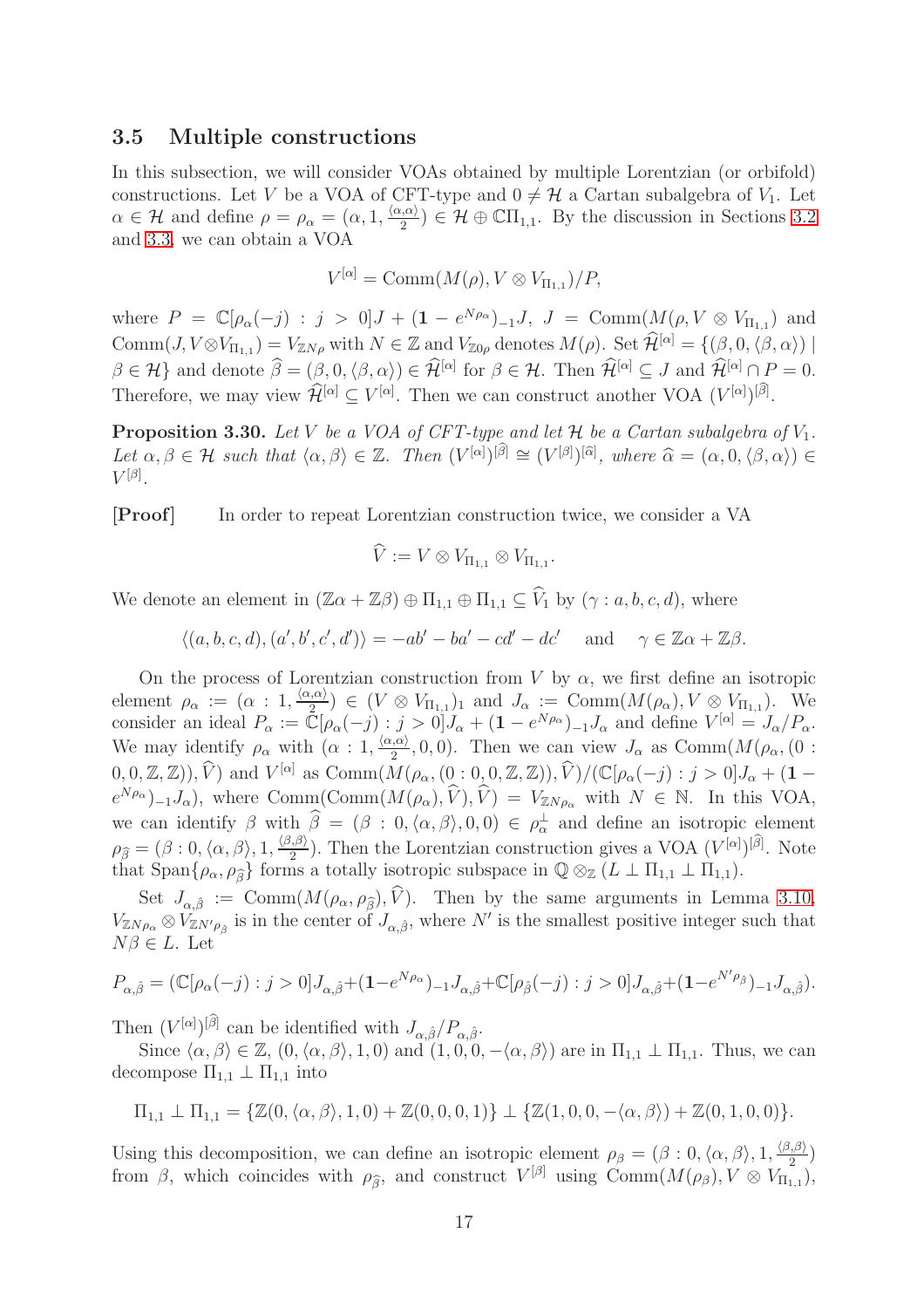where  $\Pi_{1,1} = \{(0, a\langle \alpha, \beta \rangle, a, b): a, b \in \mathbb{Z}\}\.$  In this VA, the corresponding element to  $\alpha$ becomes  $\hat{\alpha} = (\alpha : 0, 0, 0, \langle \alpha, \beta \rangle) \in (\rho_{\beta})^{\perp}$ . Then we have an isotropic element  $\rho_{\hat{\alpha}} = (\alpha : 0, 0, 0, \langle \alpha, \beta \rangle) \in (\alpha \beta) \setminus (\alpha \beta) \setminus (\alpha \beta) \setminus (\alpha \beta) \setminus (\alpha \beta) \setminus (\alpha \beta) \setminus (\alpha \beta) \setminus (\alpha \beta) \setminus (\alpha \beta) \setminus (\alpha \beta) \setminus (\alpha \beta) \setminus (\alpha \beta) \setminus (\alpha \beta$  $(0,0,0,\langle \alpha,\beta \rangle) + (0,1,0,0,-\langle \alpha,\beta \rangle) + \frac{\langle \alpha,\alpha \rangle}{2}(0,0,1,0,0) = (\alpha,1,\frac{\langle \alpha,\alpha \rangle}{2},0,0)$ , which coincides with  $\rho_{\alpha}$ . Therefore, we have

$$
(V^{[\beta]})^{[\widehat{\alpha}]} \cong \text{Comm}(M(\rho_{\beta}, \rho_{\widehat{\alpha}}), \widehat{V})/P_{\beta, \widehat{\alpha}} \cong \text{Comm}(M(\rho_{\alpha}, \rho_{\widehat{\beta}}), \widehat{V})/P_{\alpha, \widehat{\beta}} \cong (V^{[\alpha]})^{[\widehat{\beta}]},
$$

as we desired.

**Notation 3.3.** We use  $V^{[\alpha,\beta]}$  to denote  $(V^{[\alpha]})^{[\widehat{\beta}]}$  when  $\langle \alpha, \beta \rangle \in \mathbb{Z}$ .

# <span id="page-17-2"></span>4 Automorphisms associated with W-elements

## 4.1 W-elements

From now on, we will consider some special inner automorphisms defined by Weyl vectors. For a decomposition  $V_1 = \bigoplus_{j=1}^t \mathcal{G}_{j,k_j}$  with simple Lie algebras  $\mathcal{G}_{j,k_j}$  with levels  $k_j$ , dual Coxeter numbers  $h_j^{\vee}$  and lacing numbers  $r_j$ , we choose a Weyl vector  $\rho_j$  for each  $\mathcal{G}_{j,k_j}$  and define

<span id="page-17-1"></span>
$$
\alpha = \sum_{j=1}^{t} \frac{\rho_j}{h_j^{\vee}} \in V_1.
$$
\n(4.1)

 $\Box$ 

Set  $g = \exp(2\pi i\alpha(0))$ . Note that  $\alpha$  is uniquely determined if we fix a set of simple roots (or a positive root system). Moreover,  $\langle \rho_j, \beta \rangle = 1$  for a long simple root  $\beta$  and  $\langle \rho_j, \beta \rangle = \frac{1}{r_j}$  $r_j$ for a short simple root  $\beta$ . In this paper, the element  $\alpha$  defined by Weyl vectors plays a very important role. We give it a name and call it a  $W$ -element. Since q acts on an affine vertex algebra  $VA(V_1)$  as an automorphism of finite order  $T = LCM(r_1h_1^{\vee},...,r_th_t^{\vee})$  and V is a finite extension of  $VA(V_1)$ -module, g has a finite order on V. Let N be the order of  $g = \exp(2\pi i \alpha(0)).$ 

**Lemma 4.1.** T divides N. In particular,  $h_j^{\vee}|N$ . The set of eigenvalues of  $N\alpha(0)$  on V *is* Z*.*

[**Proof**] Since  $\alpha_j(0) = \rho_j(0)/h_j^{\vee}$  has an eigenvalue  $1/r_jh_j^{\vee}$  on  $\mathcal{G}_j$ , it is clear that  $T =$  $LCM(h_1^{\vee}r_1, \cdots, h_t^{\vee}r_t)$  divides N and S divides  $N/T$ , where  $Span_{\mathbb{Z}}\{$  eigenvalues of  $\alpha(0)\}$  =  $\mathbb{Z} \frac{S}{\Lambda}$  $\frac{S}{N}$ . Since  $(N, S) = 1$ , we have  $S = 1$  as desired.

By Proposition [2.2](#page-3-1) and Theorem [2.3](#page-3-2) in §2, we have:

<span id="page-17-0"></span>**Proposition 4.2.** *By setting*  $\langle \alpha, \alpha \rangle = \frac{2K_0}{N_0}$  $\frac{dK_0}{N_0}$  with  $(K_0, N_0) = 1$ , we have

$$
\frac{\dim V_1}{\dim V_1 - 24} = \frac{K_0}{N_0}, \quad \frac{k_j}{h_j^{\vee}} = \frac{K_0 - N_0}{N_0}, \quad and \quad \dim V_1 = \frac{24K_0}{K_0 - N_0}.
$$
 (4.2)

*In particular,*  $K_0 > N_0$ ,  $(K_0 - N_0)$  | 24 *and*  $N_0 | h_j^{\vee}$  *and*  $(K_0 - N_0) | k_j$  *for all j.* 

**[Proof]** By direct calculations, we have

$$
\langle \alpha, \alpha \rangle = \langle \sum \frac{\rho_j}{h_j^{\vee}}, \sum \frac{\rho_j}{h_j^{\vee}} \rangle = \sum \frac{\langle \rho_j, \rho_j \rangle}{(h_j^{\vee})^2} = \sum \frac{h_j^{\vee} k_j \dim \mathcal{G}_j}{12(h_j^{\vee})^2} = \sum \frac{k_j \dim \mathcal{G}_j}{12h_j^{\vee}}
$$

$$
= \sum_j \frac{24 \dim \mathcal{G}_j}{12(\dim V_1 - 24)} = \frac{2 \dim V_1}{\dim V_1 - 24}.
$$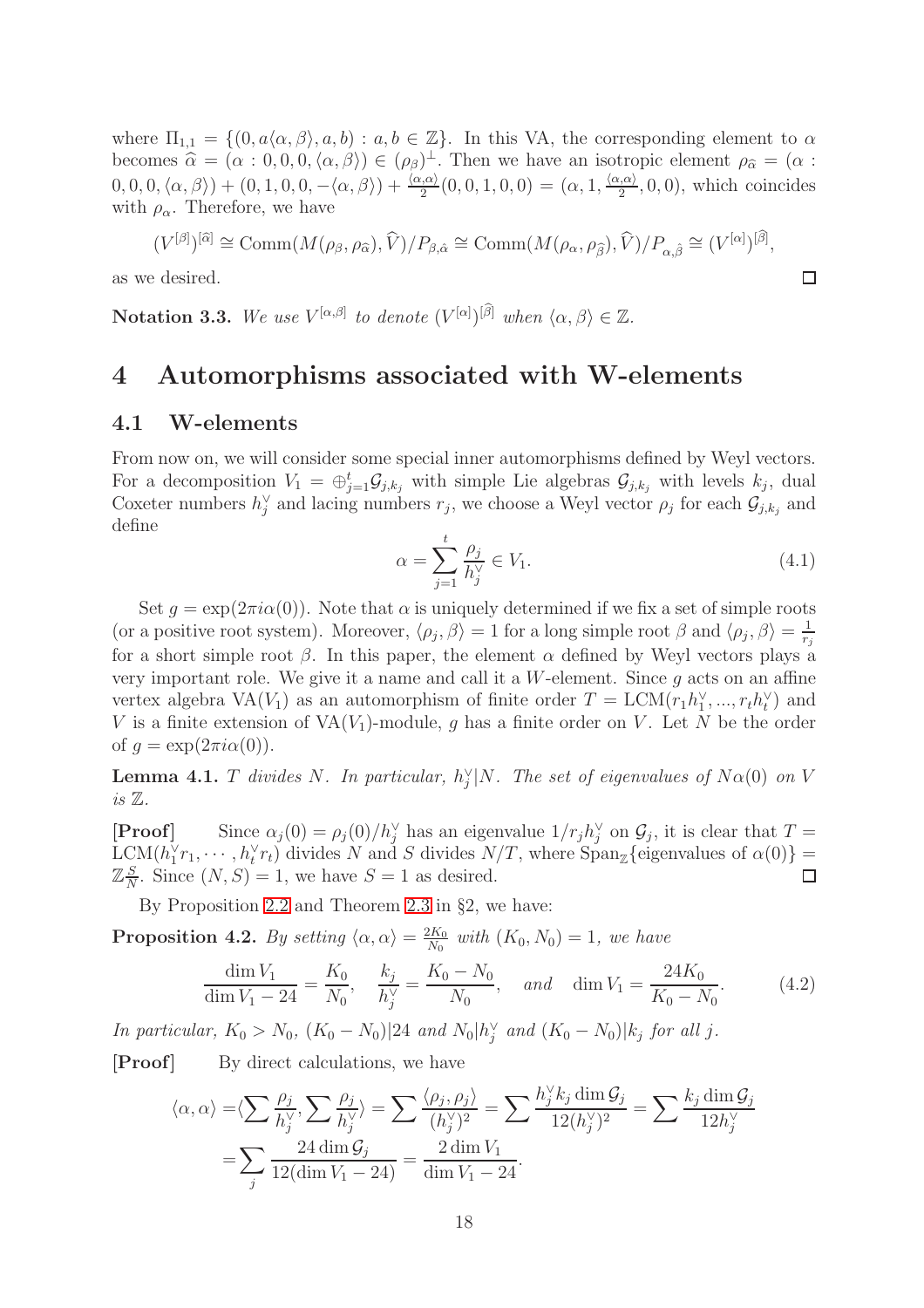Therefore,

$$
\dim V_1 = \frac{24\langle \alpha, \alpha \rangle}{\langle \alpha, \alpha \rangle - 2} = \frac{24K_0}{K_0 - N_0}
$$

and so  $(K_0 - N_0)|24$  since  $(K_0, K_0 - N_0) = 1$ . We also have:

$$
\frac{h_j^{\vee}}{k_j} = \frac{1}{24} \left( \frac{24 \langle \alpha, \alpha \rangle}{\langle \alpha, \alpha \rangle - 2} - 24 \right) = \frac{2}{\langle \alpha, \alpha \rangle - 2} = \frac{N_0}{K_0 - N_0}
$$

and so  $N_0|h_j^{\vee}$  since  $(N_0, K_0 - N_0) = 1$ .

Notation 4.1. *If*  $\alpha = \sum_{j=1}^t$  $\rho_j$  $\frac{\rho_j}{h_j^{\vee}}$  is a W-element, we often denote the VOA  $V^{[\alpha]}$  by  $\tilde{V}$ .

The following result is very important.

<span id="page-18-1"></span>**Proposition 4.3.** We have  $N_0 \alpha \in L^*$ . In particular, Comm $(M(\mathcal{H}), \tilde{V}) = \bigoplus^{R-1}$  $m=0$  $U(mN_0\alpha)$ .

**[Proof]** Let  $V_1 = \mathcal{G}_{\cdot} = \bigoplus_{j=1}^t \mathcal{G}_{j,k_j}$ . Recall that the lattice L contains a sublattice isometric to  $\mathfrak{Q} = \bigoplus_{j=1}^r \sqrt{k_j} Q_j^{\ell}$ , where  $Q_j^{\ell}$  is the sublattice generated by long roots of  $\mathcal{G}_j$ . Note that it is also the sublattice generated by the co-roots, i.e.,  $2\beta/(\beta, \beta)$ ,  $\beta$  a root, where  $( , )$  is the normalized Killing form.

Let  $\bigotimes_{i=1}^t L_{\hat{G}_i}(k_i,\lambda_i) < V$  be a simple current module of  $\bigotimes_{i=1}^t L_{\hat{G}_i}(k_i,0)$ . Then

$$
\lambda = (\frac{1}{\sqrt{k_1}}\lambda_1, \dots, \frac{1}{\sqrt{k_t}}\lambda_t) \in L.
$$

The lattice L is indeed spanned by  $\mathfrak{Q}$  and  $\left(\frac{1}{\sqrt{l}}\right)$  $\frac{1}{k_1}\lambda_1,\ldots,\frac{1}{\sqrt{k}}$  $\frac{1}{k_t}\lambda_t$ ) for all  $(\lambda_1, \ldots, \lambda_t)$  satisfying the above condition.

For any root  $\beta \in Q_i^{\ell}$ , we have  $(\alpha, \sqrt{k_i}\beta) = k_i/h_i^{\vee} = (K_0 - N_0)/N_0$ . Therefore,  $(N_0\alpha, \gamma) \in \mathbb{Z}$  for any  $\gamma \in \mathfrak{Q}$ . Note that  $\alpha = \sum_{i} \sqrt{k_i \rho_i}/h_i^{\vee}$ .

Now let  $\bigotimes_{i=1}^t L_{\hat{\mathcal{G}}_i}(k_i,\lambda_i) < V$  be a simple current module of  $\bigotimes_{i=1}^t L_{\hat{\mathcal{G}}_i}(k_i,0)$ . Then the conformal weight of the module  $\bigotimes_{i=1}^t L_{\hat{G}_i}(k_i, \lambda_i)$  must be an integer and is given by

$$
\sum_{i=1}^{t} \frac{(2\rho_i + \lambda_i, \lambda_i)}{2(k_i + h_i^{\vee})} = \frac{h_i^{\vee}}{2(h_i^{\vee} + k_i)} \sum_{i=1}^{t} \left( 2(\rho_i / h_i^{\vee}, \lambda_i) + \frac{1}{h_i^{\vee}} (\lambda_i, \lambda_i) \right)
$$
  
= 
$$
\frac{N_0}{2K_0} \sum_{i=1}^{r} \left( 2(\rho_i / h_i^{\vee}, \lambda_i) + \frac{K_0 - N_0}{N_0} (\frac{1}{\sqrt{k_i}} \lambda_i, \frac{1}{\sqrt{k_i}} \lambda_i) \right),
$$
  
= 
$$
\frac{1}{2K_0} \left( 2(N_0 \alpha, \lambda) + (K_0 - N_0)(\lambda, \lambda) \right).
$$

Then  $2(N_0\alpha, \lambda) + (K_0 - N_0)(\lambda, \lambda)$  must be an even integer but  $\lambda \in L$  and we have  $(\lambda, \lambda) \in 2\mathbb{Z}$  and hence  $2(N_0\alpha, \lambda) \in 2\mathbb{Z}$  and  $(N_0\alpha, \lambda) \in \mathbb{Z}$  as desired.

By Theorem [3.21,](#page-13-0) we have  $\text{Comm}(M(\mathcal{H}), \tilde{V}) = \bigoplus_{m=0}^{R-1} U(mN_0\alpha)$ .

Set  $R = N/N_0 \in \mathbb{N}$ . We note that  $A = \text{LCM}(r_1 \frac{h_1^{\vee}}{N_0}, ..., r_t \frac{h_t^{\vee}}{N_0})$  divides  $R$  and  $K = RK_0$ .

<span id="page-18-0"></span>**Proposition 4.4.** *If*  $A = 1$  *or*  $R = 1$ *, then*  $V = V_E$  *for some Niemeier lattice E.* 

 $\Box$ 

 $\Box$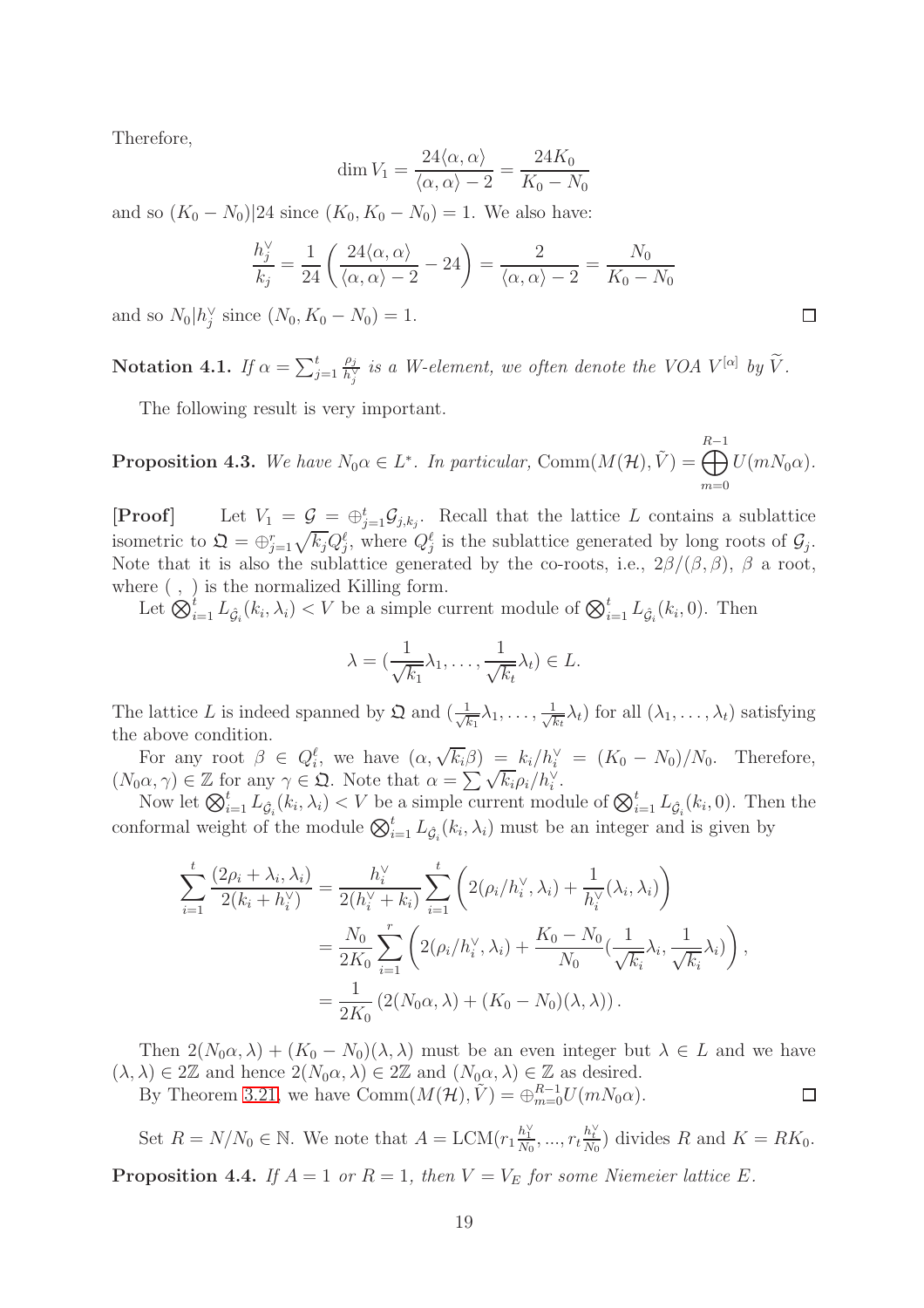**[Proof]** If  $A = 1$  or  $R = 1$ , then  $r_j = 1$  and  $h_j^{\vee} = N_0$  and  $k_j = K_0 - N_0$  for all j. In particular,  $(k_j, h_j^{\vee}) = 1$  and  $k_j$  |24 by Proposition [4.2.](#page-17-0) Denote  $h_j^{\vee}$  and  $k_j$  by  $h^{\vee}$  and k, respectively. Since  $\mathcal{G}_i$  are all simply laced, dim  $V_1 = (h + 1)n$ , where  $n = \text{rank}(V_1)$ . Therefore, we have  $kn(h + 1) = 24(k + h)$ . If  $k = 1$ , then  $n = 24$  and V is a Niemeier lattice VOA. So we may assume  $k \geq 2$ . If k is even, say  $k = 2t$ , then h is odd. A simply laced simple Lie algebra with odd (dual) Coxeter number must be of type A. Therefore, the simple components for  $V_1$  are all of type  $A_{h-1}$  and hence  $n = s(h-1)$  for some  $s \in \mathbb{N}$ . Then  $t \times s(h-1)(h+1) = 12(2t+h)$ . However,  $8|(h-1)(h+1)$ , but  $8 \nmid 12(2t+h)$ , which is a contradiction. If k is odd, then since  $k|24$ ,  $k = 3$  and so  $n(h + 1) = 8(h + 3)$ . Furthermore, if h is even, then  $h+1$  divides  $h+3$ , which is a contradiction. If  $h = 2s-1$ , then  $sn = 8(s+1)$  and so  $s = 2, 4$  or 8 since  $h \geq 2$ . But in these cases, we have  $h = 3, 7, 15$ . Since  $(k, h) = 1$ , we have  $h = 7$ . Hence  $s = 4$  and so  $4n = 8 \times 5$ , that is,  $n = 10$ . On the other hand, since  $h = 7$ , we have  $G_i = A_6$ , which contradicts  $n = 10$ . other hand, since  $h = 7$ , we have  $\mathcal{G}_j = A_6$ , which contradicts  $n = 10$ .

<span id="page-19-0"></span>Corollary 4.5. *For any holomorphic strongly regular VOA* V *of CFT-type with central charge* 24*, by repeating the orbifold constructions of inner automorphism defined by Welements (see* [\(4.1\)](#page-17-1)*), we can construct the Leech lattice VOA.*

**[Proof]** For any holomorphic VOA V of central charge 24, we know that dim  $\mathcal{H} \leq 24$ and U is  $C_2$ -cofinite. By Corollary [3.26](#page-15-0) and Proposition [4.4,](#page-18-0) if we repeat the orbifold constructions by W-elements, then we will arrive at a Niemeier lattice VOA. Furthermore, we have already shown that we can construct the Leech lattice VOA from Niemeier lattice VOAs by a W-element. П

Theorem 4.6. *If* V *is a strongly regular holomorphic VOA of central charge* 24 *and*  $V_1 \neq 0$ , then *V* is realizable over  $\mathbb{Q}$ .

**[Proof]** Since  $V_{\Lambda}$  is realizable over Q, we may assume that  $\tilde{V} = V^{[\alpha]}$  is realizable over  $\overline{Q}$  by induction. Since  $\tau$  is given by a permutation of roots in  $\tilde{V}_1$  by the above proposition or  $\tilde{V} = V_{\Lambda}$  and  $\tau \in Co_0$ , it is also an automorphism of  $\tilde{V}^{\mathbb{Q}}$ . Furthermore, since  $e^{N_0\hat{\alpha}} \in \text{Comm}(\text{Comm}(M(\tilde{\mathcal{H}}), \tilde{V}), \tilde{V}) = V_Q$  for some even lattice Q, we may assume  $\widehat{\alpha} \in \widetilde{V}^{\mathbb{Q}}$ . Therefore, a  $\widetilde{g}^m$ -twisted  $\widetilde{V}^{\mathbb{Q}}$ -module is also realizable over  $\mathbb{Q}$  by [\[5\]](#page-39-15) for every m. Since V is constructed from  $\tilde{V}$  by orbifold construction with an automorphism  $\tilde{g}$ , we get that V is also realizable over  $\mathbb{O}$ . that  $V$  is also realizable over  $\mathbb{Q}$ .

Actually, our desired Theorem [1.1](#page-1-1) asserts that we can obtain  $V_{\Lambda}$  directly by a single orbifold construction. In order to prove it, we will consider V which gives  $V_{\Lambda}$  in two steps. We first introduce a partial order  $\gg$  on the set of holomorphic VOAs of central charge 24. Namely,  $V' \gg V$  if (1) dim  $\mathcal{H}' >$  dim  $\mathcal{H}$  or (2) dim  $\mathcal{H}' =$  dim  $\mathcal{H}$  and  $\dim \text{Comm}(M(\mathcal{H}'), V')_m \geq \dim \text{Comm}(M(\mathcal{H}), V)_m$  for all m and dim  $\text{Comm}(M(\mathcal{H}'), V')_m >$ dim Comm $(M(\mathcal{H}), V)_m$  for some m, where  $\mathcal{H}'$  is a Cartan subalgebra of  $V'_1$ .

Set  $\mathcal{F}^1 = \{ V \mid V = V_\Lambda \text{ or } \overline{V} \cong V_\Lambda \}$  and

 $\mathcal{F}^2 = \mathcal{F}^1 \cup \{ V \mid V' \in \mathcal{F}^1 \text{ for any VOA } V' \gg V \}$ 

In order to prove our main theorem, it is sufficient to show that  $\mathcal{F}^2 = \mathcal{F}^1$ .

From now on, we will treat only V in  $\mathcal{F}^2$ . We note that  $\tilde{V}$  is in  $\mathcal{F}^1 \subseteq \mathcal{F}^2$ .

By using the commutativity of multi-constructions, we have: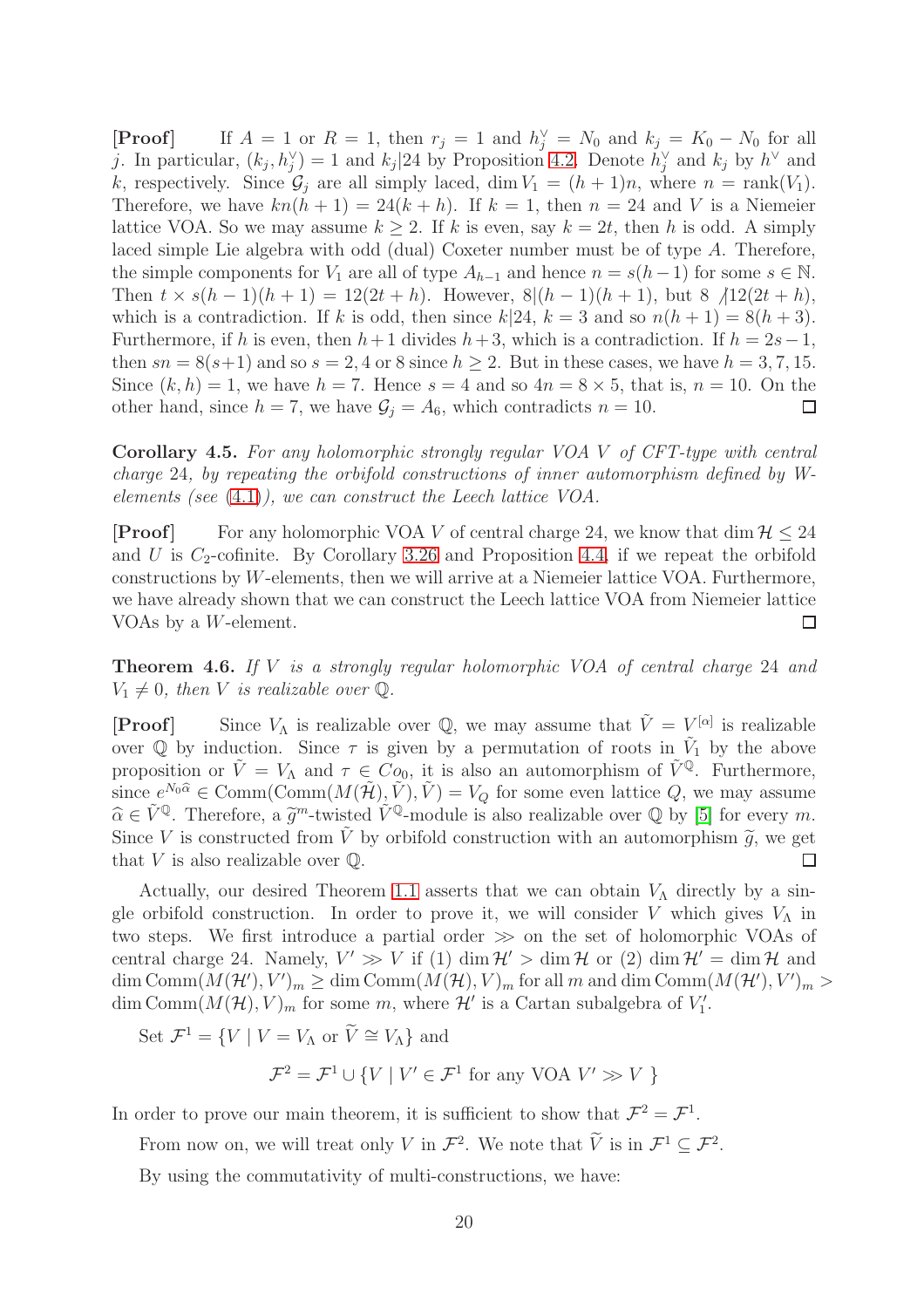Corollary 4.7. Let  $\alpha$  be a W-element and  $\langle \alpha, \alpha \rangle = 2K_0/N_0$  and  $t \in \mathbb{Z}$ . If we do an *orbifold construction*  $V^{[tN_0\alpha]}$  from V by  $g^{tN_0} = \exp(2\pi itN_0\alpha(0))$  and then we do an orbifold *construction*  $(V^{[tN_0\alpha]})^{[\alpha]}$  *from*  $V^{[tN_0\alpha]}$  *by*  $g = \exp(2\pi i\alpha(0))$ *, then we have*  $(V^{[tN_0\alpha]})^{[\alpha]} \cong$  $V^{[\alpha]}$ , where we identify  $\alpha$  and its corresponding element in  $V^{[tN_0\alpha]}$ .

**[Proof]** Set Comm(Comm( $M(\mathcal{H}), V^{[\alpha]}, V^{[\alpha]}$ ),  $V^{[\alpha]}$  We have shown that  $N_0 \alpha \in \tilde{L}$ . By Proposition [3.30,](#page-16-0) we have  $(V^{[tN_0\alpha]})^{[\alpha]} \cong (V^{[\alpha]})^{[tN_0\alpha]}$ . On the other hand, since we have  $N_0\alpha \in \tilde{L}$ ,  $\exp(2\pi itN_0\alpha)$  is trivial on  $\tilde{V}^{[\alpha]}$  and so  $(V^{[\alpha]})^{[tN_0\alpha]} \cong V^{[\alpha]}$ . П

Next we study the structure of  $V^{[\alpha,\beta]}$  and a commutant  $U^{[\alpha,\beta]} := \text{Comm}(M(\mathcal{H}), V^{[\alpha,\beta]}).$ For simplicity, we only consider the following cases.

Let  $\alpha', \beta' \in \mathcal{H}$  such that  $\mathbb{Z}\alpha' + \mathbb{Z}\beta' + L \subseteq L^*$  is an even sublattice. Our main example for  $\mathbb{Z}\alpha' + \mathbb{Z}\beta' + L$  will be  $\mathbb{Z}N_0\alpha + \mathbb{Z}\tilde{N}_0\beta + L \subseteq L^*$  for W-elements  $\alpha$  of  $V_1$  and  $\beta$  of  $\tilde{V}_1$  (cf. Section [4\)](#page-17-2).

Let R' be the least natural integer such that  $R'\alpha' \in L$ . Then R' is the order of  $\exp(2\pi i\alpha'(0))$ . We first construct  $V^{[\alpha']}$ . Set  $U^{[\alpha']} := \text{Comm}(M(\mathcal{H}), V^{[\alpha']})$ . Since  $\langle \alpha', \alpha' \rangle \in$  $2\mathbb{Z}$  and  $\alpha' \in L^*$ ,  $U^{[\alpha']} = \bigoplus_{m=0}^{R'-1} U(m\alpha')$  by Theorem [3.21.](#page-13-0) Moreover, Comm $(U^{[\alpha']}, V^{[\alpha']} ) =$  $V_{\tilde{L}}$ , where  $\tilde{L} = L + \mathbb{Z}\alpha'$ .

Viewing  $V^{[\alpha']}$  as a  $U^{[\alpha']} \otimes V_{\tilde{L}}$ -module, we have

$$
V^{[\alpha']} = \bigoplus_{\delta \in \tilde{L}^*/\tilde{L}} U^{[\alpha']}(\delta) \otimes V_{\tilde{L}+\delta}
$$
  
= 
$$
\bigoplus_{\delta \in (L+\mathbb{Z}\alpha')^*/(L+\mathbb{Z}\alpha')} \{\oplus_{m=0}^{R'-1} U(\delta + m\alpha')\} \otimes \{\oplus_{n=0}^{R'-1} V_{\delta+n\alpha'+L}\}.
$$

Since  $\beta' \in \mathbb{Q}L = \mathbb{Q}(L + \mathbb{Z}\alpha')$ , we can construct  $V^{[\alpha',\beta']}$  from  $V^{[\alpha']}$  by an orbifold construction with  $\exp(2\pi i \beta'(0))$ . In this case,

$$
U^{[\alpha',\beta']} := \text{Comm}(M(\mathcal{H}), V^{[\alpha',\beta']})
$$
  
= 
$$
\bigoplus_{n=0}^{\tilde{R}'-1} U^{[\alpha']}(n\beta')
$$
  
= 
$$
\bigoplus_{n=0}^{\tilde{R}'-1} \bigoplus_{m=0}^{R-1} U(n\beta' + m\alpha')
$$

where  $\tilde{R}'$  is the least natural integer satisfying  $\tilde{R}'\beta \in L + \mathbb{Z}\alpha'$  and

$$
Comm(U^{[\alpha',\beta']}, V^{[\alpha',\beta']}) = V_{L+\mathbb{Z}\alpha'+\mathbb{Z}\beta'}.
$$

Set  $L(\alpha', \beta') = L + \mathbb{Z}\alpha' + \mathbb{Z}\beta'$ . Viewing  $V^{[\alpha', \beta']}$  as  $U^{[\alpha', \beta']} \otimes V_{L(\alpha', \beta')}$ -modules, we decompose

$$
V^{[\alpha',\beta']} = \bigoplus_{\gamma \in L(\alpha',\beta')^*/L(\alpha',\beta')} U^{[\alpha',\beta']}(\gamma) \otimes V_{L(\alpha',\beta')+\gamma}
$$

and so

$$
V^{[\alpha',\beta']} = \bigoplus_{\gamma \in L(\alpha',\beta')^* / L(\alpha',\beta')} \{ \bigoplus_{m=0}^{R'} \bigoplus_{n=0}^{\tilde{R}'} U(\gamma + m\alpha' + n\beta') \} \otimes \{ \bigoplus_{m=0}^{R'} \bigoplus_{n=0}^{\tilde{R}'} V_{\gamma + m\alpha' + n\beta' + L} \}.
$$

From the above explanation, it is easy to see  $V^{[\alpha',\beta']} = V^{[\alpha',\beta'+p\alpha']}$  for any  $p \in \mathbb{Z}$  and  $V^{[\alpha',\beta']} = V^{[\beta',\alpha']}$ . Namely, the VOA  $V^{[\alpha',\beta']}$  depends only on the lattice  $\mathbb{Z}\alpha' + \mathbb{Z}\beta' + L$  and we have the following useful result:

<span id="page-20-0"></span>**Proposition 4.8.** Let  $\alpha, \beta, \alpha', \beta' \in L^*$  such that  $\mathbb{Z}\alpha + \mathbb{Z}\beta + L$  and  $\mathbb{Z}\alpha' + \mathbb{Z}\beta' + L$  are even *lattices.* Suppose  $\mathbb{Z}\alpha + \mathbb{Z}\beta + L = \mathbb{Z}\alpha' + \mathbb{Z}\beta' + L$ . Then  $V^{[\alpha,\beta]} \cong V^{[\alpha',\beta']}$ .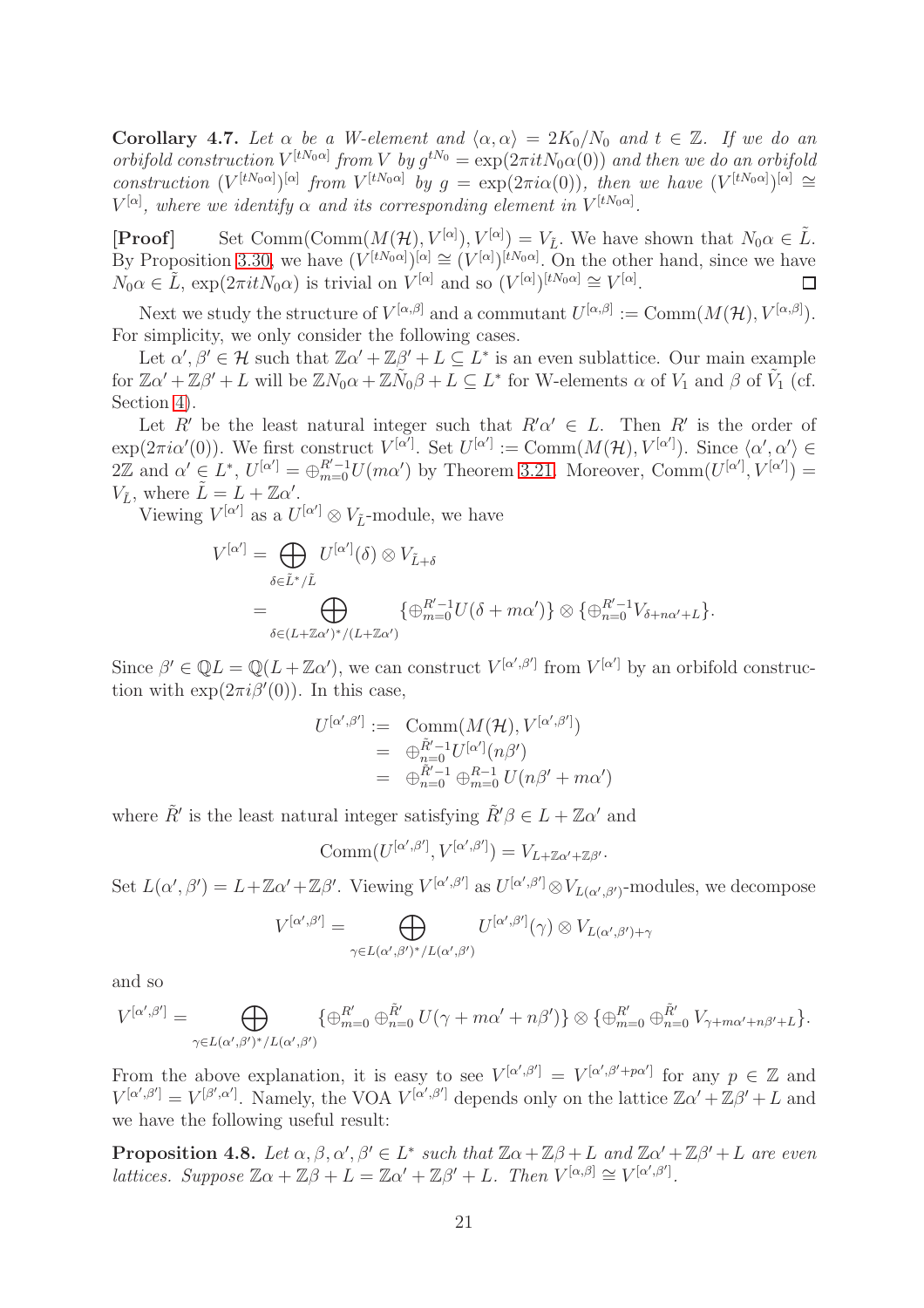# 4.2 Proof of Proposition 1.2

In this subsection, we will prove Proposition 1.2. Recall from our hypothesis that  $\alpha$  is a W-element of  $V_1$  with  $\langle \alpha, \alpha \rangle = 2K_0/N_0$  and  $(K_0, N_0) = 1$ . We also assume  $V^{[\alpha]} \cong V_\Lambda$ . Let  $g = \exp(2\pi i \alpha(0))$  and let N be the order of g in V. Set  $R = N/N_0$  and assume  $(K_0, R) = 1$ . (The proof for the case  $(N_0, R) = 1$  will be similar and the notation is simpler.) Then there are  $a, b \in \mathbb{Z}$  such that  $aK_0 + bR = 1$ . To simplify the notation, set  $t = N_0/K_0$ . As we explained in Lemma [3.14,](#page-9-3)  $V^{[t\alpha]} \cong V^{[\alpha]} \cong V_{\Lambda}$ . Since  $N_0\alpha \in \tilde{L}$ ,  $\exp(2\pi i N_0 \alpha(0)) = 1$  on  $V^{[t\alpha]}$ . Therefore,  $V_\Lambda \cong V^{[t\alpha, N_0\alpha]} \cong V^{[N_0\alpha, t\alpha]} = V^{[N_0\alpha, aK_0t\alpha + bRt\alpha]} =$  $V^{[N_0\alpha,aN_0\alpha+bRt\alpha]} = V^{[N_0\alpha,btR\alpha]} = V^{[btR\alpha,N_0\alpha]}$  since  $\langle t\alpha, N_0\alpha \rangle \in \mathbb{Z}$ .

Set  $s = tbR$  and  $g_s = \exp(2\pi itbR\alpha(0))$ . Since  $(bN_0R, K_0) = 1$ ,  $mtbR\alpha = m\frac{bN_0R}{K_0}\alpha \in L$ if and only if  $K_0|m$ , that is,  $|g_s| = K_0$ . Moreover,  $\langle bN\alpha/K_0, bN\alpha/K_0 \rangle = \frac{2b^2R^2N_0}{K_0}$  $\frac{R^2 N_0}{K_0}$  with  $(K_0, b^2 R^2 N_0) = 1$ . Therefore, Comm $(M(\mathcal{H}), V^{[bN\alpha/K_0]}) = U(0)$  and so rank $(V_1^{[bN_0\alpha/K_0]})$  $i_1^{\lfloor 01\sqrt{0.01/\log(10)} \rfloor} =$ rank $(V_1)$ . Furthermore, since  $|g^{N_0}| = R$  and  $(V_1^{[bN\alpha/K_0]}$  $\binom{[bN\alpha/K_0]}{1}$   $\leq$   $g^{N_0}$   $>$   $=$   $\mathcal{H}$ , the Coxeter number of  $V_1^{[bN\alpha/K_0]}$  $I_1^{\text{poly}\alpha/\Lambda_0}$  is less than or equal to R (cf. [\[13,](#page-39-19) Execrise 8.11]).

For Statement (3) in Proposition 1.2, we note that  $\langle b\hat{R}\alpha, \hat{b}\hat{R}\alpha \rangle = \frac{2b^2R^2N_0}{K_0}$  $\frac{R^2 N_0}{K_0}$  with  $(K_0, b^2 R^2 N_0) = 1$  and  $|\exp(2\pi i b N \alpha(0)/K_0)| = K_0$ . Therefore,  $|g_s|/K_0 = 1$  and we have  $\widetilde{V}(g_s)(g_s) = (V^{[btRa]})^{[btRa]} = V$  by Proposition [3.17.](#page-10-1)

This completes the proof of Proposition 1.2.

**Corollary 4.9.** Let V be a holomorphic VOA. Let  $H$  be a Cartan subalgebra of  $V_1$  and  $\text{Comm}(\text{Comm}(M(\mathcal{H}), V), V) \cong V_L$ *. Let*  $\alpha \in L^*$  *and set*  $g = \exp(2\pi i \alpha(0))$ *. Assume*  $N_0 \alpha \in$  $L^*$  and  $\tilde{V}(g) = V_\Lambda$ . Let  $\tilde{g}$  be a reverse automorphism of  $\tilde{V}(g)$  for orbifold construction by g and set  $\tau = \tilde{g}_{\vert\mathbb{C}\Lambda} \in O(\Lambda) = Co_0$ . Then  $\tau \neq -2A$ , 3C, nor 5C.

**[Proof]** Suppose false. In particular,  $\tau \neq 1$  and so rank $(V_1) \neq 24$ . Since  $\tilde{V}(g)$  =  $V^{[\alpha]} = V_{\Lambda}$ , we have  $\bigoplus_{m=0}^{R-1} U(mN_0\alpha)_1 + \mathcal{H} = \mathbb{C}\Lambda$  and so rank $(V^{[N_0\alpha]}_1)$  $1^{r_1^{[N_0\alpha]}} = 24$ , that is,  $V^{[N_0\alpha]} = V_E$  for some Niemeier lattice E. Since  $N_0\alpha \in L^*$  and  $\langle N_0\alpha, N_0\alpha \rangle = 2K_0N_0 \in 2\mathbb{Z}$ , we have  $R = |\tau|$  by Lemma [3.29.](#page-15-1) Since  $(N_0, K_0) = 1$  and R is a prime number by the assumption, we have  $(R, N_0) = 1$  or  $(R, K_0) = 1$  and so V satisfies the conditions in Proposition 1.2. Therefore, there is a holomorphic VOA  $V'$  satisfying  $\text{rank}V_1' = \text{rank}V_1$ and Coxeter number of components of  $V'_1$  is less than or equal to R. Hence dim  $V'_1 \leq$  $(R + 1)\text{rank}(V'_1)$ . Since  $\dim \mathbb{C}\Lambda^{< -2A>} = 8$ ,  $\dim \mathbb{C}\Lambda^{< 3C>} = 6$ ,  $\dim \mathbb{C}\Lambda^{< 5C>} = 4$ , we have dim  $V'_1 \leq 3 \times 8$ , dim  $V'_1 \leq 4 \times 6$ , dim  $V'_1 \leq 6 \times 4$ , respectively, which contradicts dim  $V'_1 > 24$ .  $\Box$ 

# 5 Roots in Twisted Modules

# 5.1 g-twisted module

<span id="page-21-0"></span>Lemma 5.1. *Let* G *be a simple Lie algebra,* Φ *the set of all roots and* ρ *a Weyl vector. Then*  $\langle \rho/h^\vee, \beta \rangle > -1$  *for all*  $\beta \in \Phi$ *, where*  $h^\vee$  *is the dual Coxeter number.* 

[**Proof**] Let  $\theta = \sum a_i \beta_i$  be a highest root. Then  $\langle \rho, \theta \rangle = h^{\vee} - 1$ . Let  $\beta = \sum b_i \beta_i \in \Phi^+$ . Then  $0 \leq b_i \leq a_i$  and some  $b_i \neq 0$ . Therefore,  $0 \leq \langle \rho/h^{\vee}, \beta \rangle < \frac{h^{\vee}-1}{h^{\vee}} < 1$ . Therefore, for any root  $\beta \in \Phi$ , we have  $-1 < \langle \rho/h^{\vee}, \beta \rangle < 1$  as we desired. ⊔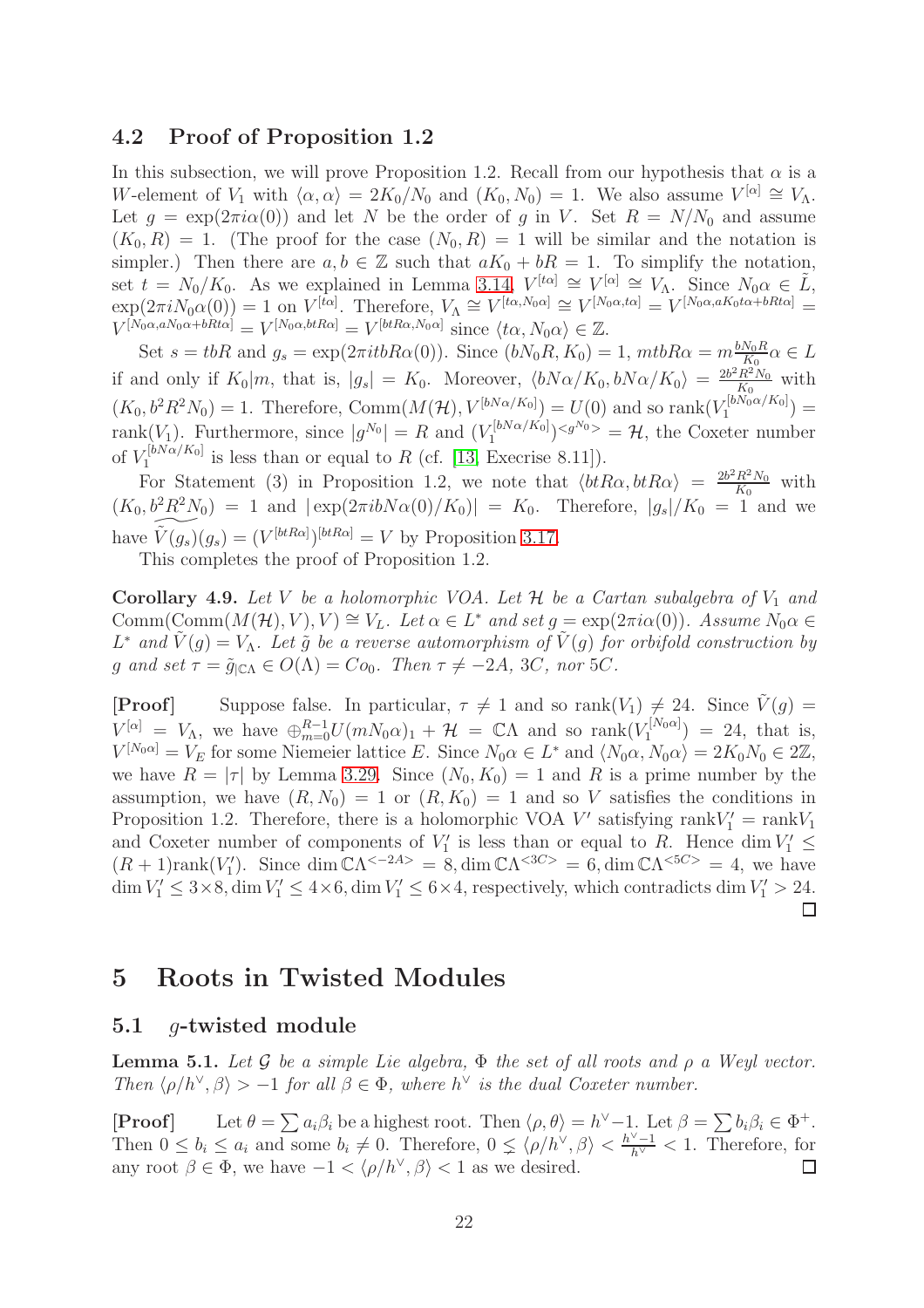We will next prove that g-twisted module  $T<sup>1</sup>$  has no elements with weight less than or equal to one except for elements in  $\hat{\mathcal{H}}^{\perp}$ .

<span id="page-22-0"></span>**Theorem 5.2.** *For*  $bN \neq K$ ,  $(X(\frac{(K+bN)\alpha}{2K})$  $\frac{(-k+hN)\alpha}{2K}$   $\frac{2}{K}$   $\frac{(-K+hN)\alpha}{2K}$   $\bigg\}$   $1 = 0$ *. In particular,*  $T_1^1 \subseteq \mathcal{H}^{\perp}$ *.* 

First we recall Lemma 3.4 in [\[15\]](#page-39-20) and its proof with a slight change of notation. For a V-module M, let  $M^{(\alpha)}$  be defined as in Proposition [3.1](#page-4-0) and  $L^{(\alpha)}(0)$  the grading operator  $L(0)$  on  $M^{(\alpha)}$ .

**Lemma 5.3.** Let  $\alpha = \sum_{i}^{t} \rho_i / h_i^{\vee}$  be a W-element and M a  $L_{\mathcal{G}_1}(k_1, 0) \otimes \cdots \otimes L_{\mathcal{G}_t}(k_t, 0)$ *module. Let* v *be a vector in*  $M^{(-\alpha)}$  *with*  $L^{(-\alpha)}(0)$ -weight p, *i.e.*  $L^{(-\alpha)}(0)v = pv$ . Let  $u = E_{\beta_{i}(-n_{1})} \cdots E_{\beta_{m}(-n_{m})} v \in M^{(-\alpha)}$  be a non-zero vector, where  $n_{i} \in \mathbb{Z}_{>0}$  and  $E_{\beta_{i}} \in V_{1}$ *denotes a root vector associated with a root*  $\beta_i \in \Phi$ . Then *u is a homogeneous vector in*  $M^{(-\alpha)}$  and its  $L^{(-\alpha)}(0)$ -weight is greater than p.

[**Proof**] By Haisheng Li's  $\Delta$ -operator,  $L^{(-\alpha)}(0) = L(0) - \alpha_{(0)} + \frac{\langle \alpha, \alpha \rangle}{2}$ Since  $[L^{(-\alpha)}(0), E_{\beta(-n)}] = (n - (\alpha|\beta))$ id, we have

$$
L^{(-\alpha)}(0)u = \left(\sum_{i=1}^m (n_i - (\alpha|\beta_i)) + p\right)u.
$$

By Lemma [5.1,](#page-21-0)  $1 \ge \langle \alpha, \beta \rangle \ge -1$  for all  $\beta \in \Phi$ , we have  $n_i - (\alpha|\beta_i) > 0$  for all *i*, and hence the  $L^{(-\alpha)}(0)$ -weight of *u* in  $M^{(-\alpha)}$  is greater than *p*. the  $L^{(-\alpha)}(0)$ -weight of u in  $M^{(-\alpha)}$  is greater than p.

We start the proof of Theorem [5.2.](#page-22-0) Let  $V$  be a holomorphic VOA of central charge 24. Suppose that  $V_1 \cong \mathcal{G}_{1,k_1} \oplus \cdots \oplus \mathcal{G}_{t,k_t}$  is semisimple. Denote

$$
L(\lambda_1, ..., \lambda_n) = L_{\mathcal{G}_1}(k_1, \lambda_1) \otimes \cdots \otimes L_{\mathcal{G}_t}(k_t, \lambda_t),
$$

where  $(\lambda_1, ..., \lambda_t)$  is an integrable weight of  $\mathcal{G}_{1,k_1} \oplus \cdots \oplus \mathcal{G}_{n,k_t}$ .

Since  $V = \bigoplus L(\lambda_1, ..., \lambda_t)$ , by Haisheng Li's  $\Delta$ -operators,  $T^1 = \bigoplus L(\Lambda_1, ..., \lambda_t)^{(-\alpha)}$ , where  $L(\lambda_1, ..., \lambda_t)^{(-\alpha)}$  denotes the one transformed from  $L(\lambda_1, ..., \lambda_t)$ .

<span id="page-22-1"></span>**Lemma 5.4.** Let G be a simple (finite dimensional) Lie algebra. Let  $\{\alpha_1, \ldots, \alpha_n\}$  be a *set of simple roots and* ρ *a Weyl vector. Let* λ *be a dominant integrable weight of* G*. Then*

$$
-(\rho|\lambda) \le (\rho|\mu) \le (\rho|\lambda) \quad \text{for any } \mu \in \Pi(\lambda, \mathcal{G}),
$$

*where*  $\Pi(\lambda, \mathcal{G})$  *denotes the set of all weights of the irreducible module of*  $\mathcal{G}$  *with the highest weight*  $\lambda$ *.* 

**[Proof]** Since  $\lambda$  is a highest weight, every weight  $\mu \in \Pi(\lambda, \mathcal{G})$  can be written as

$$
\mu = \lambda - \sum a_i \alpha_i,
$$

where  $a_i$ 's are non-negative integers. Then  $(\rho|\mu) = (\rho|\lambda) - \sum a_i(\rho|\alpha_i) \leq (\rho|\lambda)$  as desired.

Let  $w_0$  be the longest element in the Weyl group. Then  $w_0(\lambda)$  is a lowest weight and we have

$$
(\rho|\mu) \ge (\rho|w_0(\lambda)).
$$

Note that either the longest element  $w_0$  is equal to  $-1$  or  $-w_0$  is a diagram automorphism. Since  $\rho$  is fixed by all diagram automorphisms,  $(\rho|w_0(\lambda)) = -(\rho|\lambda)$  and we have the desired result. result.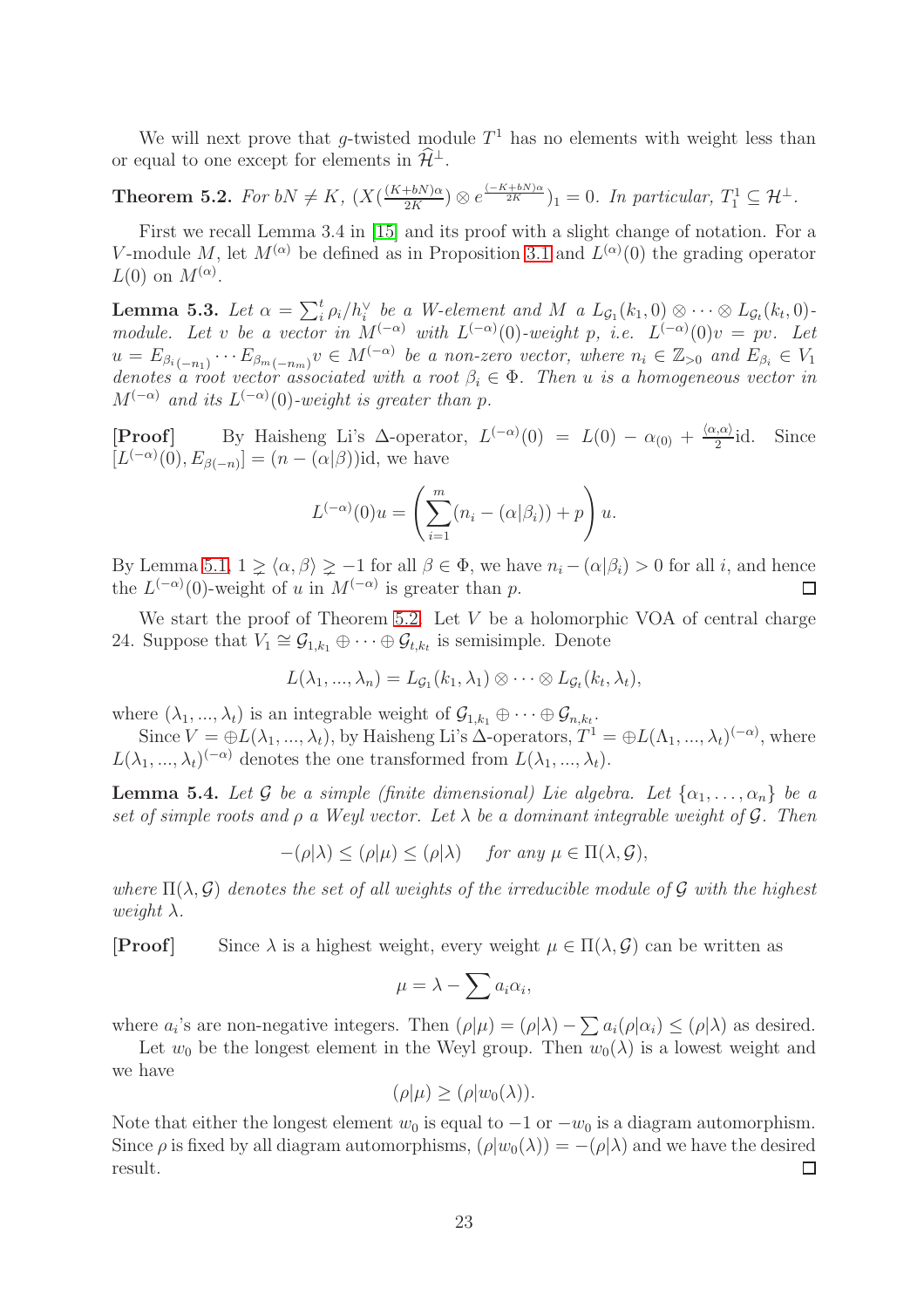<span id="page-23-0"></span>**Lemma 5.5.** *The conformal weight of*  $L(\lambda_1, ..., \lambda_t)^{(-\alpha)}$  *is*  $\geq 1$  *and is* 1 *if and only if*  $\lambda_i = k_i \rho_i / h_i^{\vee}$  for all *i*, where  $(\cdot)^{(-\alpha)}$  denotes g-twisted structure.

**[Proof]** By [\[15,](#page-39-20) Lemma 3.6], the conformal weight of  $L(\lambda_1, \ldots, \lambda_t)^{(-\alpha)}$  is given by

$$
w = \sum_{i=1}^t \left( \frac{(\lambda_i | 2\rho_i + \lambda_i)}{2(k_i + h_i^{\vee})} + \frac{1}{h_i^{\vee}} \min\{(-\rho_i | \mu) \mid \mu \in \Pi(\lambda_i, \mathcal{G}_i)\} + \frac{k_i}{2(h_i^{\vee})^2} (\rho_i | \rho_i) \right).
$$

Then by Lemma [5.4,](#page-22-1) we have

$$
w = \sum_{i=1}^{t} \left( \frac{(\lambda_i | 2\rho_i + \lambda_i)}{2(k_i + h_i^{\vee})} - \frac{1}{h_i^{\vee}} (\rho_i, \lambda_i) + \frac{k_i}{2(h_i^{\vee})^2} (\rho_i | \rho_i) \right),
$$
  
\n
$$
= \sum_{i=1}^{t} \frac{1}{2(h_i^{\vee})^2(k_i + h_i^{\vee})} \left[ (h_i^{\vee})^2(\lambda_i | 2\rho_i + \lambda_i) - 2h_i^{\vee}(k_i + h_i^{\vee}) (\rho_i, \lambda_i) + k_i(k_i + h_i^{\vee}) (\rho_i | \rho_i) \right],
$$
  
\n
$$
= \sum_{i=1}^{t} \frac{1}{2(h_i^{\vee})^2(k_i + h_i^{\vee})} \left[ (h_i^{\vee} \lambda_i - k_i \rho_i | h_i^{\vee} \lambda_i - k_i \rho_i) + k_i h_i^{\vee} (\rho_i | \rho_i) \right],
$$
  
\n
$$
\geq \sum_{i=1}^{t} \frac{1}{2(h_i^{\vee})^2(k_i + h_i^{\vee})} \left[ k_i h_i^{\vee} (\rho_i | \rho_i) \right]
$$

and the equality holds if and only if  $h_i^{\vee} \lambda_i - k_i \rho_i = 0$  for all *i*.

Moreover,

$$
\sum_{i=1}^t \frac{1}{2(h_i^{\vee})^2(k_i + h_i^{\vee})} \left[ k_i h_i^{\vee}(\rho_i | \rho_i) \right] = \sum_{i=1}^t \frac{k_i(\rho_i | \rho_i)}{2(h_i^{\vee})^2} \cdot \frac{h_i^{\vee}}{(k_i + h_i^{\vee})}.
$$

Recall that  $\sum_{i=1}^{n} \frac{k_i(\rho_i|\rho_i)}{2(h_i^{\vee})^2} = \frac{\dim V_1}{\dim V_1 - 24}$  (cf. Proposition [4.2\)](#page-17-0) and

$$
\frac{h_i^{\vee}}{(k_i + h_i^{\vee})} = \frac{1}{(k_i/h_i^{\vee} + 1)} = \frac{\dim V_1 - 24}{\dim V_1},
$$

which is independent of *i* by [\[8\]](#page-39-6). Thus, we have  $w \ge 1$  and  $w = 1$  if and only if  $\lambda_i = (k_i/h_i^{\vee})\rho_i$  for all *i*.  $(k_i/h_i^{\vee})\rho_i$  for all *i*.

Namely, the weight one space of  $T^1$  comes from

$$
L_{\mathcal{G}_1}(k_1, \frac{K-N}{N}\rho_1) \oplus \cdots \oplus L_{\mathcal{G}_t}(k_t, \frac{K-N}{N}\rho_t)
$$

and all weight one elements in  $T^1$  centralize  $\mathcal{H}$ . Thus we also have the following theorem.

<span id="page-23-1"></span>**Theorem 5.6.**  $T_s^1 = 0$  for  $s < 1$  and  $T_1^1 \subseteq \hat{\mathcal{H}}^{\perp}$ . Moreover,  $T_1^1 = 0$  if  $N_0 \neq 1$ 

*Proof.* As we have shown, in our Lorentzian notation (cf. Section [3\)](#page-4-2), there is a  $V^{}\cdot$ isomorphism  $\phi_1: T^{1,0} \to \overline{Z^{1,0}} \subseteq \tilde{V}$  which shifts

$$
\bigoplus_{m=0}^{2K-1} M(\mathcal{H}) \otimes U\left(\frac{(K+mN)\alpha}{2K}+u\right) \otimes e^{\frac{(K+mN)\alpha}{2K}+u} \subseteq V\left(\cong T^1 \text{ as a vector space}\right)
$$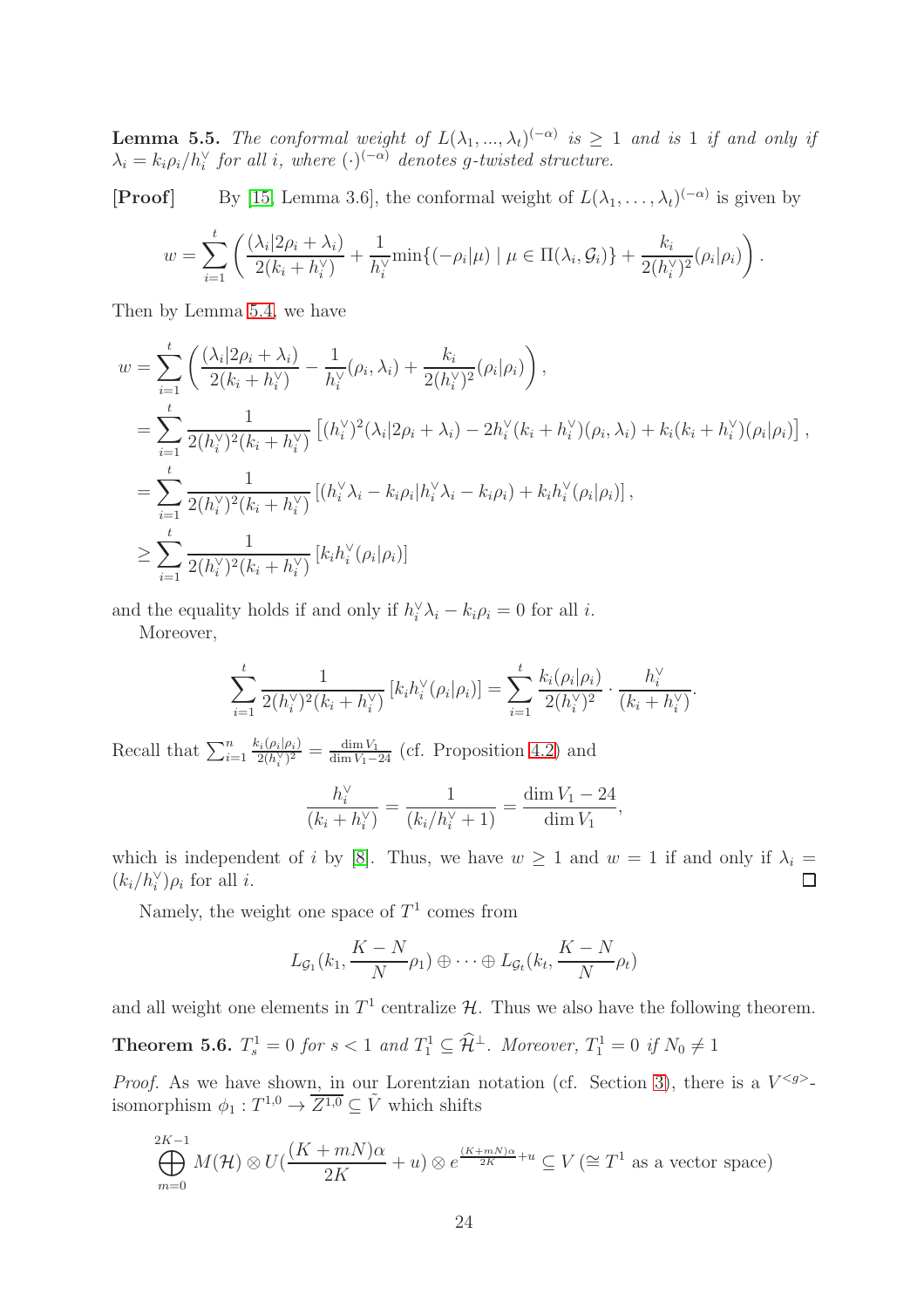to

$$
\bigoplus_{m=0}^{2K-1} M(\widehat{\mathcal{H}}) \otimes U\left(\frac{(K+mN)\alpha}{2K}+u\right) \otimes e^{\frac{(-K+mN)\widehat{\alpha}}{2K}+u}
$$

for  $u \in L^* \cap \alpha^{\perp}$ . By Lemma [5.5,](#page-23-0) the weight one subspace of  $T_1^1$  is contained in

$$
\bigoplus_{m=0}^{2K-1} U\left(\frac{(K+mN)\alpha}{2K}\right) \otimes e^{\frac{(-K+mN)\widehat{\alpha}}{2K}}
$$

with  $-K+mN=0$ . Therefore, except for the part in  $\hat{\mathcal{H}}^{\perp}$ , there are no roots in  $T_1^1$ . Note also that  $-K + mN \neq 0$  unless  $N_0 = 1$ .  $\Box$ 

This completes the proof of Proposition [5.2.](#page-22-0)

Remark 5.7. *By exactly the same argument as in Lemma [5.5,](#page-23-0) we can also show that conformal weight of*  $L(\lambda_1, ..., \lambda_t)^{(\alpha)}$  is  $\geq 1$  *and is* 1 *if and only if*  $\lambda_i = k_i \rho_i / h_i^{\vee}$  *for all i.* For the  $g^{-1}$ -twisted module  $T^{-1}(=T^{N-1})$ , we also have  $T_1^{N-1} \subseteq \widehat{\mathcal{H}}^{\perp}$ .

# 5.2 h-twisted module

Set  $h = \exp(2\pi i \frac{N\alpha(0)}{K})$ . Then  $|h| = K$ . Since the set of eigenvalues of  $g = \exp(2\pi i \alpha(0))$ on V is  $\frac{\mathbb{Z}}{N}$ , the set of eigenvalues of h is  $\frac{\mathbb{Z}}{K}$ . We note  $\langle \frac{N\alpha}{K} \rangle$  $\frac{N\alpha}{K}, \frac{N\alpha}{K}$  $\frac{N\alpha}{K}\rangle = \frac{2N_0}{K_0}$  $\frac{2N_0}{K_0}$  and so  $R = K/K_0$ . By Lemma [3.14,](#page-9-3)  $\tilde{V}(h) \cong \tilde{V}$ .

**Lemma 5.8.** We have  $V_1^{\langle h \rangle} \subseteq \mathcal{H}$ .

**[Proof]** By Lemma [4.2,](#page-17-0)  $N/K = h_j^{\vee}/(h_j^{\vee} + k_j)$  for any j. Therefore,  $(N/K)\alpha =$  $\sum_j \rho_j/(h_j^{\vee} + k_j)$ . By the same argument as in Lemma [5.1,](#page-21-0)

$$
0 < |\langle \rho_j, \beta \rangle| < h_j^{\vee} - 1 \quad \text{ for any root } \beta \text{ of } \mathcal{G}_j.
$$

Therefore, the only integer eigenvalue for  $\frac{N}{K}\alpha(0)$  on  $V_1$  is 0 and no root vector is fixed by h. Therefore,  $V_1^{< h>} \subseteq \mathcal{H}$  as desired. П

Let  $S^j$  be a  $h^j$ -twisted V-module for  $j = 0, ..., K - 1$ .

**Theorem 5.9.** We have  $S_1^1 \subset \tilde{\mathcal{H}}$ .

**[Proof]** As we explained in Theorem [3.15,](#page-10-2) the submodule of  $V^{[\frac{N}{K}\alpha]}$  from the h-twisted module  $S^1$  is given by

$$
\bigoplus_{k\in\mathbb{Z}}X^{(N+kK)}\otimes e^{\frac{(-N+kK)\alpha}{2K}}\otimes M(\alpha).
$$

When  $k = 0$ , the character of  $X^{(N)} \otimes e^{\frac{-N\alpha}{2K}}$  is equal to that of  $X^{(N)} \otimes e^{\frac{N\alpha}{2K}}$  and  $e^{\frac{(0K+N)\alpha}{2K}} = e^{\frac{(-0K+N)\alpha}{2K}}$ . Thus, we have  $X^{(0K+N)} \otimes e^{\frac{(-0K+N)\alpha}{K}} \subseteq V^{}$ , which does not contain any weight one elements. For  $k = 1$ , the weight of  $e^{\frac{(-N+K)\alpha}{2K}}$  is equal to that of  $e^{\frac{(N-K)\alpha}{2K}}$ , and the character of  $X^{(N+K)} \otimes e^{\frac{(-N+K)\alpha}{2K}}$  is equal to that of  $X^{(N+K)} \otimes e^{\frac{(N-K)\alpha}{2K}}$ , which is a subspace of g-twisted module and all weight one elements centralize  $H$  by Lemma [5.5.](#page-23-0) Similarly, for  $k = -1$ , the character of  $X^{(N-K)} \otimes e^{\frac{(-N-K)\alpha}{2K}}$  is equal to that of  $X^{(N-K)} \otimes e^{\frac{(N+K)\alpha}{2K}}$ , which is a subspace of  $g^{-1}$ -twisted module. All weight one elements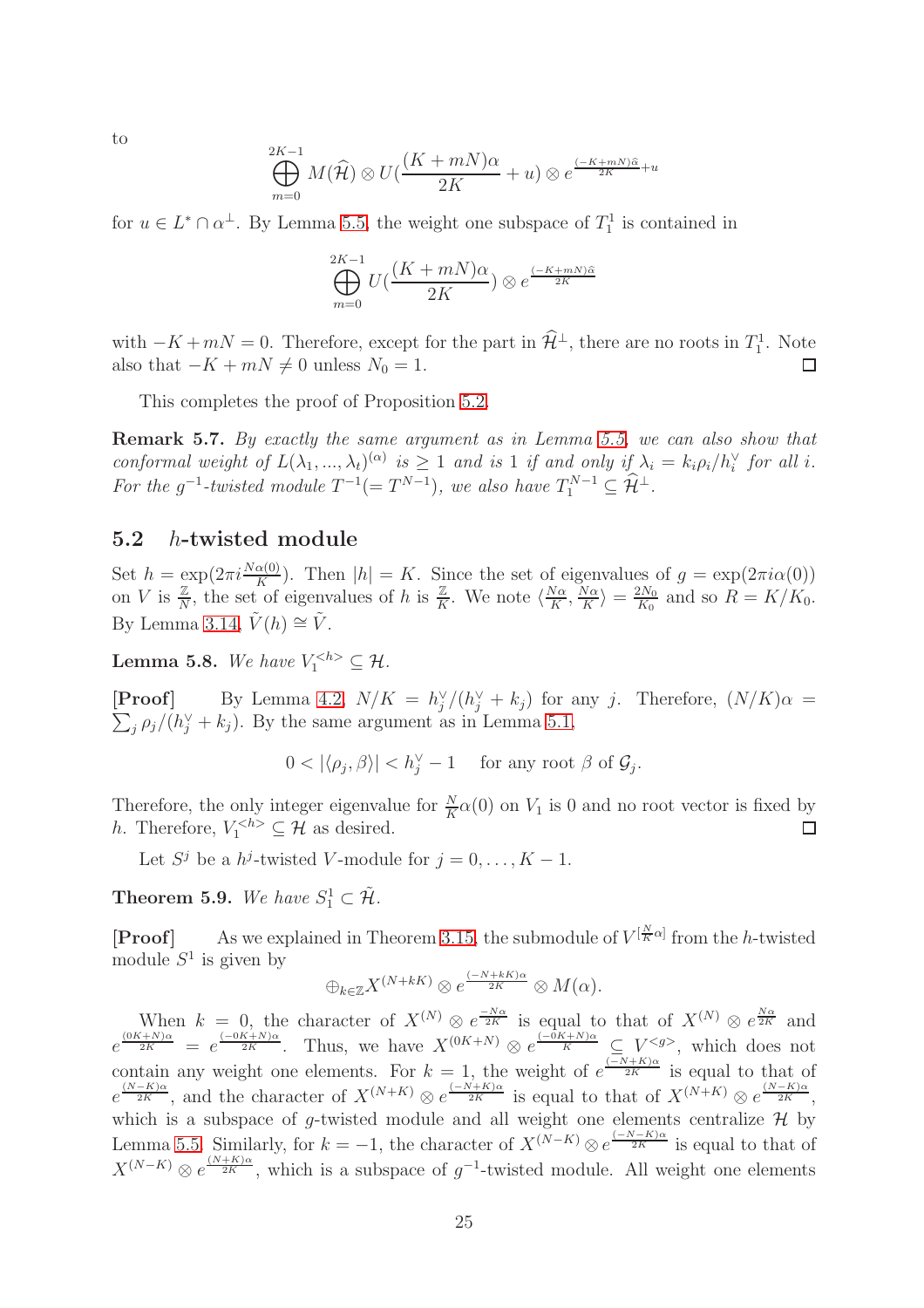centralize H, also. The remaining cases are  $k \geq 2$  or  $k \leq -2$ . We first assume  $k \geq 2$ , then since  $K > N$ , we have

$$
(-N + kK)^{2} - (N + (k - 2)K)^{2} = 4(k - 1)K(K - N) > 0,
$$

which implies that the lowest conformal weight of  $X^{(N+kK)} \otimes e^{\frac{(-N+kK)\alpha}{2K}}$  is strictly greater than that of  $X^{(N+kK)} \otimes e^{\frac{(N+(k-2)K)\alpha}{2K}}$ . On the other hand, since  $\frac{(N+(k-2)K)\alpha}{2K} = \frac{(N+kK)\alpha}{2K+1K}\alpha$ and  $X^{(s)} \otimes e^{\frac{s\alpha}{2K} - \alpha}$  is a subspace of  $T^1$  for any  $s \in \mathbb{Z}$  by  $(3.7)$  in Remark [3.7,](#page-7-3)  $X^{(N+kK)} \otimes$  $e^{\frac{(N+(k-2)K)\alpha}{2K}}$  is a subspace of g-twisted module, which does not contain elements whose weights are less than one by Lemma [5.5.](#page-23-0) So we have a contradiction. Similarly, for  $k = -n \leq -2$ , the lowest conformal weight of  $\bigoplus_{k \in \mathbb{Z}} X^{(N-nK)} \otimes e^{\frac{(-N-nK)\alpha}{2K}}$  is greater than that of  $g^{-1}$ -twisted module  $\bigoplus_{k\in\mathbb{Z}} X^{(N-nK)} \otimes e^{\frac{(N-(n-2)K)\alpha}{2K}}$  whose conformal weight is greater than or equal to one and we have a contradiction.  $\Box$ 

By the same argument as in Theorem [5.6](#page-23-1) and the discussion at the end of Section [4,](#page-17-2) we also have the following result.

**Theorem 5.10.** Let  $S^1$  be a h-twisted V-module. Then  $S^1_1 \subseteq \text{Comm}(M(\mathcal{H}), V^{[h]})_1 \subseteq \tilde{\mathcal{H}}$ .

As we have shown, V is realizable over  $\mathbb Q$  and so the character of  $T^m$  depends only on  $(m, N)$ .

**Theorem 5.11.** If  $(m, N) = 1$ , then  $T_1^m \subseteq \tilde{\mathcal{H}}$ . Similarly, if  $(n, K) = 1$ , then  $S_1^n \subseteq \tilde{\mathcal{H}}$ .

# 6 Eigenvalues of  $\tilde{q}$  on  $\tilde{\mathcal{H}}$

In this section, we will prove the following theorem, which is crucial for our arguments.

<span id="page-25-0"></span>**Theorem 6.1.** Let  $V \in \mathcal{F}^2$  and suppose rank $(V_1) \leq 24$ . Let  $\alpha$  be a W-element and  $\tilde{g} \in \text{Aut}(V^{[\alpha]})$  the reverse automorphism of  $g = \exp(2\pi i \alpha(0))$ . Then  $\tilde{g}$  has an eigenvalue *on*  $\mathcal{\tilde{H}}$  *with order*  $R$ *.* 

As we have shown (see Theorem [3.21](#page-13-0) and Proposition [4.3\)](#page-18-1), Comm $(M(\mathcal{H}), V^{[\alpha]}) =$  $\bigoplus_{m=0}^{R-1} U(mN_0\alpha)$  and  $\mathcal{H}^{\perp} = \bigoplus_{m=1}^{R-1} U(mN_0\alpha)_1$  and  $\tilde{g}$  acts on  $U(mN_0\alpha)$  as a multiple by a scalar  $e^{2\pi im/R}$ . Therefore, the above theorem holds if there is an m with  $(m, R)$  = 1 such that  $U(mN_0\alpha)_1 \neq 0$ . Namely, the assertion depends only on the structure of  $\oplus_{m=0}^{R-1} U(mN_0\alpha)$ , but not on construction of  $V^{[\alpha]}$ . Therefore, we will use an easier orbifold construction  $V^{[N_0\alpha]}$  associated with  $g^{N_0}$ , because  $\text{Comm}(M(\mathcal{H}), V^{[N_0\alpha]})$  is also isomorphic to  $\bigoplus_{m=0}^{R-1} U(mN_0\alpha)$  as a VOA and  $N_0\alpha \in L^*$ .

Let g' be a reverse automorphism of  $g^{N_0}$  in  $\text{Aut}(V^{[N_0\alpha]})$ . Since  $R \neq 1$ ,

$$
\tilde{U} := \text{Comm}(M(\mathcal{H}), V^{[N_0 \alpha]}) = \bigoplus_{m=0}^{R-1} U(mN_0 \alpha)
$$

is larger than  $U(0) = \text{Comm}(M(\mathcal{H}), V)$  and so we have  $V^{[N_0 \alpha]} \in \mathcal{F}^1$ . As we have shown,  $\tilde{\mathcal{H}} = \bigoplus_{m=1}^{R-1} U(mN_0\alpha)_{1} + \mathcal{H}$  is the unique Cartan subalgebra of  $V_1^{[N_0\alpha]}$  $\widetilde{\mathcal{H}}$  containing  $\mathcal{H}$ . Since  $N_0 \alpha \in L^*, V_L \subseteq V^{\leq g^{N_0}}$  and so  $\tilde{L} = L + \mathbb{Z} N_0 \alpha$  and we have  $\text{Comm}(\tilde{U}, V^{[N_0 \alpha]}) = V_{\tilde{L}}$ .

Viewing  $V^{[N_0\alpha]}$  as a  $\tilde{U}\otimes V_{\tilde{L}}$ -module, we have  $V^{[N_0\alpha]} = \bigoplus_{\delta\in(\tilde{L}^*)/\tilde{L}} \tilde{U}(\delta)\otimes V_{\tilde{L}+\delta}$ . We note  $\tilde{U}(\mu) = \bigoplus_{m=0}^{R-1} U(\mu + mN_0\alpha).$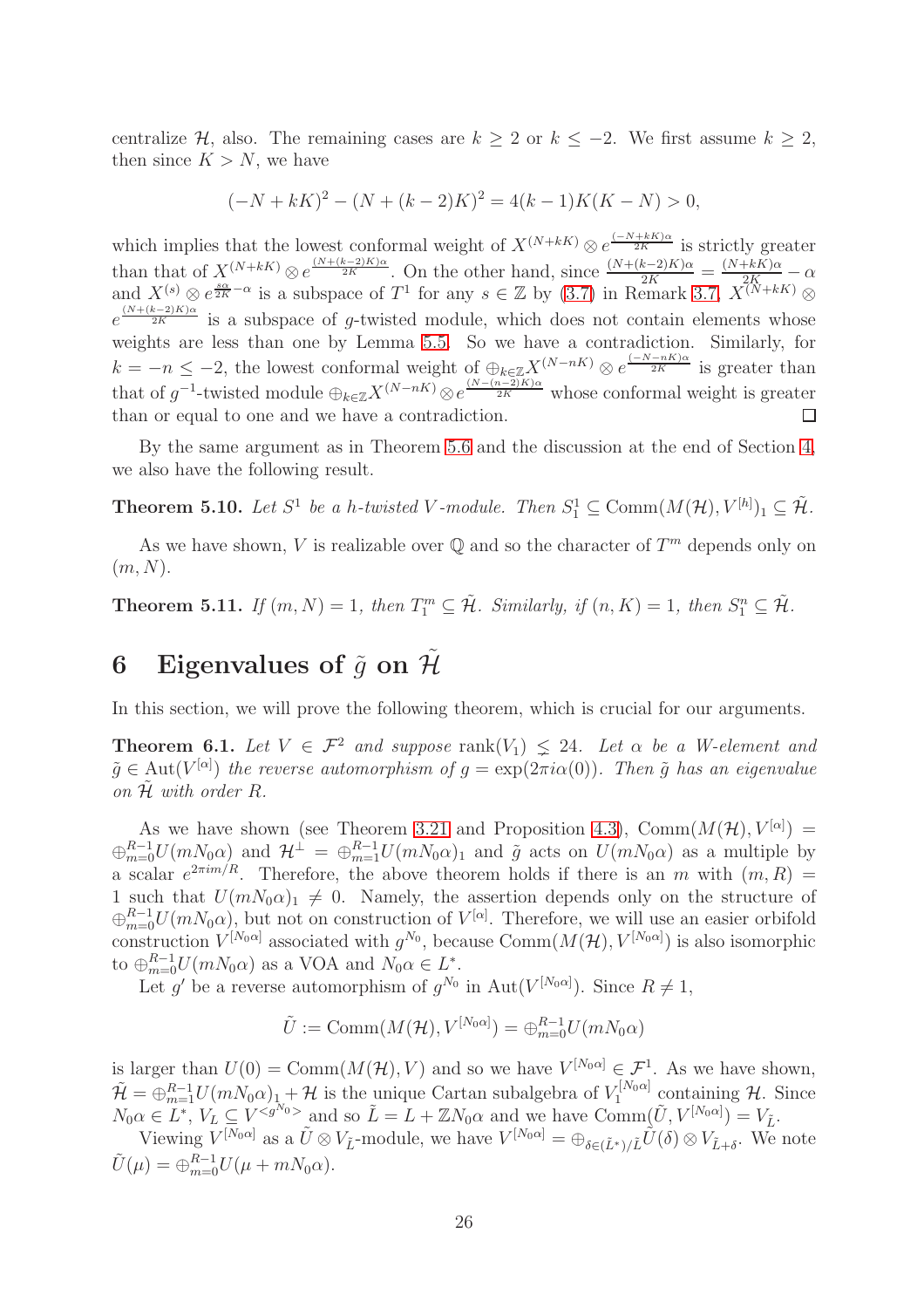Since  $V^{[N_0\alpha]} \in \mathcal{F}^1$ , there is a g'-invariant W-element  $\beta$  such that  $(V^{[N_0\alpha]})^{[\beta]} \cong V_{\Lambda}$  by Lemma [3.27.](#page-15-2) We note  $\beta \in \tilde{\mathcal{H}}^{<\tilde{g}>} = \mathcal{H}$ . Let  $\tilde{K}_0$  and  $\tilde{N}_0$  be positive integers such that  $(\tilde{K}_0, \tilde{N}_0) = 1$  and  $\langle \beta, \beta \rangle = \frac{2\tilde{K}_0}{\tilde{N}_0}$  $\frac{2\tilde{K}_0}{\tilde{N}_0}$ . Let  $\tilde{R}$  be the smallest integer such that  $\tilde{R}\tilde{N}_0\beta \in \tilde{L}$ . Then as we showed in Proposition [4.3,](#page-18-1)  $\tilde{N}_0 \beta \in (\tilde{L})^*$  and so  $\langle N_0 \alpha, \tilde{N}_0 \beta \rangle \in \mathbb{Z}$ . Furthermore, since rank $((V^{[N_0\alpha]})^{[\tilde{N}_0\beta]}) = \text{rank}((V^{[N_0\alpha]})^{[\beta]}) = 24$ , there is a Niemeier lattice E such that  $V^{[N_0\alpha,\tilde{N}_0\beta]}=V_E.$ 

Set  $W = \text{Comm}(M(\mathcal{H}), V^{[N_0\alpha, \tilde{N}_0\beta]})$ . Then

$$
W = \bigoplus_{n=0}^{\tilde{R}-1} \tilde{U}(n\tilde{N}_0\beta) = \bigoplus_{m=0}^{R-1} \bigoplus_{n=0}^{\tilde{R}-1} U(mN_0\alpha + n\tilde{N}_0\beta).
$$

Set  $B = L + \mathbb{Z}N_0\alpha + \mathbb{Z}\tilde{N}_0\beta$ , which is an even lattice and set  $B_0 = {\mu \in B \mid U(\mu)_1 \neq 0}.$ We note  $|B/L| = R\tilde{R}$ .

We can write  $W = \bigoplus_{\mu \in B/L} U(\mu)$ . Note that  $U(\mu_1) \times U(\mu_2) \subseteq U(\mu_1 + \mu_2)$ . The statement in Theorem [6.1](#page-25-0) is equivalent to  $mN_0\alpha \in B_0$  for some m with  $(m, R) = 1$ .

Since we take  $\beta \in \mathcal{H}, B \subseteq \mathcal{H}$ . Let  $\tilde{f} \in \text{Aut}(V^{[N_0\alpha,\beta]})$  be the reverse automorphism of  $f = \exp(2\pi i \beta(0)) \in \text{Aut}(V^{[N_0\alpha]})$ . We note that  $\tilde{f}$  acts on

$$
\tilde{U}(n\tilde{N}_0\beta) = \bigoplus_{m=0}^{R-1} U(mN_0\alpha + n\tilde{N}_0\beta)
$$

as a multiple by a scalar  $e^{2\pi i n/\tilde{R}}$ .

We will first show that  $B_0 + L$  generate B.

<span id="page-26-0"></span>**Proposition 6.2.**  $W = \text{VOA}(\{U(\mu) \mid \mu \in B_0 + L\})$ *. Equivalently,*  $B = \langle B_0 + L \rangle$ *.* 

Since  $B/L$  is a finite abelian group of at most rank 2, there are  $\alpha', \beta' \in B$  satisfying

Condition D: 
$$
B/L = (\mathbb{Z}\alpha' + L)/L \oplus (\mathbb{Z}\beta' + L)/L.
$$

We first treat pairs  $(\alpha', \beta')$  satisfying Condition D and set  $R_1 = |(\mathbb{Z}\alpha' + L)/L|$  and  $R_2 = |(\mathbb{Z}\alpha' + \mathbb{Z}\beta' + L)/(\mathbb{Z}\alpha' + L)|$ . In this case,  $(\mathbb{Z}\alpha' + L) \cap (\mathbb{Z}\beta' + L) = L$ , which means that  $n\beta' \in \mathbb{Z}\alpha' + L$  if and only if  $n\beta' \in L$  and so  $R_2 = |(\mathbb{Z}\beta' + L)/L|$  and the orders of  $\exp(2\pi i\beta'(0))$  on V and on  $V^{[\alpha']}$  are the same  $R_2$ . Then we can construct VOAs  $V^{[\alpha']}$  and  $V^{[\alpha',\beta']}$ . We note  $V^{[\alpha',\beta']} \cong V^{[N_0\alpha,\tilde{N}_0\beta]} \cong V_E$  by Proposition [4.8.](#page-20-0)

For  $V^{[\alpha']}$ , we use \*' to denote the corresponding subVOAs and sublattices, e.g.  $\tilde{U}' =$  $\text{Comm}(M(\mathcal{H}), V^{[\alpha']}_{n}) = \bigoplus_{m=0}^{R_1} U(m\alpha'), \ \tilde{\mathcal{H}}' = \bigoplus_{m=0}^{R_1} U(m\alpha')_1 + \mathcal{H}$  is the unique Cartan subalgebra of  $V_1^{[\alpha']}$  and  $\text{Comm}(\tilde{U}', V^{[\alpha']} ) = V_{\tilde{L}'}.$  Then

$$
Comm(M(\mathcal{H}), V^{[\alpha', \beta']}) = \bigoplus_{m=0}^{R_1 - 1} \bigoplus_{n=0}^{R_2 - 1} U(m\alpha' + n\beta') = W.
$$

Notation 6.1. Let  $\tilde{f}' \in \text{Aut}(V^{[\alpha',\beta']})$  be the reverse automorphism of  $f' = \exp(2\pi i \beta'(0)) \in$ Aut $(V^{[\alpha']}$ ). Then there is  $\sigma' \in O(E)$  and  $\delta \in \mathbb{C}E$  such that  $\tilde{f}' = \hat{\sigma}' \exp(\delta(0))$ , where  $\hat{\sigma}'$ *denotes a standard lift of*  $\sigma'$ . Since  $\sigma'$  acts on  $E_{\sigma'}$  fixed point freely, we may assume  $\delta \in E^{< \sigma'}$ , where  $E_{\sigma'} = E \cap (E^{< \sigma'} )^{\perp}$ . We note  $\mathbb{C} E^{< \sigma'} = \tilde{\mathcal{H}}'$ .

Since  $U(m\alpha') \subseteq \text{Comm}(M(\mathcal{H}), V^{[\alpha']} ) \subseteq (V^{[\alpha']} )^{}, \tilde{f}'$  acts on  $U(m\alpha')$  trivially. Also,  $U(m\alpha' + n\beta') \otimes e^{n\beta'} \subseteq V^{[\alpha']}$  and  $U(m\alpha' + n\beta') = U(m\alpha' + n\beta') \otimes e^{\frac{(nK' - (nK_0')R_2)\beta'}{K'}} \subseteq V^{[\alpha',\beta']}$ by the construction. Therefore,  $\tilde{f}'$  acts on  $U(m\alpha' + n\beta')$  as a multiple by a scalar  $e^{2\pi i n/R_2}$ , where  $\langle \beta', \beta' \rangle = 2K'_0 \in 2\mathbb{Z}$  and  $K' = R_2K'_0$  and  $N' = R_2$ . In particular,  $|\tilde{f}'|_{W}| = R_2$ .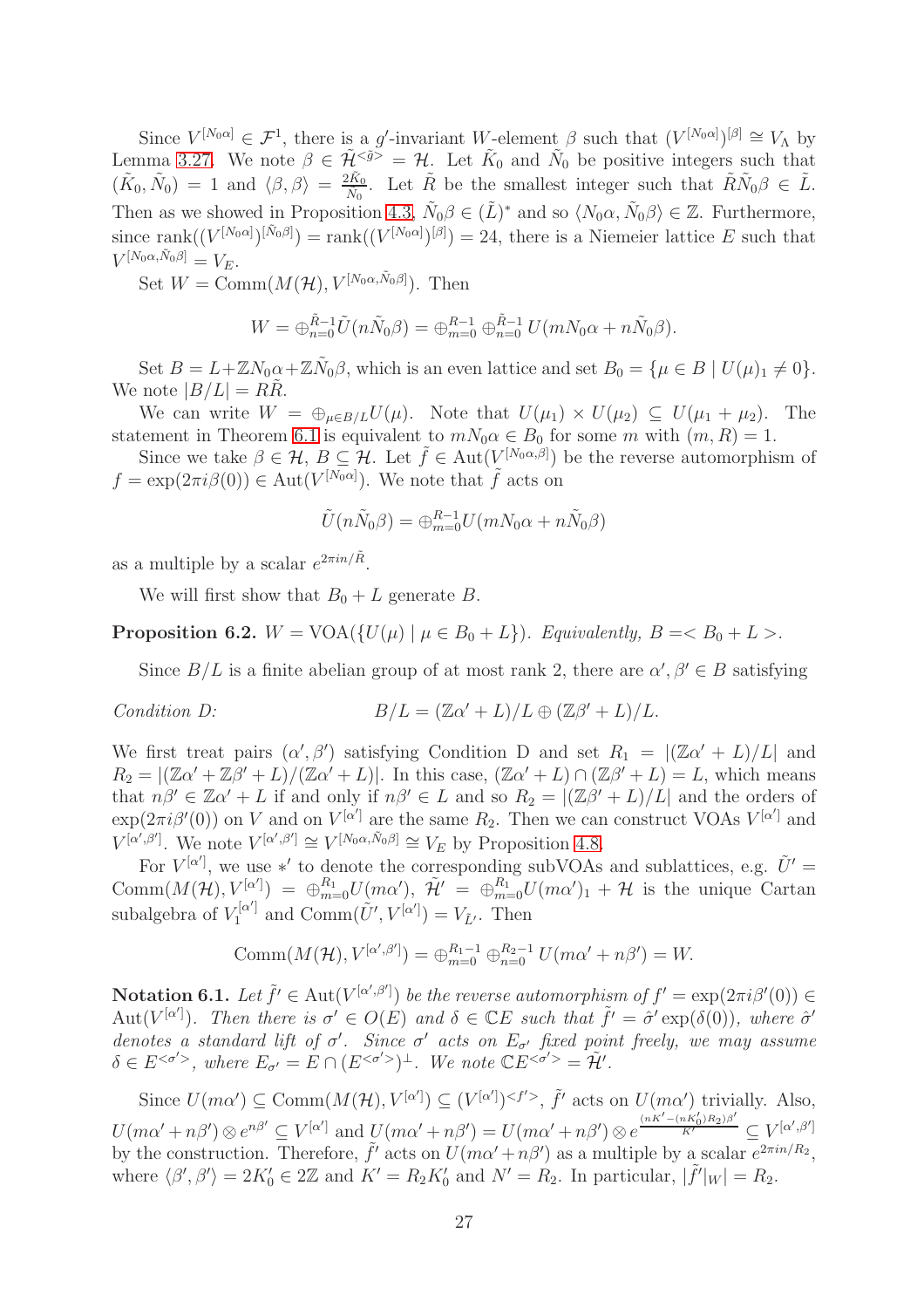<span id="page-27-0"></span>**Lemma 6.3.** For a pair  $\alpha', \beta' \in B$  satisfying Condition D, there is  $u \in B_0 + L >$  such *that*  $u = m\alpha' + n\beta'$  *with*  $(n, R_2) = 1$ .

[**Proof**] Recall that  $\mathbb{C}E \subseteq \bigoplus U(m\alpha' + n\beta')_1 + \mathcal{H}$  and thus  $|\sigma'| = |\tilde{f}|_{\mathbb{C}E}| \leq R_2$ . Since  $V^{[\alpha',\beta']} = V_E$ , we have  $|\sigma'| = R_2$  by Lemma [3.29,](#page-15-1) which means

$$
\mathrm{Span}_{\mathbb{Z}}\{n \mid \mathbb{C}E \cap U(m\alpha' + n\beta') \neq 0\} + \mathbb{Z}R_2 = \mathbb{Z}
$$

 $\Box$ 

and so there is  $u = m\alpha' + n\beta' \in < B_0 + L >$  with  $(n, R_2) = 1$ .

We now start the proof of Proposition [6.2.](#page-26-0) Let  $(s, t)$  be elementary divisors of  $B/L$ , that is,  $B/L \cong \mathbb{Z}/s\mathbb{Z} \oplus \mathbb{Z}/t\mathbb{Z}$  with  $s|t$ .

We first choose  $\alpha', \beta' \in B$  satisfying Condition (D) such that  $|(\beta' + L)/L| = t$ , that is,  $R_2 = t$ . By Lemma [6.3,](#page-27-0) there is  $u = m\alpha' + n\beta' \in \mathbb{R}$   $\leq B_0 + L >$  such that  $(n, R_2) = (n, t) = 1$ , which means that  $|u| = t$  and so  $\lt (u + L)/L$  is a complement in  $B/L$ .

Without loss, we may choose  $\alpha', \beta' \in B$  such that  $\alpha' = u$  and  $\langle \beta' + L \rangle$  is its complement. In this case,  $R_1 = t$  and  $R_2 = s$ . Again by Lemma [6.3,](#page-27-0) there is  $w =$  $m\alpha' + n\beta' \leq B_0 + L$  > such that  $(n, R_2) = 1$ . Since  $w, \alpha' \leq B_0 + L$  >, we have  $n\beta' \in \langle B_0 + L \rangle$ . Furthermore, since  $(n, R_2) = (n, |(\beta' + L)/L|) = 1$ ,  $\beta'$  is also in  $< B_0 + L >$ . Therefore,

$$
B = L + \langle \alpha', \beta' \rangle \subseteq \langle B_0 + L \rangle.
$$

This completes the proof of Proposition [6.2.](#page-26-0)

# 6.1 The proof of Theorem [6.1](#page-25-0)

Next we come back to the proof of Theorem [6.1.](#page-25-0)

 $\textbf{Notation 6.2.}$  *Recall that*  $g' \in \text{Aut}(V^{[N_0\alpha]})$  *is a reverse automorphism of*  $\exp(2\pi i N_0\alpha(0))$ .  $Since V_{L+\mathbb{Z}N_0\alpha} \subseteq (V^{[N_0\alpha]})^{, we can induce g' \ to \ \tilde{g}' \in Aut(V^{[N_0\alpha,\beta]}).$  Let  $\tilde{f} \in Aut(V^{[N_0\alpha,\beta]})$ *be a reverse automorphism of*  $f = \exp(2\pi i \beta(0)) \in \text{Aut}(V^{[N_0\alpha]})$ *. Since*  $\tilde{g}'$ ,  $\tilde{f} \in \text{Aut}(V_\Lambda)$ , *there are*  $\tau, \sigma \in Co_0 = O(\Lambda)$  *and*  $\delta_1, \delta_2 \in \mathbb{C}\Lambda$  *such that*  $\tilde{g}' = \hat{\tau} \exp(\delta_1(0))$  *and*  $\tilde{f} =$  $\hat{\sigma}$  exp( $\delta_2(0)$ ).

Lemma 6.4.  $G = \langle \tau, \sigma \rangle$  *is abelian.* 

**[Proof]** As we have explained in Theorem [3.28,](#page-15-3)  $[\tilde{g}', \tilde{f}] = 1$ . Since  $\tau = \tilde{g}'_{|\mathbb{C}\Lambda}$  and  $\sigma = f_{\text{ICA}}$ , we have the desired result.  $\Box$ 

Recall that  $W = \text{Comm}(M(\mathcal{H}), V_E) \cong \text{Comm}(M(\mathcal{H}), V_\Lambda)$ . From the process of orbifold constructions, we have:

**Lemma 6.5.**  $(C\Lambda)^G = H$  and  $W = V_{\Lambda_G}$ , where  $\Lambda^G = \{v \in \Lambda \mid g(v) = v \text{ for all } g \in G\}$  $and \ \Lambda_G = \Lambda \cap (\Lambda^G)^{\perp}.$ 

**Remark 6.6.** *Since* G *is cyclic or of rank* 2, we know dim  $H = 4, 6, 8, 10, 12, 16, 24$  *from the list of such subgroups in*  $Co_0$  *(see Appendix A).*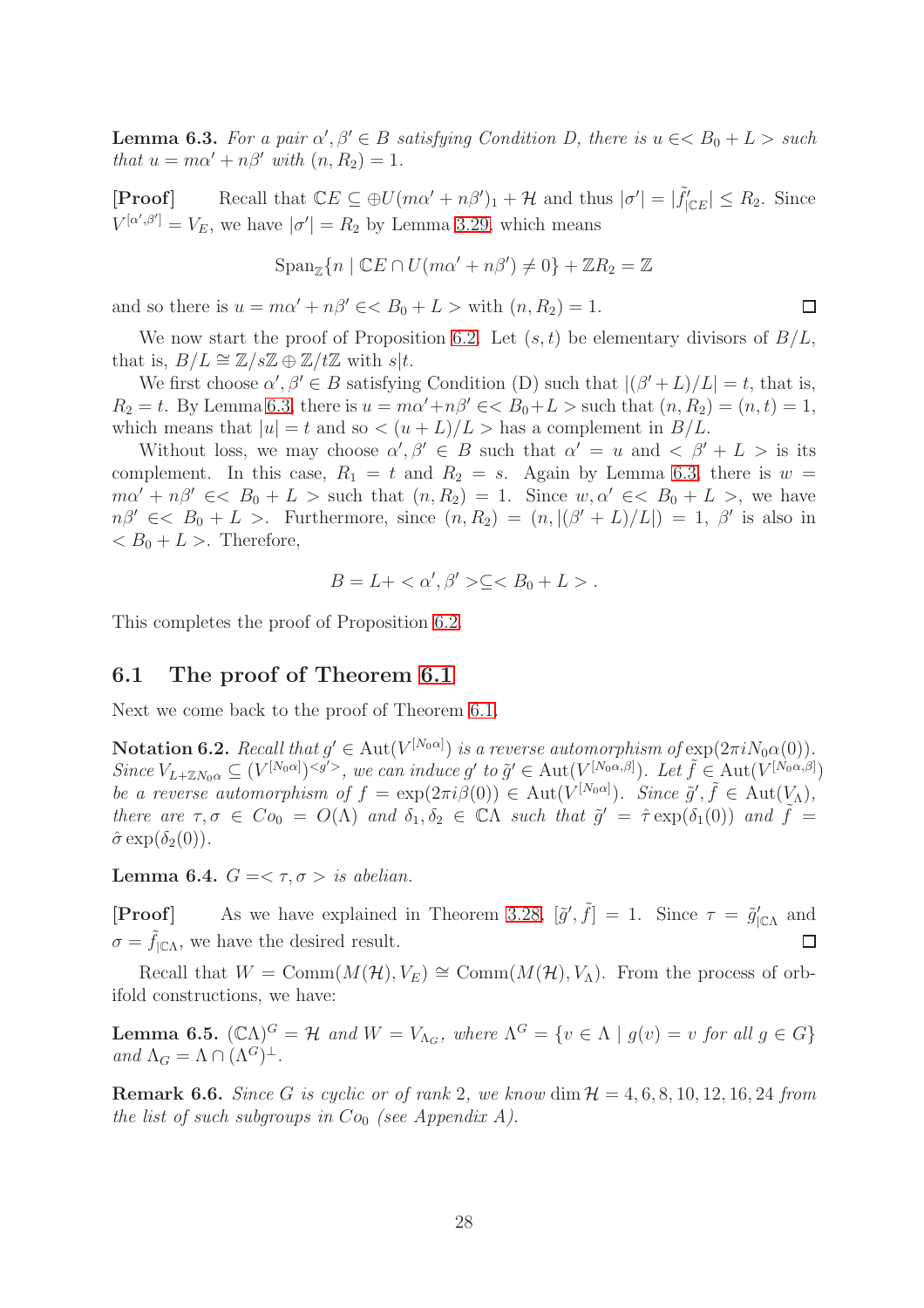<span id="page-28-1"></span>**Proposition 6.7.** Let  $V \in \mathcal{F}^2$  and  $V \neq V_\Lambda$ . Assume  $\mathcal{H}^{\perp} \cap T^{qN_0} \neq 0$  for some q. Then *there is* j such that  $T_1^{j+sqN_0} \nsubseteq \widetilde{\mathcal{H}}$  for all  $s \in \mathbb{Z}$ . Similarly, for  $h = \exp(2\pi i \frac{N_0 \alpha(0)}{K_0})$  and  $h^j$ -twisted modules  $S^j$ , if  $\mathcal{H}^{\perp} \cap S^{qK_0,0} \neq 0$ , then there is k such that  $S_1^{k+sqK_0,0} \nsubseteq \widetilde{\mathcal{H}}$  for all  $s \in \mathbb{Z}$ . In particular, since  $T_1^0 \subseteq \mathcal{H}$  and  $T_1^j \subseteq \mathcal{H}$  for  $(j, N) = 1$ , we have  $N_0 \nmid j$  and  $(j + sqN_0, N) \neq 1.$ 

**[Proof]** By the assumption, there is  $0 \neq \beta \in U(qN_0\alpha)_1$ . Therefore, there is a root vector  $e^{\gamma} \in \widetilde{V}_1$  such that  $\beta(0)e^{\gamma} = \lambda e^{\gamma}$  with  $\lambda \neq 0$ . Express  $e^{\gamma} = \bigoplus e_i^{\gamma} \in \bigoplus_j T_1^{i,0}$  $i^{i,0}$  and  $e_j^{\gamma}$  $_j^\gamma \neq 0$ for some j. In this case, since  $\beta(0)e^{\gamma} = \lambda e^{\gamma}, e^{\gamma}$  $\gamma_{j+qN_0} \neq 0$ . Namely,  $T_1^{j+sqN_0}$  $\mathcal{L}_1^{j+sq \nu_0} \nsubseteq \mathcal{H}$  for any  $s \in \mathbb{N}$  as we desired. For *h*-twisted module, we can prove it similarly.

**Lemma** If  $\sigma = 1$ , i.e. rank $(V_1^{[N_0\alpha]}$  $T_1^{[N_0\alpha]}$  = 24, then Theorem [6.1](#page-25-0) holds.

**[Proof]** If  $\sigma = 1$ , then  $\widetilde{\mathcal{H}} = \mathbb{C}\Lambda$ . Since  $\dim(\mathbb{C}\Lambda)^{<\tau>} \geq 4$ , the order  $|\tau| \leq 15$  (see Theorem [A.1\)](#page-37-0). In this case, the list of elements in  $Co_0$  shows that  $m_{|\tau|} > 0$  in the frame shape of  $\tau$  and so  $\tau$  has an eigenvalue of order  $|\tau|$  on  $\mathbb{C}\Lambda$ , which proves Theorem [6.1.](#page-25-0) □

So, from now on, we will treat the case where  $\sigma \neq 1$  and  $\text{rank}(V_1^{[N_0\alpha]}$  $24.$ <sup> $(1^{(1)}(0)$ </sup> $) < 24.$ 

#### <span id="page-28-0"></span>6.1.1 The case dim  $\mathcal{H} = 4$ .

We first prepare some information about R for the case rank( $V_1$ ) = 4. Since dim  $\mathcal{H} = 4$ and dim  $V_1 > 24$ ,  $V_1$  is one of  $B_4, C_4, D_4, F_4, G_2^{\oplus 2}$ . Since its dimensions are 36, 36, 28, 52, 28, respectively, we have  $\langle \alpha, \alpha \rangle = \frac{2 \dim V_1}{\dim V_1 - 24} = 6, 6, 14, 26/7, 14$  and so  $N_0 = 1, 1, 1, 7, 1$  and N is a multiple of 14, 10, 6, 18, 12 and R is a multiple of 14, 10, 6,  $\frac{18}{7}$ , 12, respectively. On the other hand, since  $\dim(\mathbb{C}\Lambda^{\tau}) \geq 4$ ,  $R = |\tau| \leq 15$  by Theorem A.1. Hence  $V_1 \not\cong F_4$  and  $R \in \{6, 10, 12, 14\}$  if  $V \in \mathcal{F}^2$  with rank $V_1 = 4$ .

#### 6.1.2 Cyclic case

Assume that G is cyclic, say  $G = \langle \xi \rangle$  with  $\xi \in Co_0$ . Then dim  $\mathbb{C}\Lambda^{\xi} \geq 4$  and hence  $|\xi| \leq 15$ . Clearly, we may assume  $\tilde{R} = |\sigma| \neq 1$  and  $|G/\langle \sigma \rangle| = R \neq 1$  and so  $|\xi|$  is a composite number, that is, 4, 6, 8, 9, 10, 12, 14, 15 and we may assume  $\sigma = \xi^R$ . For general cases, if we prove that  $\xi$  has an eigenvalue of order R on  $\mathbb{C}\Lambda$ , then its eigenvectors have to be in  $\mathbb{C}\Lambda^{<\xi^R>} = \tilde{\mathcal{H}}$  since  $\sigma = \xi^R$  and  $\tilde{\mathcal{H}} = (\mathbb{C}\Lambda)^{<\xi^R>}$ .

Since  $\sigma \neq -2A, 3C, 5C$ , the above statement follows from the following statement: if  $\xi \in Co_0$  has an order of a composite number n and dim  $\mathbb{C}\Lambda<sup>{\xi}>2</sup>$  4 and has no eigenvalue on  $\mathbb{C}\Lambda$  of order m for  $m|n$ , then  $\xi^m$  belongs to  $-2A$ , 3C, or 5C.

We will check all elements in  $Co_0$ . See the data for subgroups of Conway group  $Co_0$ in Appendix A. Since  $\dim \mathbb{C}\Lambda^{<\epsilon>} \geq 4$ , it is enough to check  $\xi$  with  $|\xi| \leq 15$ . First we will explain the notion of frame shape. An element  $\xi \in Co_0$  has the frame shape  $\prod_n n^{m_n}$ means that the characteristic polynomial of  $\xi$  on  $\mathbb{C}\Lambda$  is given by  $\prod_n(x^n-1)^{m_n}$ . Therefore, if  $\xi$  has a frame shape  $\prod_n n^{m_n}$ , then the multiplicity of the eigenvalue  $e^{2\pi i/R}$  of  $\xi$  on  $\mathbb{C}\Lambda$  is given by  $\sum_{h} m_{Rh}$ . Set  $k = |\xi|$ . It is easy to check that  $m_k > 0$  for every element  $\xi \in Co_0$ (except for 30D) which has non-trivial fixed points. If  $\xi$  has positive frame shape, i.e., none of  $m_n$  is negative, then  $\xi$  has an eigenvalue of any order that divides  $|\xi|$ . By the same reason, if the denominator of the frame shape is just  $1<sup>k</sup>$ , then it also has eigenvalue of order R.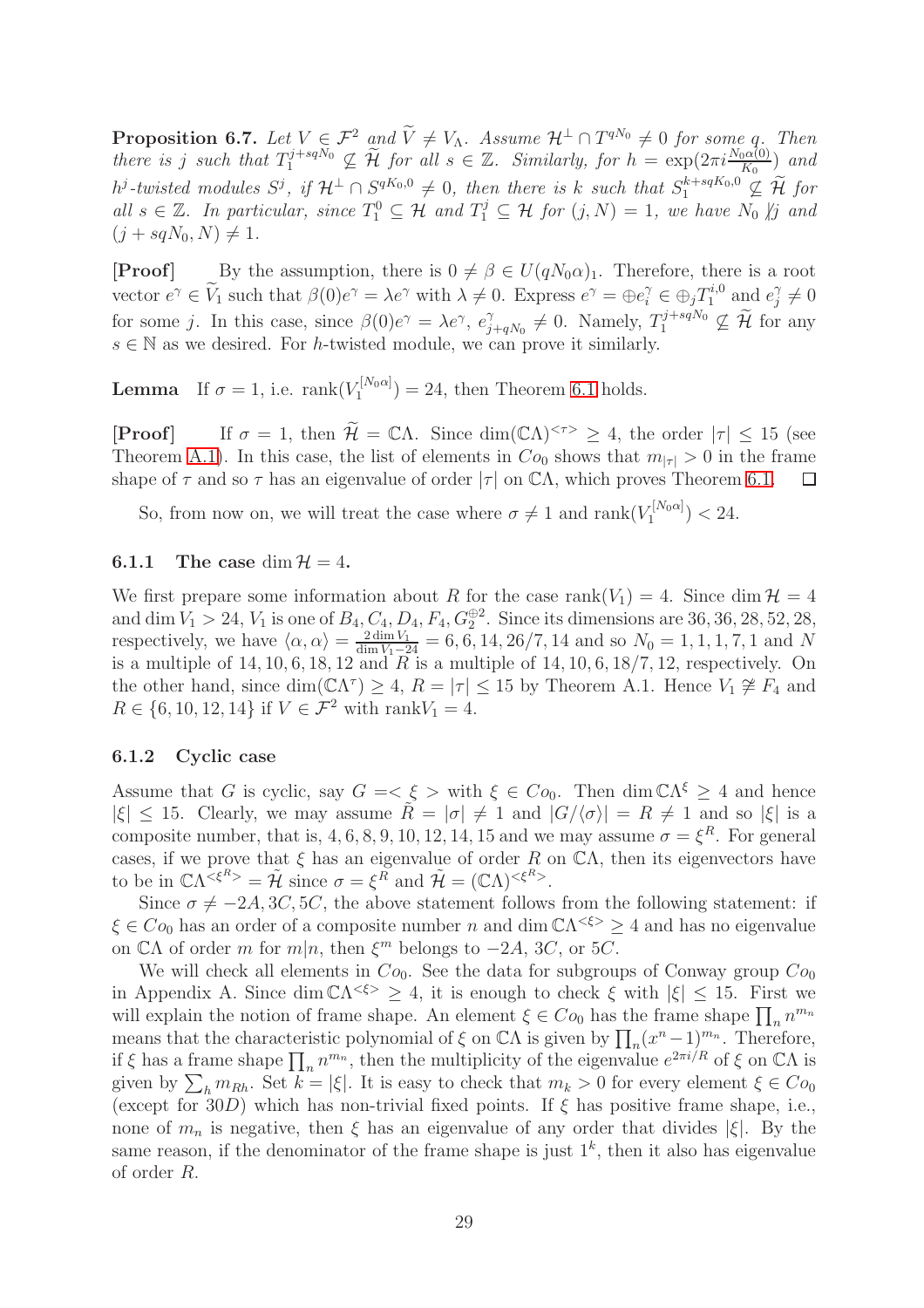Therefore, we assume  $m_n < 0$  for some  $n > 1$ . We first treat the cases dim( $\mathbb{C}\Lambda$ )<sup>< $\xi$ >></sup> 4. There are only 3 conjugacy classes of  $Co_0$  which satisfy these conditions. They are  $-4A, 6C,$  and  $-6D$  (see Theorem A.1 in §A). Next we compute the values of  $\sum_{h} m_{Rh}$ and  $\xi^R$  with  $m_R < 0$  and  $R > 1$ . The results are follows:

|                              | $\xi$ frame shape dim $\mathbb{C}\Lambda^{<\xi>}$ R with $m_R < 0$ $\sum_h m_{hR} \xi^R$ |             |                       |
|------------------------------|------------------------------------------------------------------------------------------|-------------|-----------------------|
| $-4A$ $1^84^8/2^8$           | $\cdot$                                                                                  |             | $8-8=0$ $(-4A)^2=-2A$ |
| $6C \quad 1^4 2^1 6^5 / 3^4$ |                                                                                          | $5 - 4 = 1$ |                       |
| $-6D \quad 1^53^16^4/2^4$    |                                                                                          |             | $4-4=0$ $(-6D)^2=3C$  |

So,  $\xi$  has also an eigenvalue of order R or  $\xi^R \neq \sigma$ .

We next treat the case  $\mathbb{C}\Lambda^{<\xi>} = 4$ . In this case,  $R = 6, 10, 12, 14$  as we showed in §6.1.1. It is enough to check only  $\xi \in Co_0$  which has  $R > 1$  in the denominator of its frame shape such that  $\sum_{h} m_{hR} = 0$ . By Theorem [A.1,](#page-37-0) there is only one such case:  $\xi = -12E$ , which has a frame shape  $1^23^24^212^2/2^26^2$  and  $R = 6$ . However,  $(-12E)^6 = -2A$ , which contradicts the fact  $\sigma \neq -2A$ . Therefore, we have proved that if  $\xi^R = \sigma$ , then  $\xi$  has also an eigenvalue of order R even if dim  $\mathcal{H} = 4$ .

As a consequence, Theorem [6.1](#page-25-0) holds if G is cyclic.

#### 6.1.3 Non cyclic case

#### Part 1: The case dim  $\mathcal{H} = 4$ .

We first note  $G \cong \mathbb{Z}_2 \times \mathbb{Z}_2$ ,  $\mathbb{Z}_2 \times \mathbb{Z}_4$ ,  $\mathbb{Z}_3 \times \mathbb{Z}_3$ ,  $\mathbb{Z}_2 \times \mathbb{Z}_6$ ,  $\mathbb{Z}_4 \times \mathbb{Z}_4$ ,  $\mathbb{Z}_2 \times \mathbb{Z}_8$ ,  $\mathbb{Z}_3 \times \mathbb{Z}_6$ ,  $\mathbb{Z}_2 \times$  $\mathbb{Z}_{12}, \mathbb{Z}_5 \times \mathbb{Z}_5, \mathbb{Z}_3 \times \mathbb{Z}_9$  by Theorem [A.3.](#page-38-0) As we explained in §[6.1.1,](#page-28-0)  $V_1$  is isomorphic to  $B_4, C_4, D_4$ , or  $G_2^{\oplus 2}$ . Since G is not cyclic, G is one of the above 10 groups in Theorem [A.3,](#page-38-0) that is,  $|G| = 4, 8, 9, 12, 16, 18, 24, 25, 27$ . Since R divides  $|G|$ ,  $B_4$  with  $R = 14$  and  $C_4$ with  $R = 10$  don't appear in this case. So the possible cases are  $D_4$  and  $G_2 + G_2$ .

**Case**  $V_1 \cong D_4$ . In this case,  $V_1 \cong D_{4,36}$ . Then  $N_0 = 1$ ,  $|\tau| = |g| = 6$  and  $G \cong \mathbb{Z}_2 \times \mathbb{Z}_6$ or  $\mathbb{Z}_3 \times \mathbb{Z}_6$ . In either case,  $\mathbb{C}\Lambda^{\sigma} = \tilde{\mathcal{H}} > \mathcal{H}$  and so there is  $0 < m, n < 6$  such that  $\delta \in (T^m)_1 \cap \mathcal{H}^{\perp}$  and  $v \in (T^n)_1 - \mathcal{H}^{\perp}$  such that  $\delta(0)v \neq 0$ . If  $(m, 6) = 1$ , then  $\tau$  has an eigenvalue of order 6 on  $\mathcal{H}^{\perp}$  and so we may assume  $(m, 6) \neq 1$ , that is,  $T^1 \cap \tilde{\mathcal{H}} = 0$  and so we also have  $(n, 6) \neq 1$ . If  $m = 2$  or 4, then one of  $n, n + 2$ , or  $n + 4$  is congruent to 0 or  $\pm 1$  mod 6. However, for such a number t,  $T_1^t - \tilde{\mathcal{H}} = 0$  by Proposition [6.7,](#page-28-1) which is a contradiction. If  $m = 3$ , then one of  $n, n + 3 \equiv 0, \pm 1 \mod 6$  and we also have a contradiction by Proposition [6.7.](#page-28-1)

**Case**  $V_1 \cong G_2^{\oplus 2}$ . In this case,  $V_1 \cong G_{2,24} \oplus G_{2,24}$ . Since  $|\tau| = 12$  and the rank of  $\Lambda^{\tau} \leq 4$ for any element of order 12, rank  $(V_1^{[\beta]}$  $\mathcal{L}^{[\beta]}_1$  = 4 and  $\mathbb{C}\Lambda^{<\tau>} = \mathcal{H}$ . The possible choice for  $\tau$ is 12I or 12J; otherwise  $\langle \tau \rangle$  contains  $-2A$  or 3C. From Harada-Lang's list, the Gram matrix of  $\Lambda^{<\tau>}\;$  is either

| $(6 \t2 \t2 \t2)$                             |  |  |                                               |  | $(4 \t2 \t0 \t0)$                             |
|-----------------------------------------------|--|--|-----------------------------------------------|--|-----------------------------------------------|
| $\begin{bmatrix} 2 & 4 & 0 & 0 \end{bmatrix}$ |  |  |                                               |  | $\begin{bmatrix} 2 & 4 & 0 & 0 \end{bmatrix}$ |
| $\begin{bmatrix} 2 & 0 & 4 & 0 \end{bmatrix}$ |  |  |                                               |  | $\begin{bmatrix} 0 & 0 & 8 & 4 \end{bmatrix}$ |
| $\begin{pmatrix} 2 & 0 & 0 & 4 \end{pmatrix}$ |  |  | $\begin{pmatrix} 0 & 0 & 4 & 8 \end{pmatrix}$ |  |                                               |

and their determinant is  $2^6 \times 3$  or  $2^6 \times 3^2$ . On the other hand, since  $L = \sqrt{24}(A_2 + A_2)$ and  $\tilde{L} = L + \mathbb{Z}\beta$ , the discriminant of  $\tilde{L}$  is  $(24)^4 \times 3^2/2^2$ , which is none of the above.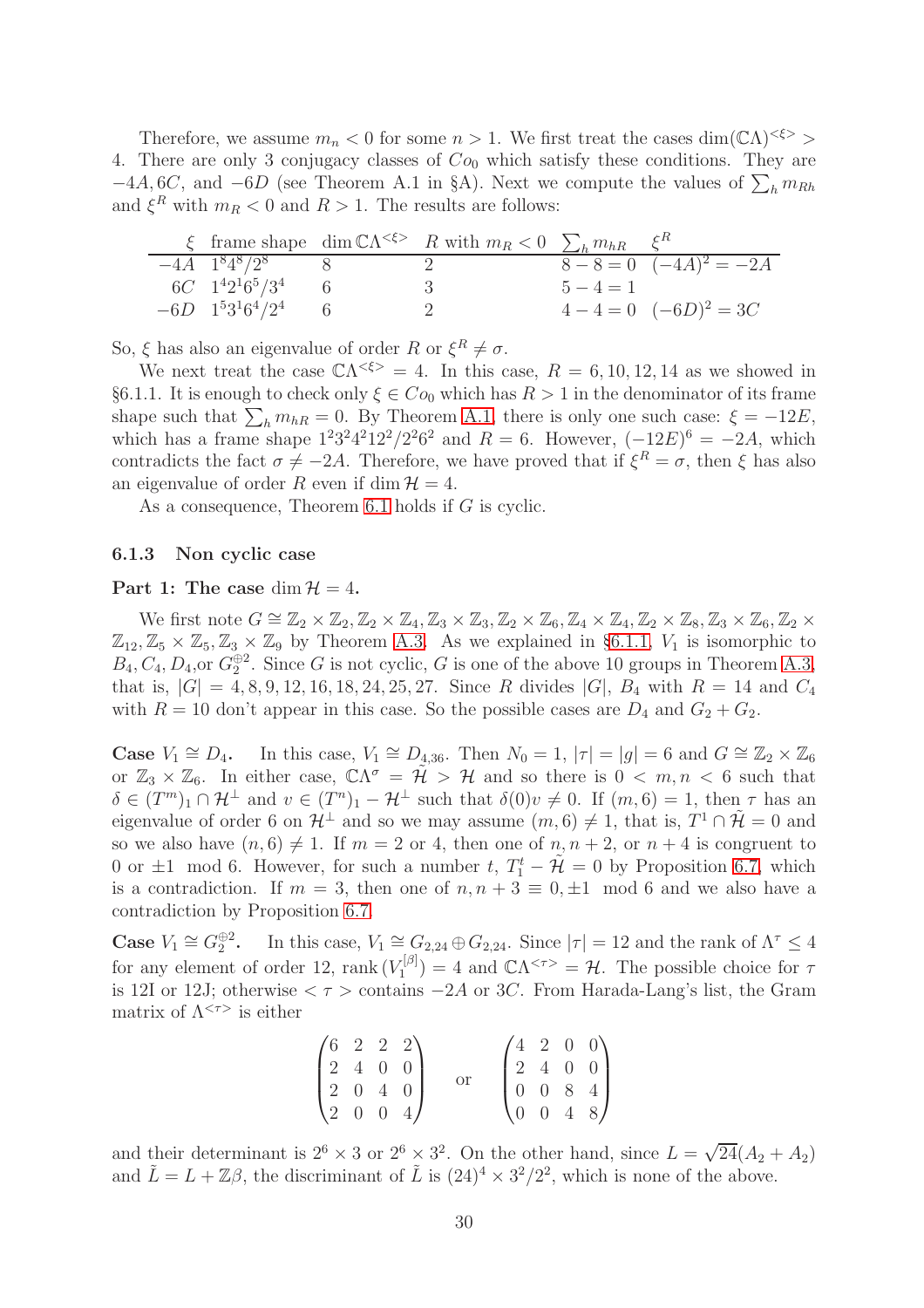|  |  |  |  |  |  |  |  | <b>Part 2. The case dim </b> $H > 4$ . By Theorem A.3, G is one of |  |  |  |  |  |
|--|--|--|--|--|--|--|--|--------------------------------------------------------------------|--|--|--|--|--|
|--|--|--|--|--|--|--|--|--------------------------------------------------------------------|--|--|--|--|--|

|           | $\dim \mathcal{H}$ |                                                                                         |  |
|-----------|--------------------|-----------------------------------------------------------------------------------------|--|
| (1)       | 6                  | $\mathbb{Z}_2 \times \mathbb{Z}_2 = \{1A, 2A, -2A, 2C\}$                                |  |
| (2)       | 6                  | $\mathbb{Z}_2 \times \mathbb{Z}_2 = \{1A, 2C, 2C, 2C\}$                                 |  |
| (3)       | 6                  | $\mathbb{Z}_2 \times \mathbb{Z}_4 = \{1A, 2A, 2A, -2A, 4C, 4C, 4C, 4C\}$                |  |
| (4)       | 6                  | $\mathbb{Z}_2 \times \mathbb{Z}_4 = \{1A, 2A, 2C, 2C, 4C, 4C, 4C, 4C\}$                 |  |
| (5)       | 6                  | $\mathbb{Z}_2 \times \mathbb{Z}_4 = \{1A, 2A, 2A, 2C, 4C, 4C, 4D, 4D\}$                 |  |
| (6)       | 6                  | $\mathbb{Z}_2 \times \mathbb{Z}_4 = \{1A, 2A, 2A, 2A, 4C, 4C, -4C, -4C\}$               |  |
| (7)       | 6                  | $\mathbb{Z}_2 \times \mathbb{Z}_4 = \{1A, 2A, 2A, 2A, 4D, 4D, 4D, 4D\}$                 |  |
| (8)       | 6                  | $\mathbb{Z}_3 \times \mathbb{Z}_3 = \{1A, 3B, 3B, 3B, 3B, 3B, 3B, 3C, 3C\}$             |  |
| (9)       | 6                  | $\mathbb{Z}_2 \times \mathbb{Z}_6 = \{1A, 2A, 2A, 2A, 3B, 3B, 6 \text{ elts. of } 6E\}$ |  |
| (10)      | 6                  | $\mathbb{Z}_4 \times \mathbb{Z}_4 = \{1A, 2A, 2A, 2A, 12 \text{ elts. of } 4C\}$        |  |
| (11)      | 8                  | $\mathbb{Z}_2 \times \mathbb{Z}_2 = \{1A, 2A, 2C, 2C\}$                                 |  |
| (12)      | 8                  | $\mathbb{Z}_2 \times \mathbb{Z}_2 = \{1A, 2A, 2A, -2A\}$                                |  |
| (13)      | 8                  | $\mathbb{Z}_2 \times \mathbb{Z}_4 = \{1A, 2A, 2A, 2A, 4C, 4C, 4C, 4C\}$                 |  |
| (14)      | 8                  | $\mathbb{Z}_2 \times \mathbb{Z}_4 = \{1A, 2A, 2A, -2A, 4 \text{ elts. of } -4A\}$       |  |
| (15)      | 8                  | $\mathbb{Z}_3 \times \mathbb{Z}_3 = \{1A, 3B, 3B, 3B, 3B, 3B, 3B, 3B, 3B\}$             |  |
| $(16)$ 10 |                    | $\mathbb{Z}_2 \times \mathbb{Z}_2 = \{1A, 2A, 2A, 2C\}$                                 |  |
| (17)      | - 12               | $\mathbb{Z}_2 \times \mathbb{Z}_2 = \{1A, 2A, 2A, 2A\}$                                 |  |

#### 6.1.4 Character

In order to check that  $\tau$  has an eigenvalue of order R on  $\mathbb{C}\Lambda$ , we will use the character theory. Let  $\theta$  be a linear character of G defined by  $\theta(\tau^m \sigma^n) = \exp(2\pi i m/R)$ . Then ker  $\theta = \langle \sigma \rangle$  and  $\theta$  is a faithful character of  $G/\langle \sigma \rangle$  of order R. In order to prove that  $\tau$  has an eigenvalue of order R on  $\mathcal{H} = (\mathbb{C}\Lambda)^{<\sigma>}$ , it is enough to show that G has a character  $\theta$  on CΛ. Equivalently, it is enough to show  $0 \neq \langle \chi, \theta \rangle$ , which is calculated by 1  $\frac{1}{|G|}\sum_{g\in G}\theta(g)\chi(g^{-1}),$  where  $\chi$  is the irreducible character of  $C_{o_0}$  of degree 24 afforded by the action on CΛ. We note that if  $g \in Co_0$  has a frame shape  $\prod_{n=1}^{\infty} n^{m_n}$ , then  $\chi(g) = m_1$ .

#### 6.1.5 Case 1:  $R$  is a prime number

If R is a prime, then  $R = 2$  or 3 since R||G|. If  $\sigma$  satisfies the condition

$$
(S): \qquad \mathbb{C}\Lambda^{\sigma}\neq \mathbb{C}\Lambda^G=\mathcal{H},
$$

then clearly  $\tau$  acts on  $\mathcal{H}^{\perp}$  non-trivially and so  $\tau$  has an eigenvalue of order R. We note  $\sigma \neq -2A$  nor 3C. So we first check the condition (S) for the above 17 groups and  $\langle \sigma \rangle$ with prime index  $R$ :

Since  $\dim(\mathbb{C}\Lambda)^{2A} = 16$ ,  $\dim(\mathbb{C}\Lambda)^{2C} = 12$ ,  $\dim(\mathbb{C}\Lambda)^{4C} = 10$ ,  $\dim(\mathbb{C}\Lambda)^{4D} = 8$ ,  $\dim(\mathbb{C}\Lambda)^{3B} = 8$  $12, (1), (2), (3), (4), (5), (7), (8), (9), (10), (11), (12), (13), (15), (16), (17)$  satisfy the condition (S) and so they don't appear in the case if  $R$  is a prime number. The remaining cases are  $(6)$ and  $(14)$ , that is,

- (6) dim  $\mathcal{H} = 6$   $\mathbb{Z}_2 \times \mathbb{Z}_4 = \{1A, 2A, 2A, 2A, 4C, 4C, -4C, -4C\}$   $\sigma = -4C$
- (14) dim  $\mathcal{H} = 8$   $\mathbb{Z}_2 \times \mathbb{Z}_4 = \{1A, 2A, 2A, -2A, 4 \text{ elts of } -4A\}$   $\sigma = -4A$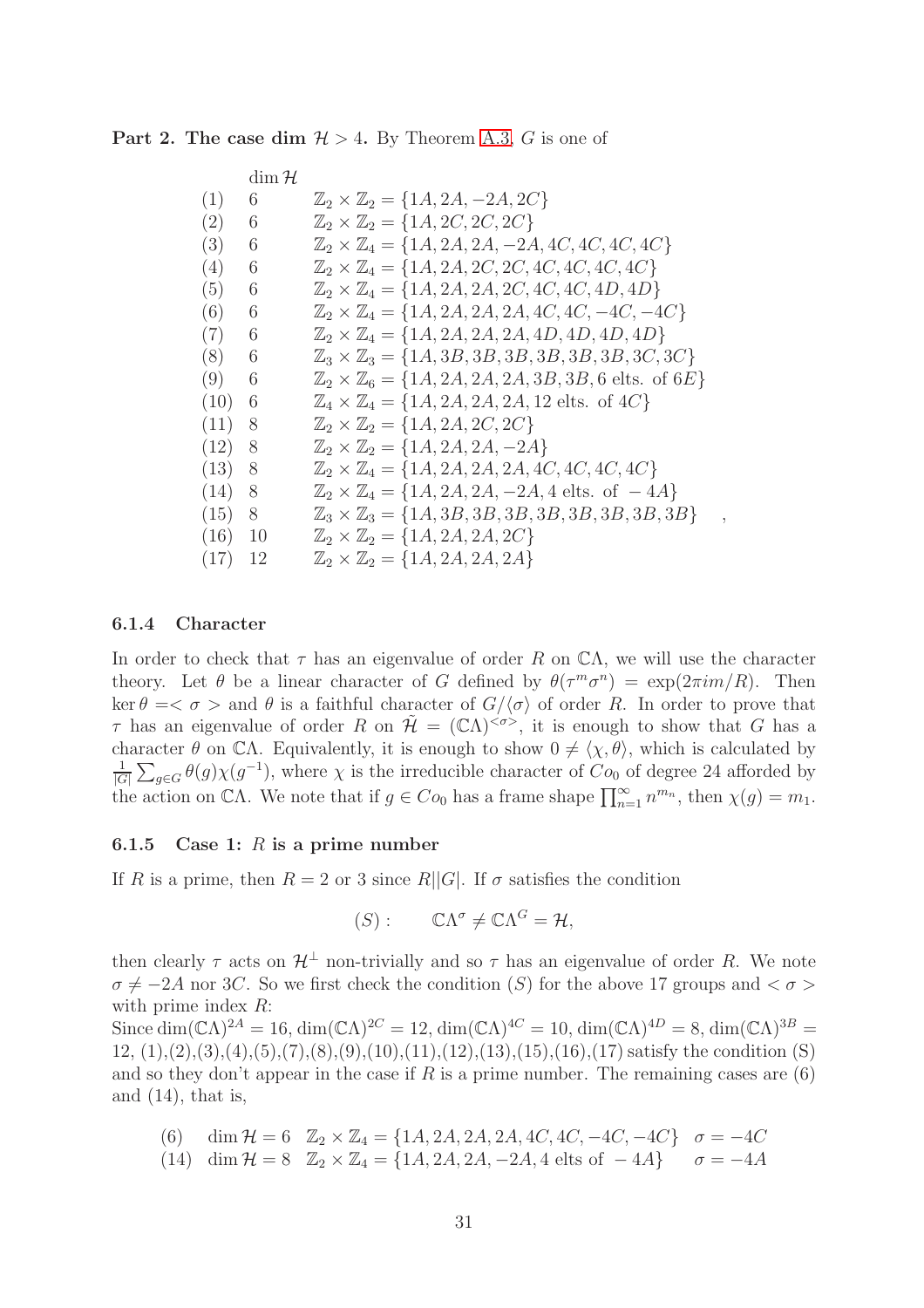Since LCM( $\{\tilde{r}_j \tilde{h}_j^{\vee}/\tilde{N}_0 | j \}$ ) =  $|\sigma| = 4$ ,  $\tilde{r}_j \tilde{h}_j^{\vee} = 4\tilde{N}_0$  for some j. Then  $2|\tilde{h}_j^{\vee}|$  and there exist roots  $\mu^s$ ,  $s = 1, 2$  with  $\langle \alpha, \mu^s \rangle \cong s/N \mod \mathbb{Z}$ . For  $-4C$  or  $-2A = (-4A)^2$ , twisted module of  $V_{\Lambda}$  has top weight 1. Then  $\tilde{f}$  (resp.,  $\tilde{f}^2$ ) -twisted module has no weight one element if  $\sigma = -4C$  (resp., -4A). As the root vector of  $\mu^s$  is in  $\tilde{f}^s$ -twisted module,  $\sigma \neq -4C, -4A$ .

#### 6.1.6 Case 2:  $R$  is a composite number

Therefore, the possible cases are  $G = \mathbb{Z}_2 \times \mathbb{Z}_4, \mathbb{Z}_4 \times \mathbb{Z}_4, \mathbb{Z}_2 \times \mathbb{Z}_6$ . (i) If  $G = \mathbb{Z}_2 \times \mathbb{Z}_4$ , i.e. cases  $(3),(4),(5),(6),(7),(13),(14)$ , then  $|\tau| = 4$  and  $|\sigma| = 2$ . Then the set of elements of order 4 is  $\{\tau, \tau^{-1}, \tau\sigma, \tau^{-1}\sigma\}$  and  $\theta(\tau) = \theta(\tau\sigma) = \sqrt{-1}$  and  $\theta(\tau^3) = \theta(\tau^3 \sigma) = -\sqrt{-1}$ . Since if  $g^{-1}$  is conjugate to g in  $Co_0$  for all element  $g \in Co_0$ , we have  $\chi(\tau) = \chi(\tau^3)$  and  $\chi(\tau\sigma) = \chi(\tau^3\sigma)$ . Hence we have

$$
8\langle \theta, \chi \rangle = i\chi(\tau) - \chi(\tau^2) - i\chi(\tau^3) + \chi(\tau^4) + i\chi(\tau\sigma) - \chi(\tau^2\sigma) - i\chi(\tau^3\sigma) + \chi(\tau^4\sigma) = 24 - \chi(\tau^2) - \chi(\tau^2\sigma) + \chi(\sigma).
$$

Since  $|\tau^2| = |\tau^2 \sigma| = |\sigma| = 2$ ,  $\tau^2$ ,  $\tau^2 \sigma$ ,  $\sigma \in \{2A, -2A, 2C\}$ . We note  $\chi(-2A) = -8$ ,  $\chi(2A) = -8$  $8, \chi(2C) = 0$ . Hence  $\chi(\tau^2), \chi(\tau^2\sigma) \ge -8$ , but  $\chi(\sigma) \ge 0$  since  $\sigma \ne -2A$ . Therefore,  $8\langle \theta, \chi \rangle = 24 - \chi(\tau^2) - \chi(\tau^2 \sigma) + \chi(\sigma) > 0.$ 

(ii) If  $A = \mathbb{Z}_4 \times \mathbb{Z}_4$ , i.e. case (10), then all elements in G of order 4 is  $-4C$  and all involutions are 2A. In this case, we have

$$
16\langle \theta, \chi \rangle = i\chi(\tau) - \chi(\tau^2) - i\chi(\tau^3) + \chi(1) + i\chi(\tau\sigma) - \chi(\tau^2\sigma) - i\chi(\tau^3\sigma) + \chi(\sigma) + i\chi(\tau\sigma^2) - \chi(\tau^2\sigma^2) - i\chi(\tau^3\sigma^2) + \chi(\sigma^2) + i\chi(\tau\sigma^3) - \chi(\tau^2\sigma^3) - i\chi(\tau^3\sigma^3) + \chi(\sigma^3) = -\chi(\tau^2) + \chi(1) - \chi(\tau^2\sigma) + \chi(\sigma) - \chi(\tau^2\sigma^2) + \chi(\sigma^2) - \chi(\tau^2\sigma^3) + \chi(\sigma^3) = -8 + 24 - 4 + 4 + 8 - 8 - 4 + 4 = 16 \neq 0.
$$

(iii) The last case (9), that is,  $G \cong \mathbb{Z}_2 \times \mathbb{Z}_6$ . In this case,  $|\sigma| = 2$ , or 3. However, if  $|\sigma| = 3$ , then  $G / \langle \sigma \rangle$  is not cyclic, which contradicts the choice of  $\tau$  and  $\sigma$ . Therefore,  $|\sigma| = 2$  and so  $\tau = 6E$  and  $\sigma = 2A$ . We note  $\chi(6E) = 2$ ,  $\chi(3B) = 6$  and  $\chi(2A) = 8$ . In this case,  $\theta(\sigma^i \tau^j) = (-\omega)^j$  where  $\omega = e^{2\pi i/3}$ .

$$
12\langle \theta, \chi \rangle = -\omega \chi(\tau) + \omega^2 \chi(\tau^2) - \chi(\tau^3) + \omega \chi(\tau^4) - \omega^2 \chi(\tau^5) + \chi(1) - \omega \chi(\tau \sigma) + \omega^2 \chi(\tau^2 \sigma) - \chi(\tau^3 \sigma) + \omega \chi(\tau^4 \sigma) - \omega^2 \chi(\tau^5 \sigma) + \chi(\sigma) = \chi(6E)(-\omega - \omega^2 - \omega + \omega^2 + \omega - \omega^2) + \chi(3B)(\omega^2 + \omega) + \chi(2A)(-1 - 1 + 1) + \chi(1) = 2 - 6 - 8 + 24 = 12 \neq 0.
$$

This completes the proof of Theorem [6.1.](#page-25-0)

# 7 Proof of the main Theorem

In this section, we will complete the proof of our main theorem. As a corollary of Theorem [6.1](#page-25-0) and Proposition [6.7,](#page-28-1) we have the following theorem.

**Theorem 7.1.** *If*  $V \in \mathcal{F}^2$  *and*  $\widetilde{V} \neq V_\Lambda$ *, then there is*  $j \notin N_0 \mathbb{Z}$  *such that*  $T_1^{j+sN_0,0} \neq 0$  *for*  $all s = 0, ..., R - 1$ . Similarly, for  $h = \exp(2\pi i \frac{N_0 \alpha(0)}{K_0})$  and h-twisted parts  $S^{j,0}$ , there is  $k \notin K_0 \mathbb{Z}$  such that  $S_1^{k+sK_0,0}$  $1^{(k+sK_0,0)} \neq 0$  for all s.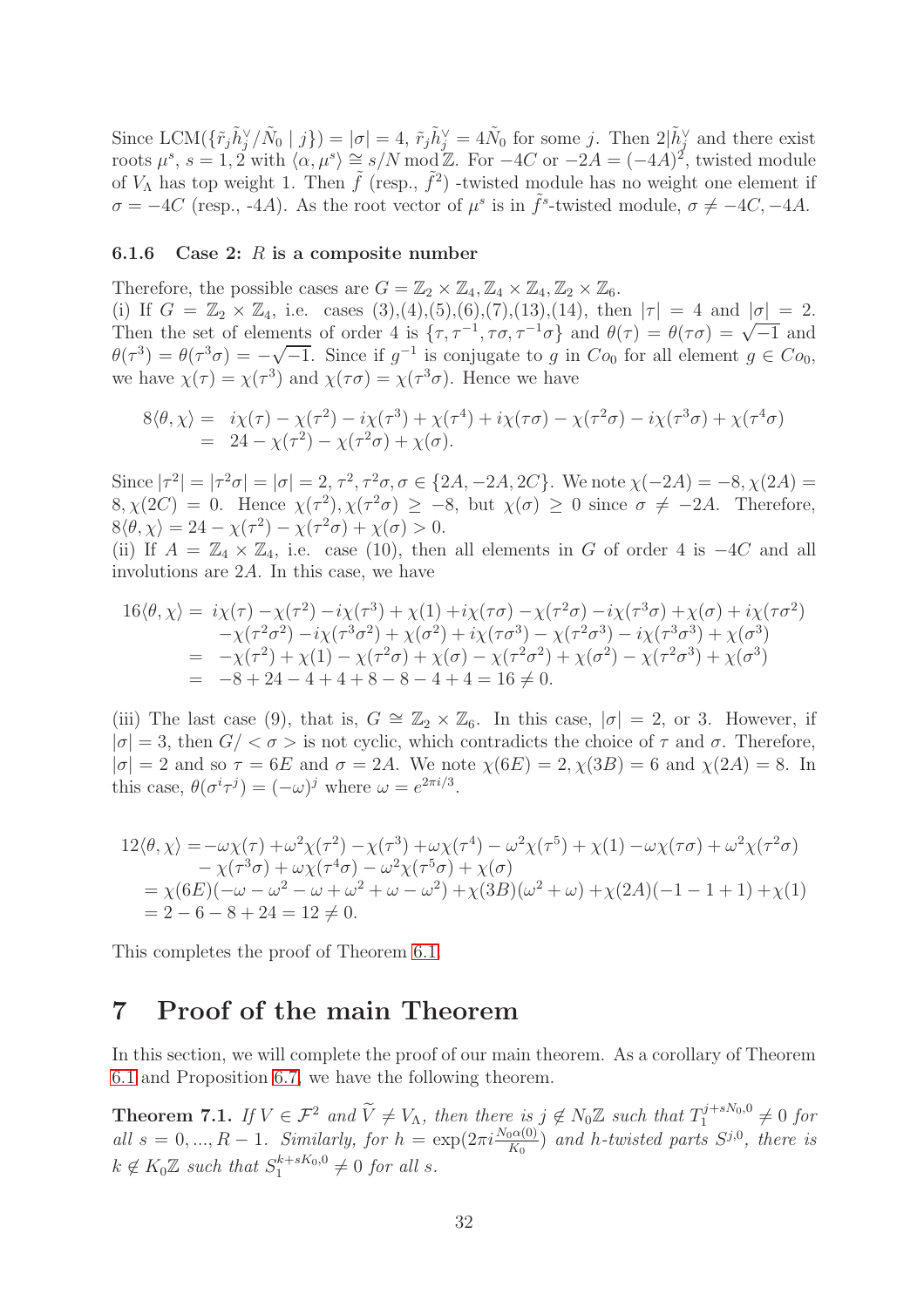We also have:

<span id="page-32-1"></span>**Lemma 7.2.** If R is a prime number, then there is no root of  $\tilde{V}_1$  in  $\alpha^{\perp}$ .

**[Proof]** Suppose false and let  $\delta \in \alpha^{\perp}$  be a positive root with  $e^{\delta} \in \tilde{V}_1$ . Since

$$
V^{[\alpha]} = \bigoplus_{m=0}^{N-1} \bigoplus_{n \in \mathbb{Z}} X\left(\frac{(mK_0 + nN_0)\alpha}{2K_0}\right) \otimes M(\alpha) \otimes e^{\frac{(-mK_0 + nN_0)\alpha}{2K_0}} \text{ and } \tilde{\mathcal{H}} \subseteq \bigoplus_{s=0}^{R-1} X(sN_0\alpha) + \mathbb{C}\alpha,
$$

there are  $m, n$  such that the image  $\pi_{m,n}(e^{\delta})$  of the projection

$$
\pi_{m,n}: V^{[\alpha]} \to \bigoplus_{s=0}^{R-1} X(\frac{(mK_0 + nN_0)\alpha}{2K_0} + sN_0\alpha) \otimes M(\alpha) \otimes e^{\frac{(-mK_0 + nN_0)\alpha}{2K_0}}
$$

given by (3.9) is nonzero. Since  $\langle \delta, \alpha \rangle = 0$ ,  $\alpha(0)e^{\delta} = 0$  and so we have  $-mK_0 + nN_0 = 0$ , which means  $N_0|m$  and  $\frac{mK_0+nN_0}{2K_0}=m=sN_0$  for some  $s \in \mathbb{Z}$ . Then

$$
X(\frac{(mK_0+nN_0)\alpha}{2K_0})\otimes M(\alpha)=X(sN_0\alpha)\otimes M(\alpha)\subseteq T^{sN_0,0}.
$$

In particular,  $T_1^{sN_0,0} \nsubseteq \tilde{\mathcal{H}}$ . Furthermore, there are  $t \in \mathbb{Z}$  and  $\mu \in U(tN_0\alpha)$  such that  $0 \neq \mu(0)e^{\delta} \in \mathbb{C}e^{\delta}$ . Hence  $T^{sN_0+atN_0,0} \nsubseteq \tilde{\mathcal{H}}$  for all  $a \in \mathbb{Z}$ . Since  $R = N/N_0$  is a prime number by the assumption, we have  $V_1^{< g>} = T_1^{0,0} \nsubseteq \mathcal{H}$ , which contradicts the property of the W-element  $\alpha$ .

**Lemma 7.3.** Let p be a prime. Let j be a positive integer such that  $(j, p) = 1$ . Then *there is a*  $0 \leq t \leq R$  *such that*  $(j + tp, R) = 1$ *.* 

**[Proof]** Denote  $R = p^k q$  with  $(p, q) = 1$ . Then  $j + tp \equiv j + t'p \mod q$  if and only if  $t - t' \equiv 0 \mod q$ . That means the map  $\phi : \mathbb{Z} \to \mathbb{Z}/q\mathbb{Z}$  with  $t \mapsto j + tp$  is surjective. Therefore, there is a t such that  $j + tp$  is invertible in  $\mathbb{Z}/q\mathbb{Z}$ . On the other hand,  $(j, p) = 1$  implies  $j + tp$  is invertible in  $\mathbb{Z}/p^k\mathbb{Z}$ , also. Hence,  $j + tp$  is invertible in  $\mathbb{Z}/q\mathbb{Z} \times \mathbb{Z}/p^k\mathbb{Z} \cong \mathbb{Z}/R\mathbb{Z}$  as desired. □

Next, we will prove the following key theorem:

<span id="page-32-0"></span>**Theorem 7.4.** *If*  $V \in \mathcal{F}^2$  *and*  $N_0$  *or*  $K_0$  *are* 1 *or a prime number, then*  $\tilde{V}$  *is isomorphic to the Leech lattice VOA.*

**[Proof]** We will prove the first case. The second case is similar. Suppose  $\widetilde{V}_1$  semisimple and  $N_0$  is a prime number. Then by the above proposition, there is  $j \in \mathbb{Z} - \mathbb{Z}N_0$  such that  $T_1^{j+tN_0,0}$  $\mathbb{Z}^{j+tN_0,0} \nsubseteq \widetilde{\mathcal{H}}$  for all t. If  $(j, N) = 1$ , then we have already shown  $T_1^{j,0} \subseteq \widetilde{\mathcal{H}}$ , which contradicts the choice of j. Since  $j \notin \mathbb{Z}N_0$  and  $N_0$  is a prime number, we have  $(j, R) \neq 1$ . Then there is  $0 \le t \le R - 1$  such that  $(j + tN_0, R) = 1$  by Lemma [7.4.](#page-32-0) Since  $(j, N_0) = 1$  and  $N_0$  is a prime number,  $(j + tN_0, N_0R) = 1$ , which contradicts  $T_1^{j+tN_0,0} \nsubseteq \widetilde{\mathcal{H}}$ . and  $N_0$  is a prime number,  $(j + tN_0, N_0R) = 1$ , which contradicts  $T_1^{j + tN_0, 0}$  $a_1^{\mathcal{Q}+tN_0,0}\nsubseteq \mathcal{H}.$ 

We continue the proof of the main theorem. By Theorem [7.4,](#page-32-0) we may assume that  $K_0$  and  $N_0$  are both composite numbers. We may also assume rank $V_1 = 16, 12, 10, 8, 6, 4$ .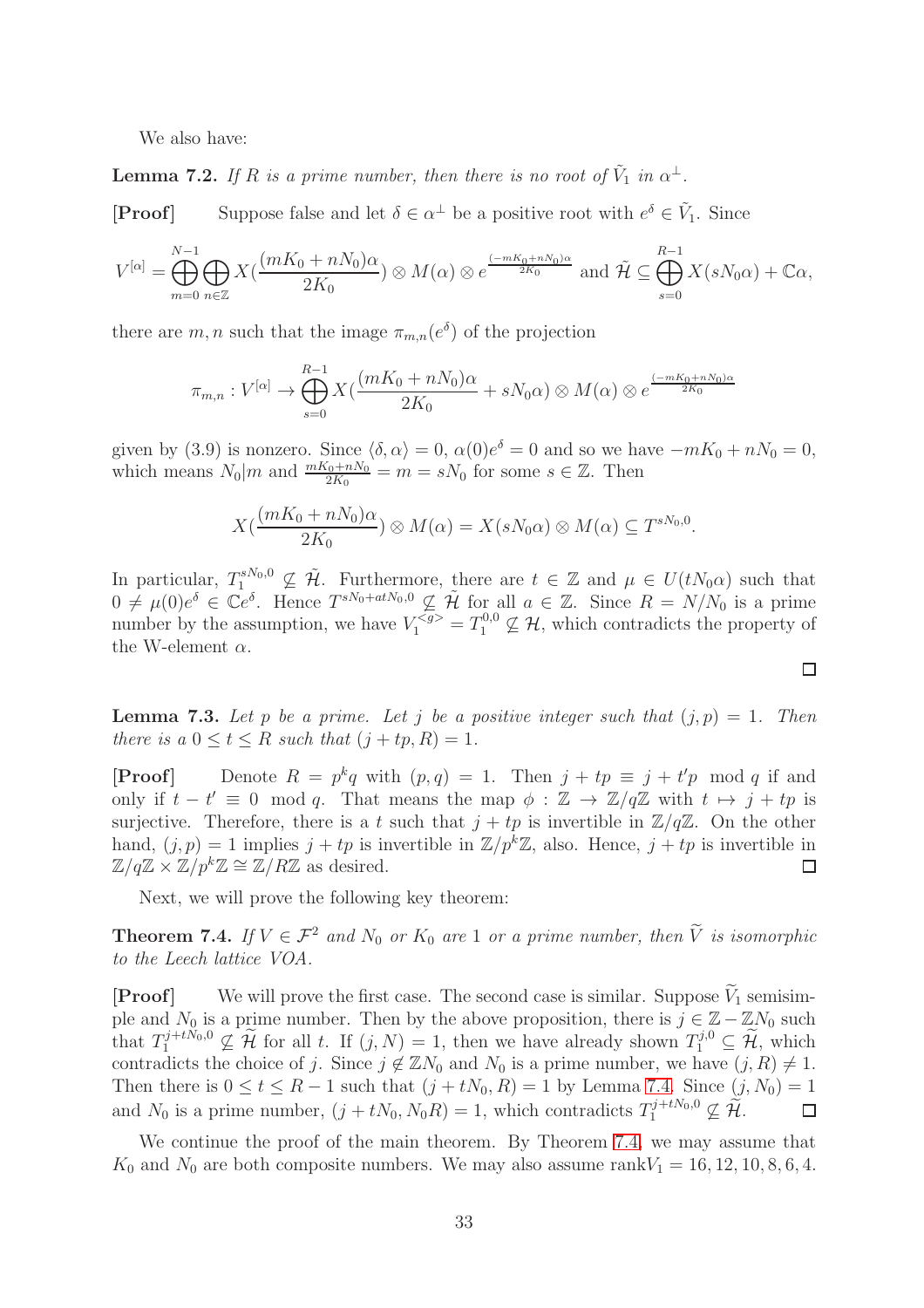### 7.1 The case where  $N_0$  is even

Then  $K_0$  is odd. Since  $(K_0 - N_0)|24$ , we have  $K_0 - N_0 = 1$  or  $K_0 - N_0 = 3$ .

# 7.1.1  $K_0 - N_0 = 1$

In this case,  $K_0 = N_0 + 1$  is an odd composite number. Therefore,  $K_0 = 9, 15, 21, 25, 27$ or  $K_0 \geq 33$  and dim  $V_1 = 24K_0$ . The possible simple component  $\mathcal{G}_j$  with  $N_0|h^{\vee}$  and rank $(\mathcal{G}_i) \leq 16$  are

|                                                                            | $N_0 = 9 - 1 = 8$ dim $V_1 = 216$ $A_7, A_{15}, C_7, C_{15}, D_5, D_9, D_{13}$ |
|----------------------------------------------------------------------------|--------------------------------------------------------------------------------|
| $N_0 = 15 - 1 = 14$ dim $V_1 = 360$ $A_{13}$ , $C_{13}$ , $D_8$ , $D_{15}$ |                                                                                |
| $N_0 = 21 - 1 = 20$                                                        | $D_{11}$                                                                       |
| $N_0 = 25 - 1 = 24$                                                        | $D_{13}$                                                                       |
| $N_0 = 27 - 1 = 26$                                                        | $D_{14}$                                                                       |
| $N_0 > 33 - 1 = 32$                                                        | $\sqrt{ }$                                                                     |
|                                                                            |                                                                                |

Since dim  $\mathcal{H} = 4, 6, 8, 10, 12, 16$  and  $V_1$  is a sum of the above components in each row, the possible cases are  $N_0 = 8$  and  $V_1 \cong D_5 + A_7, D_5 + C_7, D_9 + A_7, D_9 + C_7$ , or  $N_0 = 14$ and  $V_1 \cong D_8, D_8 + D_8$ . However, their dimensions are 108, 150, 216, 258 and 120, 240. Therefore, the possible case is  $V_1 \cong D_9 + A_7$  with  $K_0 = 9$  and  $N_0 = 8$ .

# 7.1.2  $K_0 - N_0 = 3$

In this case,  $(3, N_0) = 1$  and  $(3, K_0) = 1$ . By a direct calculation, it is easy to check that for even composite number  $N_0$ ,  $K_0 = N_0 + 3 \in \{2+3, 4+3, 8+3, 10+3, 14+3, 16+3, 20+3\}$ are prime numbers if  $N_0 \leq 20$ . We hence have  $N_0 \geq 22$ . Since  $N_0 \mid h_j^{\vee}$  and  $N_0$  even and  $(N_0, 3) = 1$ , the possible component  $\mathcal{G}_j$  with  $N_0|h^{\vee}$  and rank in  $\{16, 12, 10, 8, 6, 4\}$  is only  $D_{12}$  and so dim  $V_1 = 12 \times 23 = 276$ . However, in this case,  $\langle \alpha, \alpha \rangle = \frac{2K_0}{N_0}$  $\frac{2K_0}{N_0} = \frac{2 \times 256}{21}$ , which is a contradiction.

# 7.2 The case where  $N_0$  is odd

Since  $N_0$  is an odd composite number,  $3|N_0$  or  $N_0 \ge 25$ . If  $N_0 \ge 25$ , then since  $N_0 \cancel{h}_j^{\vee}$ and rank $(V_1) \le 16$ , the possible components of  $V_1$  are  $B_n$  with  $n \ge 13$ . Namely,  $V_1 \cong B_{16}$ and dim  $V_1 = 528$  and  $N_0/31$ . Hence  $\frac{K_0 - N_0}{N_0} = \frac{24}{528-24} = \frac{2}{42}$  and so we have  $21/N_0$ , which contradicts  $N_0$ [31. Therefore, we may assume  $3|N_0$  and  $N_0 \le 24$ , which means  $N_0 =$ 9, 15, 21 and  $(K_0, 3) = 1$ .

Since  $(K_0 - N_0)|24$  and  $(K_0 - N_0, 3) = 1$ , we have  $K_0 - N_0 = 1, 2, 4, 8$  and so

$$
(N_0, K_0) = (9, 10), (9, 11), (9, 13), (9, 17), (15, 16), (15, 17), (15, 19), (15, 23), (21, 22), (21, 23), (21, 25), (21, 29).
$$

Furthermore, since  $K_0$  is also a composite number, the possible cases are

$$
(N_0, K_0)
$$
 = (9, 10), (15, 16), (21, 22), (21, 25)  
dim  $V_1 = \frac{24K_0}{K_0 - N_0}$  = 240 384 528 150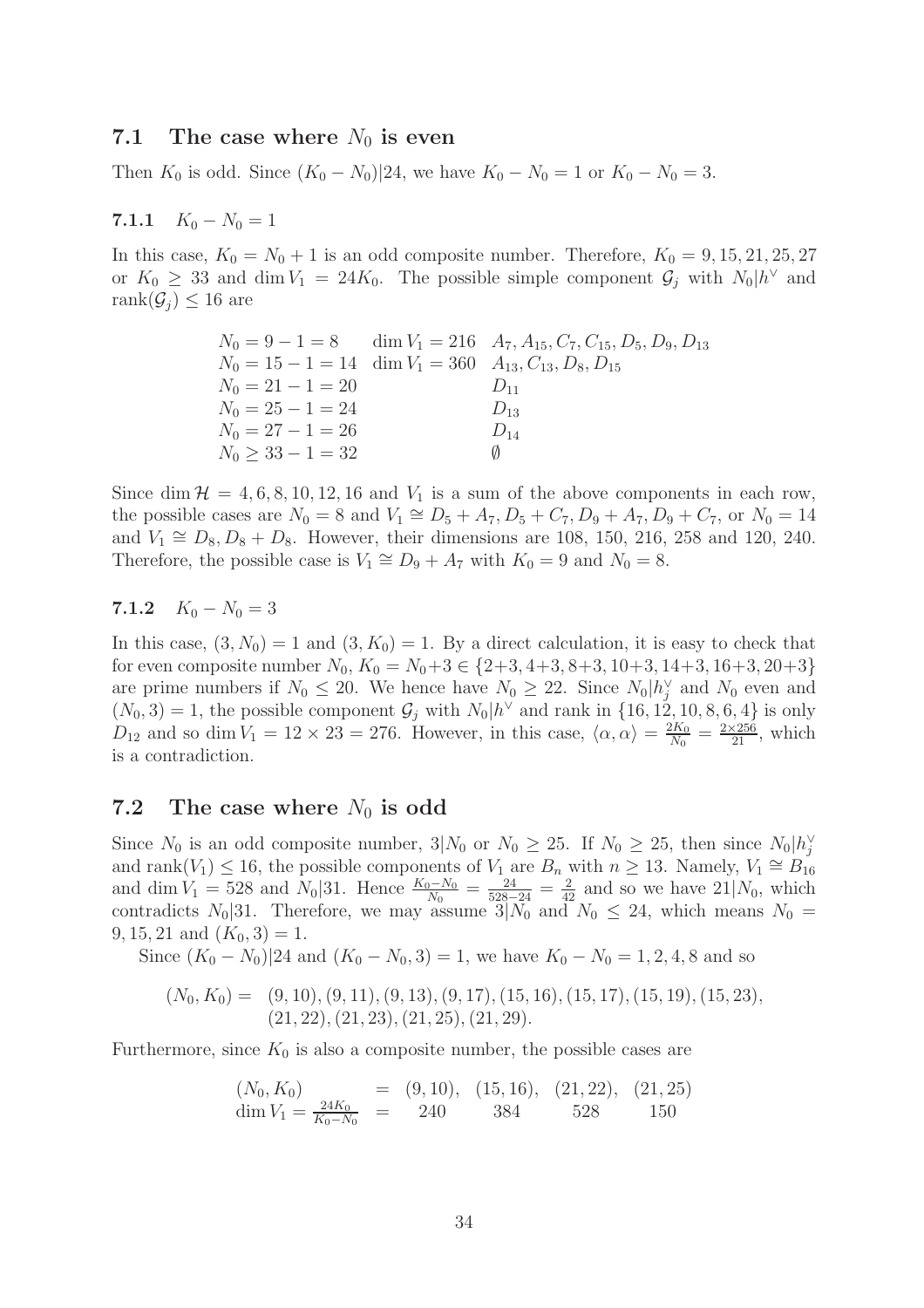#### 7.2.1 The case where  $N_0 = 9$

By Proposition [4.2,](#page-17-0)  $N_0|h_i^{\vee}$ , i.e.  $9|h_i^{\vee}$ . If  $h_i^{\vee} = 9$ , then the possible components for  $(\mathcal{G}_i, \dim \mathcal{G}_i)$  are  $(A_8, 80), (B_5, 55), (C_8, 136), (F_4, 52)$ . If there is j such that  $h_j^{\vee} > 9$ , then  $h_j^{\vee} = 18, 27, 36, 45, ...$  Since dim  $\mathcal{G}_j \le 240$ ,  $(D_{10}, 190)$ ,  $(E_7, 133)$  are the only possible pairs for  $(\mathcal{G}_j, \dim \mathcal{G}_j)$ . Therefore, since the total dimension is 240, the possible cases of  $V_1$  are  $V_1 \cong C_{8,1} + F_{4,1}^2$ ,  $E_{7,2} + B_{5,1} + F_{4,1}$ .

### 7.2.2 The case where  $N_0 = 15$ ,

We note  $N_0|h_j^{\vee}$ . The possible components  $(\mathcal{G}_j, \dim \mathcal{G}_j)$  are  $(A_{14}, 224), (B_8, 136), (C_{14}, 406)$ with  $h^{\vee} = 15$  or  $(E_8, 248), (D_{16}, 496)$  with  $h^{\vee} = 30$  or  $(B_{23}, 1081)$  with  $h^{\vee} = 45$ . Therefore, the possible case of  $V_1$  with dim  $V_1 = 384$  is  $V_1 \cong E_{8,2} + B_{8,1}$  and  $K_0 - N_0 = 1$ .

## 7.2.3 The case where  $N_0 = 21$

The possible components for  $(\mathcal{G}_j, \dim \mathcal{G}_j \leq 528)$  are  $(A_{20}, 440), (B_{11}, 253)$  with  $h^{\vee} = 21$ , but none of their combinations gives the desired rank 16, 12, 10, 8, 6 or 4.

# 7.3 Final proof

There are remaining only four possible cases for  $V_1$ :

$$
V_1 \cong D_{9,2} + A_{7,1}, \quad C_{8,1} + F_{4,1}^2, \quad E_{7,2} + B_{5,1} + F_{4,1}, \quad \text{or} \quad E_{8,2} + B_{8,1}.
$$

In particular, rank $V_1 = 16$ ,  $K_0 - N_0 = 1$ ,  $R = 2$  and  $N_0 = 8, 9, 9, 15$ . As we have shown,  $R = |\tau| \neq 1$  and  $\tau$  acts on  $\mathcal{H}^{\perp}$  faithfully. That means  $\text{rank}(\tilde{V}_1) \geq \text{rank}(V_1) = 16$  and we have rank $(\tilde{V}_1) = 24$ . Therefore, there is a Niemeier lattice E such that  $\tilde{V} \cong V_E$ . Suppose  $E \neq \Lambda$ . Since  $R = 2$  is a prime number, by Lemma [7.2,](#page-32-1) no root in  $\tilde{V}_1$  is orthogonal to  $\alpha$ , we can define a root  $\beta \in V_1$  to be positive if  $\langle \beta, \alpha \rangle > 0$ . Let  $x_1, ..., x_{24}$  be a set of simple roots for  $\tilde{V}_1 = (V_E)_1$ , i.e., the set of all indecomposable positive roots. We can also express  $\alpha = \sum a_i x_i$  with  $a_i \in \mathbb{R}$ . Since  $R = 2$ ,  $\tilde{\mathcal{H}} = \mathbb{C}E \subseteq T^0 \oplus T^{N_0}$ . Let  $e^{x_i} \in \tilde{V}_1$  be a root vector associated with the root  $x_i$ . Then  $e^{x_i} \in \bigcup_{m=1}^{R-1} (T^m + T^{m+N_0})$ . Recall that  $T^m = \bigoplus_n P(m,n)$ , where  $P(m,n) := X(\frac{(mK_0+nN_0)\alpha}{2K_0})$  $\frac{(2(N+1)R_0)(\alpha)}{2K_0}$   $\otimes$   $e^{\frac{(-mK_0+nN_0)\alpha}{2K_0}}$ . Note that  $P(n,m)$  is also isomorphic to a subspace of  $\exp(2\pi i \frac{nN_0\alpha(0)}{K_0})$ -twisted module  $S^n$ . Therefore, if  $P(m, n)_1 \nsubseteq \tilde{\mathcal{H}}$ , then  $(m, N_0) \neq 1, (n, K_0) \neq 1, m \notin N_0\mathbb{Z}$  and  $n \notin K_0\mathbb{Z}$ .

### <span id="page-34-0"></span>7.3.1 Case  $N_0 = 8$ ,  $K_0 = 9$ ,  $R = 2$

In this case, we have  $P(m,n) = X(\frac{(9m+8n)\alpha}{18}) \otimes e^{\frac{(-9m+8n)\alpha}{18}}$ . For a simple root  $x_i$ , we write  $x_i = k_i \alpha + x'_i$ , where  $x'_i \in (\mathbb{Q}\alpha)^{\perp}$ . If  $P(m, n)_1 \not\subseteq \tilde{\mathcal{H}}$ , then  $(n, 9) \neq 1$  and  $(m, 8) \neq 1$ , that is,  $n = 3n_0$  and  $m = 2m_0$  and  $\frac{(-9m+8n)\alpha}{18} = \frac{(-3m_0+4n_0)\alpha}{3}$ . Therefore,  $k_i = \frac{(-3m_0+4n_0)}{3}$  for some  $m_0, n_0$ . Since  $x_i$  are positive roots,  $\frac{(-3m_0+4n_0)}{3} > 0$  and we have  $\langle x_i, \alpha \rangle \ge \langle \frac{\alpha}{3}, \alpha \rangle = \frac{18}{24} = \frac{3}{4}$  $\frac{3}{4}$ .

Let  $\{\varpi_1, \ldots, \varpi_{24}\}$  be the set of fundamental weights. Since the irreducible root systems in  $V_1$  are all simple laced,  $\{\varpi_1, \ldots, \varpi_{24}\}$  is the dual basis of  $x_1, \ldots, x_{24}$ . Let  $\alpha = \sum_{i=1}^{24} a_i \varpi_i$ . Then  $a_i = \langle x_i, \alpha \rangle \geq 3/4$ . Since  $\tilde{h}^{\vee} \geq 2$  and dim  $\tilde{V}_1 > 24$ , we have

$$
\frac{18}{8} = \langle \alpha, \alpha \rangle \ge \langle \frac{3}{4}\rho, \frac{3}{4}\rho \rangle = \frac{9}{16} \times \frac{\tilde{h}^{\vee} \dim \tilde{V}_1}{12} \ge \frac{9}{16} \times 4 = \frac{9}{4},
$$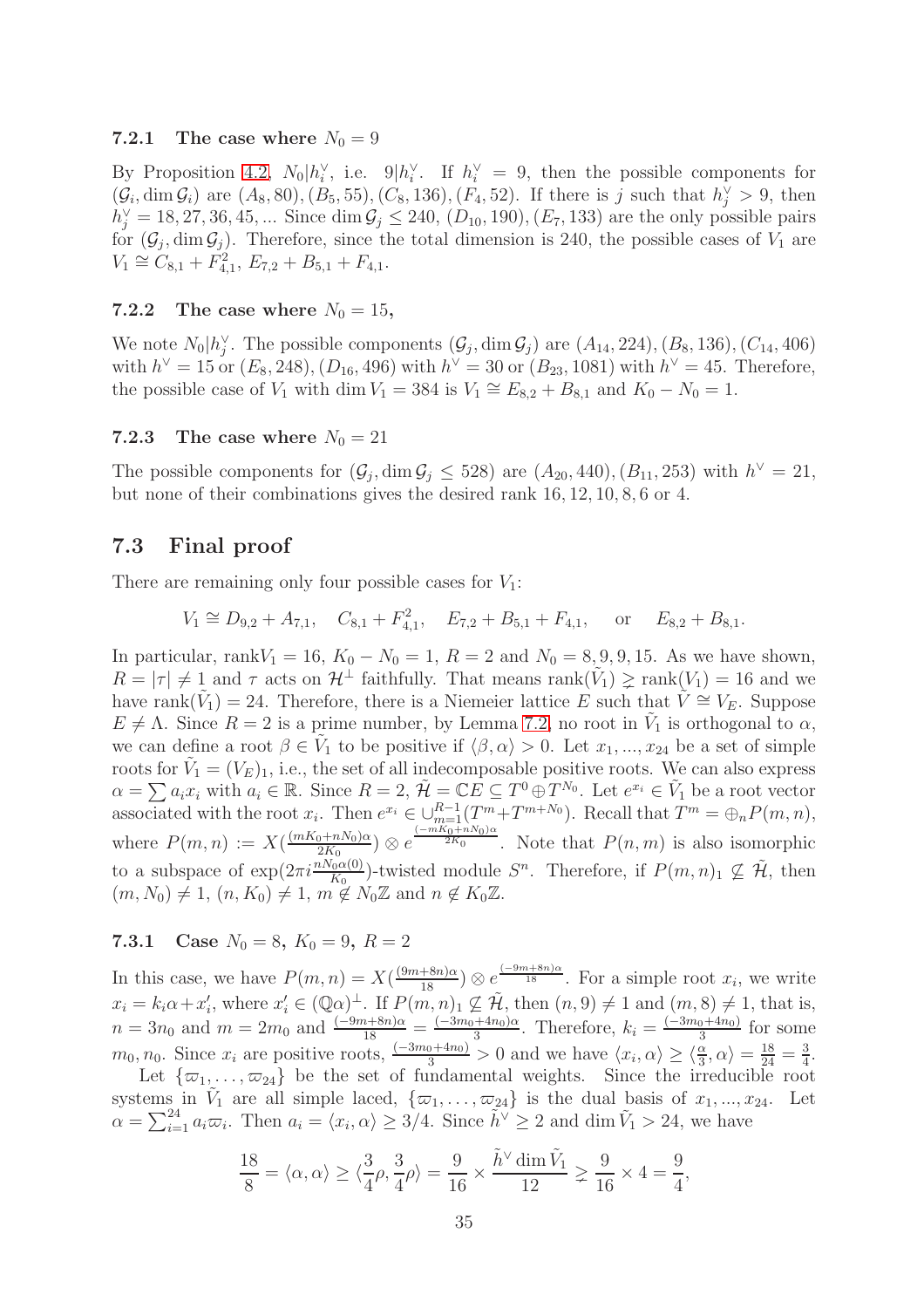which is a contradiction. Note that  $\rho = \sum_{i=1}^{24} \varpi_i$ .

# 7.3.2 Case  $N_0 = 9$ ,  $K_0 = 10$ ,  $R = 2$

In this case, we have  $P(m, n) = X(\frac{(10m+9n)\alpha}{20}) \otimes e^{\frac{(-10m+9n)\alpha}{20}}$ . Then all root vectors  $e^{x_i}$  are contained in  $(T^3 + T^{12}) \cup (T^6 + T^{15})$  because  $GCD(m, 9) \neq 1$  and  $m \notin 9\mathbb{Z}$ .

Let x be a positive root and set  $x = k\alpha + x'$  where  $x' \in (\mathbb{Q}\alpha)^{\perp}$ . Then  $k = \frac{(-10m+9n)\alpha}{20}$  for some  $m, n \in bZ$ . Since  $\text{wt}(\frac{(-10m+9n)\alpha}{10\alpha^2\alpha}) \leq 1$ , we also know  $|-10m+9n| \leq 20$ . Therefore, the possible choices of  $k = \frac{-10m+9n}{20} \ge 0$  are  $\frac{6}{20}, \frac{15}{20}$ , and  $\frac{12}{20}$ . For  $k = \frac{6}{20}, \frac{15}{20}, e^x$  is in  $T^3 + T^{12}$ . For  $k = \frac{12}{20}$ ,  $e^x$  is in  $T^6 + T^{15}$ . Suppose  $\tilde{V}_1$  is not abelian and let  $\theta = \sum a_i x_i$  be a highest root of an irreducible component. Then  $\sum a_i \leq 2$  because  $\frac{15}{20} \geq \frac{6}{20}$  $\frac{6}{20} \sum a_i$ . Therefore, the dual Coxeter number is 2 or 3 and  $\tilde{V}_1$  has the type  $(A_q)^{\oplus 24/q}$  with  $q=1$  or 2.

Let  $\{x_1, ..., x_{24}\}$  be a set of simple roots. By the discussion above,  $\langle x_i, \alpha \rangle \ge \frac{6}{20} \times \frac{20}{9} = \frac{2}{3}$  $\frac{2}{3}$ . Using the similar arguments as in Section [7.3.1,](#page-34-0)

$$
\frac{20}{9} = \langle \alpha, \alpha \rangle \ge \langle \frac{2\rho}{3}, \frac{2\rho}{3} \rangle = \frac{4}{9} \langle \rho, \rho \rangle = \frac{4}{9} \times \frac{24}{q} \times \frac{(q+1)q(q+2)}{12} = \frac{8(q+1)(q+2)}{9} \ge \frac{48}{9},
$$

which is a contradiction, where  $\rho$  denotes a Weyl vector for  $A_q^{\oplus 24/q}$ .

# 7.3.3 Case  $N_0 = 15$ ,  $K_0 = 16$ ,  $R = 2$

In this case, since  $(n, 15) \neq 1$  and  $\mathcal{H} \subseteq T^{0,0} + T^{15,0}$ , all root vectors  $e^{x_i}$  are in the union of  $T^{n,0} + T^{n+15,0}$  with  $n = 3, 6, 9, 12, 5, 10$ . Since  $\{3m + 5n \mid m = 1, 2, 3, 4, n = 0\}$  $\{1,2\} \cap \{3,6,9,12,5,10\} = \emptyset$ , a sum  $\delta + \mu$  of a root  $\delta$  for  $(\sum_{t} T^{5t,0} + T^{5t+15,0})$  and a root  $\mu$  for  $(\sum T^{3s,0} + T^{3s+15,0})_1$  is not a root, that is, they are orthogonal. As we did in the previous subsection, we consider the possible choice for  $(m, n)$  with  $\frac{-16n+15m}{32} > 0$  and  $n = 3, 6, 9, 12, 5, 10$ . Let  $x = \frac{s}{32}\alpha + x'$  be a positive root. Then  $\langle \frac{s\alpha}{32}, \frac{s\alpha}{32} \rangle = \frac{s^2}{32 \times 15} \leq 2$  and we have  $|-16n+15m| \leq 30$ . Therefore, the possible values for  $\frac{-16n+15m}{32}$  associated with positive roots are

| $T^n+T^{n+15}$    | $-16n+15m$<br>32 | $\langle \alpha, \frac{(-16n+15m)\alpha}{32} \rangle$ |
|-------------------|------------------|-------------------------------------------------------|
| $T^9 + T^{24}$    | 6/32             | 2/5                                                   |
| $T^3 + T^{18}$    | 12/32            | 4/5                                                   |
| $T^{12} + T^{18}$ | 18/32            | 6/5                                                   |
| $T^6 + T^{21}$    | 24/32            | 8/5                                                   |
| $T^5 + T^{20}$    | 10/32            | 2/3                                                   |
| $T^{10} + T^{25}$ | 20/32            | 4/3                                                   |

From the above, the Coxeter number of  $\tilde{V}_1$  is  $\leq 5$  and so the possible structure of  $\tilde{V}_1 \cong$  $A_1^{24}, A_2^{12}, A_3^{8}, A_4^{6}, (A_q)^{\oplus 24/q}$  with  $q = 1, 2, 3, 4$ . Let  $\rho$  be a Weyl-vector of  $(A_q)^{\oplus 24/q}$ . Since  $\langle x_i, \alpha \rangle \geq 2/5$ , we have

$$
\frac{32}{15} = \langle \alpha, \alpha \rangle \ge \langle \frac{2}{5} \rho, \frac{2}{5} \rho \rangle = \frac{4}{25} \times \frac{24}{q} \times \frac{q(q+1)(q+2)}{12} = \frac{8(q+1)(q+2)}{25},
$$

by the similar arguments as in Section [7.3.1.](#page-34-0) On the other hand,  $\frac{8(q+1)(q+2)}{25} > \frac{32}{15}$  when  $q \geq 2$ . Therefore,  $q = 1$  is the only possible solution and  $\tilde{V}_1 \cong (A_1)^{\oplus 24}$ . In this case, the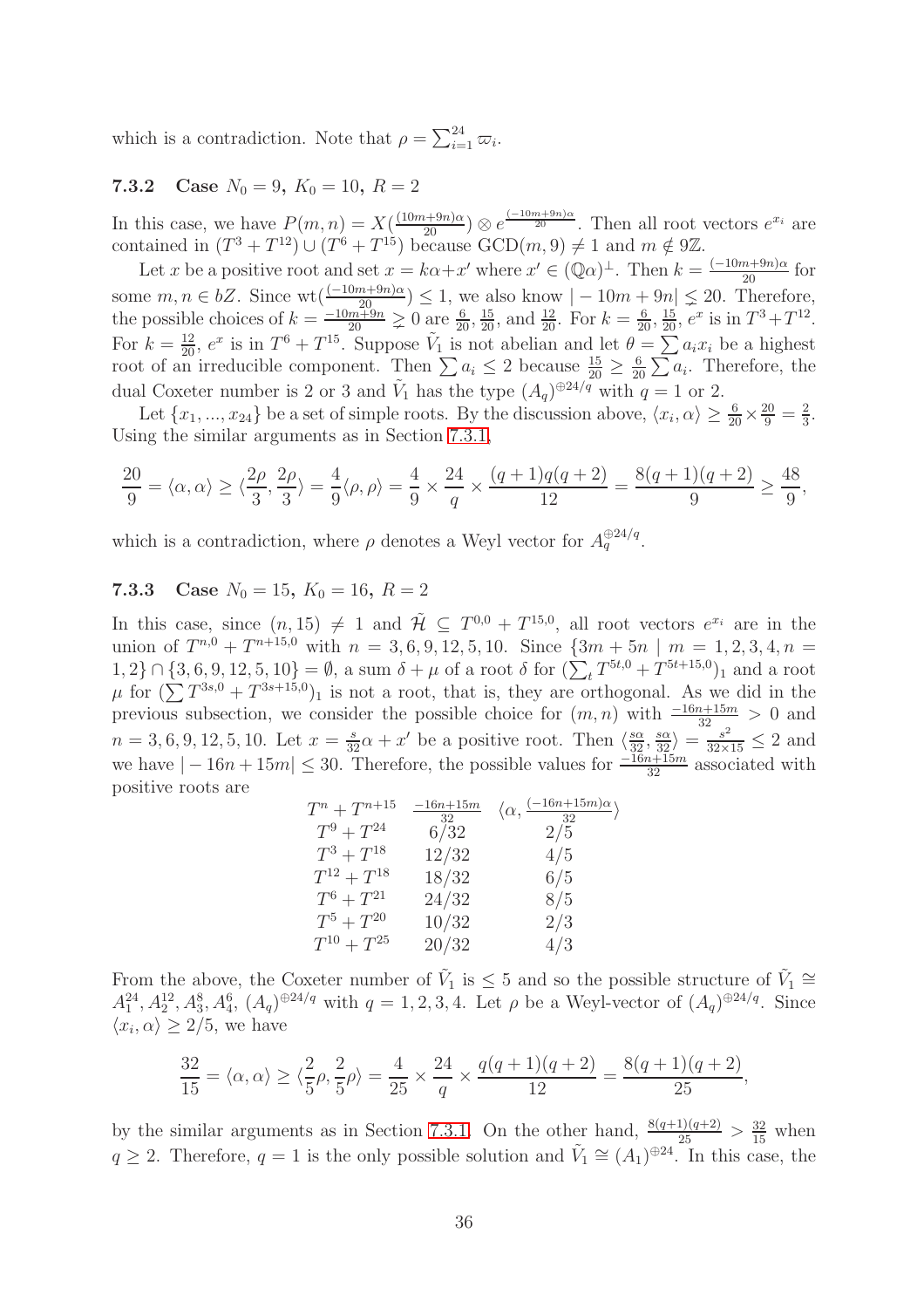set of positive roots forms a basis of the root lattice and the Weyl vector  $\rho = \frac{1}{2}$  $\frac{1}{2} \sum_{i=1}^{24} x_i,$ where  $\{x_1, \ldots, x_{24}\}$  is a set of positive roots.

Note that  $\dim T_1^3 = \dim T_1^{21} = \dim T_1^9 = \dim T_1^{27}$  since  $(3, 30) = (21, 30) = (9, 30) =$  $(27, 30)$ . Then the number of positive root vectors in  $(T^9 + T^{24}) \cup (T^6 + T^{21})$  and that in  $(T^{3} + T^{18}) \cup (T^{12} + T^{27})$  are the same, say j. Then we have

$$
\frac{32}{15} = \langle \alpha, \alpha \rangle \ge \langle \alpha, \frac{2}{5} \rho \rangle = \frac{1}{5} \sum_{i=1}^{24} \langle \alpha, x_i \rangle \ge \frac{1}{5} \left( \frac{2j}{5} + \frac{4j}{5} + (24 - 2j) \frac{2}{3} \right) = \frac{240 - 2j}{5 \times 15} \ge \frac{216}{75},
$$

since  $j \leq 12$ . It is a contradiction and this completes the proof of the main theorem.  $\Box$ 

Since rank $(V_1^{[N_0\alpha]}$  $\Gamma_1^{[N_0\alpha]}) = \mathrm{rank}(V_1^{[\alpha]}$  $I_1^{\text{eq}}$ , we also have the following corollary.

**Corollary 7.5.** *Suppose*  $N_0 \neq 1$ . *Then*  $V^{[N_0\alpha]}$  *is isomorphic to a Niemeier lattice VOA.*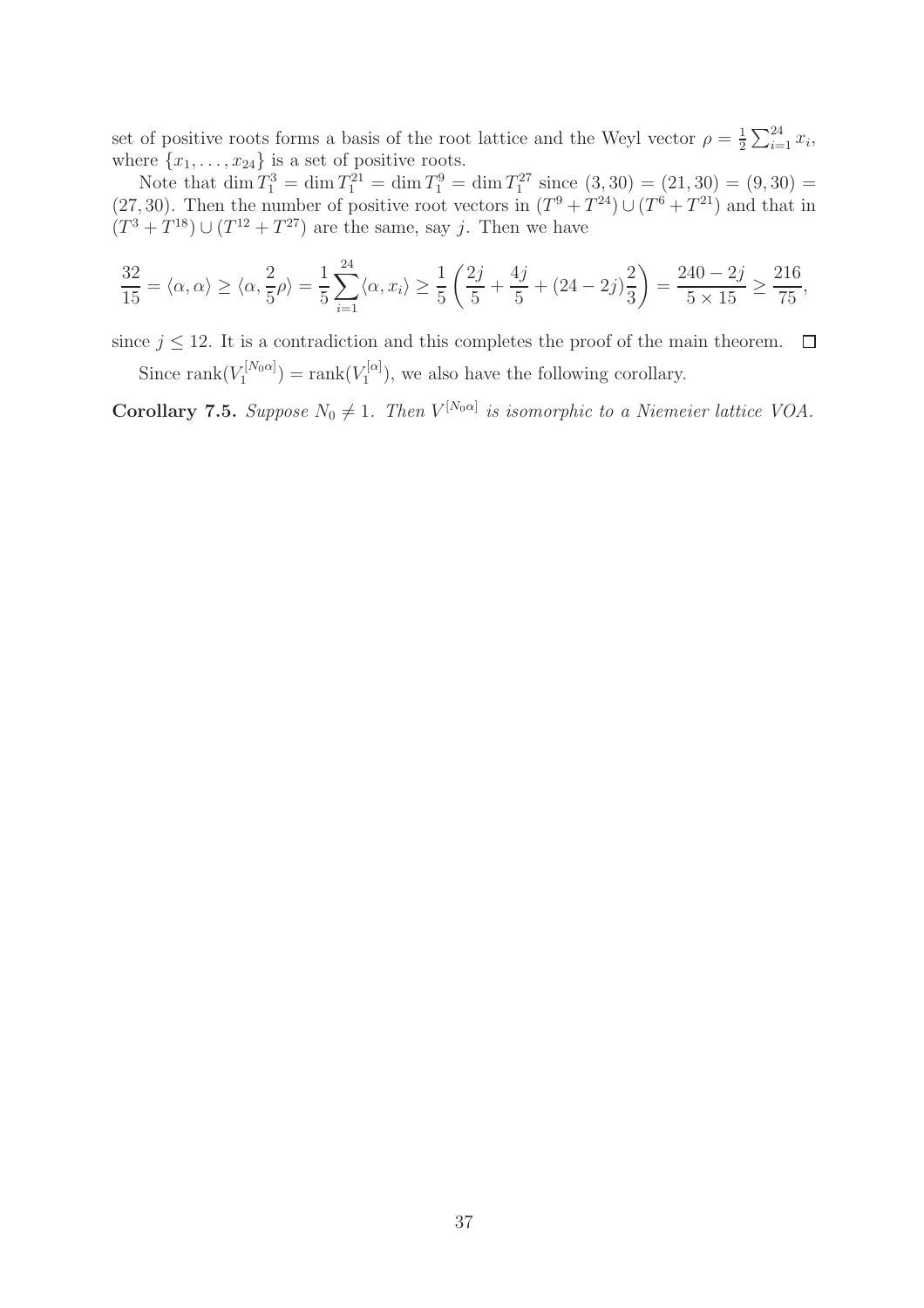# A Some properties of Conway group  $Co<sub>0</sub>$

In this appendix, we recall some properties of the group  $Co_0$ . We use the notation as in [\[12,](#page-39-21) Table 1].

<span id="page-37-0"></span>Theorem A.1. *The list of conjugacy classes of Conway group*  $Co_0$  *with nonzero fixed subspace class frame shape fixed* dim

| class                    | frame shape                   | <i>fixed</i> dim                                                                           |                    |                                    |                                                           |
|--------------------------|-------------------------------|--------------------------------------------------------------------------------------------|--------------------|------------------------------------|-----------------------------------------------------------|
| 2A                       | $1^8 2^8$                     | 16                                                                                         | class              | <i>frame shape</i>                 | <i>fixed</i> dim                                          |
| $-2A$                    | $2^{16}/1^8$                  | $\mathcal S$                                                                               | 11A                | $\overline{1}^{2}11^{2}$           | 4                                                         |
| $2\cal C$                | $2^{12}\,$                    | 12                                                                                         | $-12D$             | $2^13^312^3/1^14^16^3$             | $\mathcal{Q}$                                             |
| 3B                       | $1^{636}$                     | 12                                                                                         | $-12E$             | $1^23^24^212^2/2^26^2$             | 4                                                         |
| 3C                       | $3^{9}/1^{3}$                 | 6                                                                                          | 12G                | $4^212^2/2^16^1$                   | $\overline{\mathcal{Z}}$                                  |
| 3D                       | 3 <sup>8</sup>                | $\mathcal S$                                                                               | 12H                | $2^3 6^1 12^2 / 1^1 3^1 4^2$       | $\overline{\mathcal{Z}}$                                  |
| $-4A$                    | $\overline{1^8 4^8/2^8}$      | $\overline{\mathcal{S}}$                                                                   | $-12H$             | $1^12^23^112^2/4^2$                | 4                                                         |
| $4\ensuremath{B}\xspace$ | $4^{8}/2^{4}$                 | $\frac{1}{4}$                                                                              | 12I                | $1^24^16^212^1/3^2$                | 4                                                         |
| 4C                       | $1^4 2^2 4^4$                 | 10                                                                                         | $-12I$             | $2^23^24^112^1/1^2$                | 4                                                         |
| $-4C$                    | $2^{6}4^{4}/1^{4}$            | $\boldsymbol{\mathit{6}}$                                                                  | 12J                | $2^14^16^112^1$                    | 4                                                         |
| 4D                       | $2^{4}4^{4}$                  | $\mathcal S$                                                                               | $-12K$             | $1^3 12^3 / 2^1 3^1 4^1 6^1$       | $\overline{\mathcal{Z}}$                                  |
| $4\mathcal{F}$           | $4^6$                         | 6                                                                                          | 12M                | $12^{2}$                           | $\overline{\mathcal{Z}}$                                  |
| 5B                       | $1^{4}5^{4}$                  | $\overline{\mathcal{S}}$                                                                   | 14B                | $1^12^17^114^1$                    | $\overline{4}$                                            |
| $5\cal{C}$               | $5^5/1^1$                     | 4                                                                                          | $-14B$             | $2^2 14^2 / 1^1 7^1$               | $\mathcal{Q}% _{M_{1},M_{2}}^{\alpha,\beta}(\varepsilon)$ |
| 6C                       | $1^4 2^1 6^5 / 3^4$           | $\overline{6}$                                                                             | 15D                | $1^13^15^115^1$                    | $\overline{4}$                                            |
| $-6C$                    | $2^53^46^1/1^4$               | 6                                                                                          | 15E                | $1^2 15^2 / 3^1 5^1$               | $\mathcal{Q}$                                             |
| $-6D$                    | $1^53^16^4/2^4$               | 6                                                                                          | 16A                | $2^2 16^2 / 4^1 8^1$               | $\overline{\mathcal{Z}}$                                  |
| 6E                       | $1^22^23^26^2$                | 8                                                                                          | $-16B$             | $1^2 16^2 / 2^1 8^1$               | $\mathscr{Q}$                                             |
| $-6E$                    | $2^46^4/1^23^2$               | 4                                                                                          | $-18B$             | $1^2 9^1 18^1 / 2^1 3^1$           | $\overline{2}$                                            |
| 6F                       | $3^3 6^3 / 1^1 2^1$           | 4                                                                                          | 18C                | $1^12^118^2/6^19^1$                | $\overline{\mathcal{Z}}$                                  |
| $-6F$                    | $1^16^6/2^23^3$               | $\mathcal{Q}$                                                                              | $-18C$             | $2^2 9^1 18^1 / 1^1 6^1$           | $\overline{\mathcal{Z}}$                                  |
| 6G                       | $2^3 6^3$                     | 6                                                                                          | 20B                | $4^{1}20^{1}$                      | $\overline{\mathcal{Q}}$                                  |
| 6I                       | 6 <sup>4</sup>                | 4                                                                                          | $20\ensuremath{C}$ | $1^12^110^120^1/4^15^1$            | $\overline{\mathcal{Z}}$                                  |
| 7B                       | 1 <sup>3</sup> 7 <sup>3</sup> | 6                                                                                          | $-20C$             | $2^2 5^1 20^1 / 1^1 4^1$           | $\mathcal{Q}$                                             |
| 8B                       | $\sqrt{2^4 8^4 / 4^4}$        | $\frac{1}{4}$                                                                              | 21C                | $3^{1}21^{1}$                      | $\it 2$                                                   |
| $-8C$                    | $1^48^4/2^24^2$               | 4                                                                                          | 22A                | $2^{1}22^{1}$                      | $\mathcal{Q}% _{M_{1},M_{2}}^{\alpha,\beta}(\varepsilon)$ |
| 8D                       | $8^4/4^2$                     | $\mathscr{Q}$                                                                              | 23A                | $1^{1}23^{1}$                      | $\overline{\mathcal{L}}$                                  |
| 8E                       | $1^22^14^18^2$                | 6                                                                                          | $B**$              | $1^{1}23^{1}$                      | $\mathcal{Q}% _{M_{1},M_{2}}^{\alpha,\beta}(\varepsilon)$ |
| $-8E$                    | $2^34^18^2/1^2$               | 4                                                                                          | 24E                | $2^16^18^124^1/4^112^1$            | $\overline{\mathbf{2}}$                                   |
| 8F                       | $4^28^2$                      |                                                                                            | 24F                | $1^14^16^124^1/3^18^1$             | $\overline{\mathcal{L}}$                                  |
| 9B                       | $9^{3}/3^{1}$                 | $\mathcal{Q}% _{M_{1},M_{2}}^{\prime }\!\left( \mathcal{Q}_{M_{1},M_{2}}^{\prime }\right)$ | $-24F$             | $2^13^14^124^1/1^18^1$             | $\mathscr{Q}$                                             |
| 9C                       | $1^3 9^3 / 3^2$               | 4                                                                                          | $-28A$             | $1^14^17^128^1/2^114^1$            | $\mathcal{Q}$                                             |
| 10D                      | $1^22^110^3/5^2$              | $\frac{1}{4}$                                                                              | 30D                | $\overline{1^16^110^115^1/3^15^1}$ | $\overline{\mathcal{Z}}$                                  |
| $-10D$                   | $2^3 5^2 10^1 / 1^2$          | 4                                                                                          | $-30D$             | $2^13^15^130^1/1^115^1$            | $\mathscr{Q}$                                             |
| $-10E$                   | $1351102/22$                  | 4                                                                                          | $-30E$             | $2^1 3^1 5^1 30^1 / 6^1 10^1$      | $\mathcal{Q}% _{M_{1},M_{2}}^{\alpha,\beta}(\varepsilon)$ |
| 10F                      | $2^2 10^2$                    | 4                                                                                          |                    |                                    |                                                           |

As a group theoretical knowledge, we can get the following information from the frame shapes: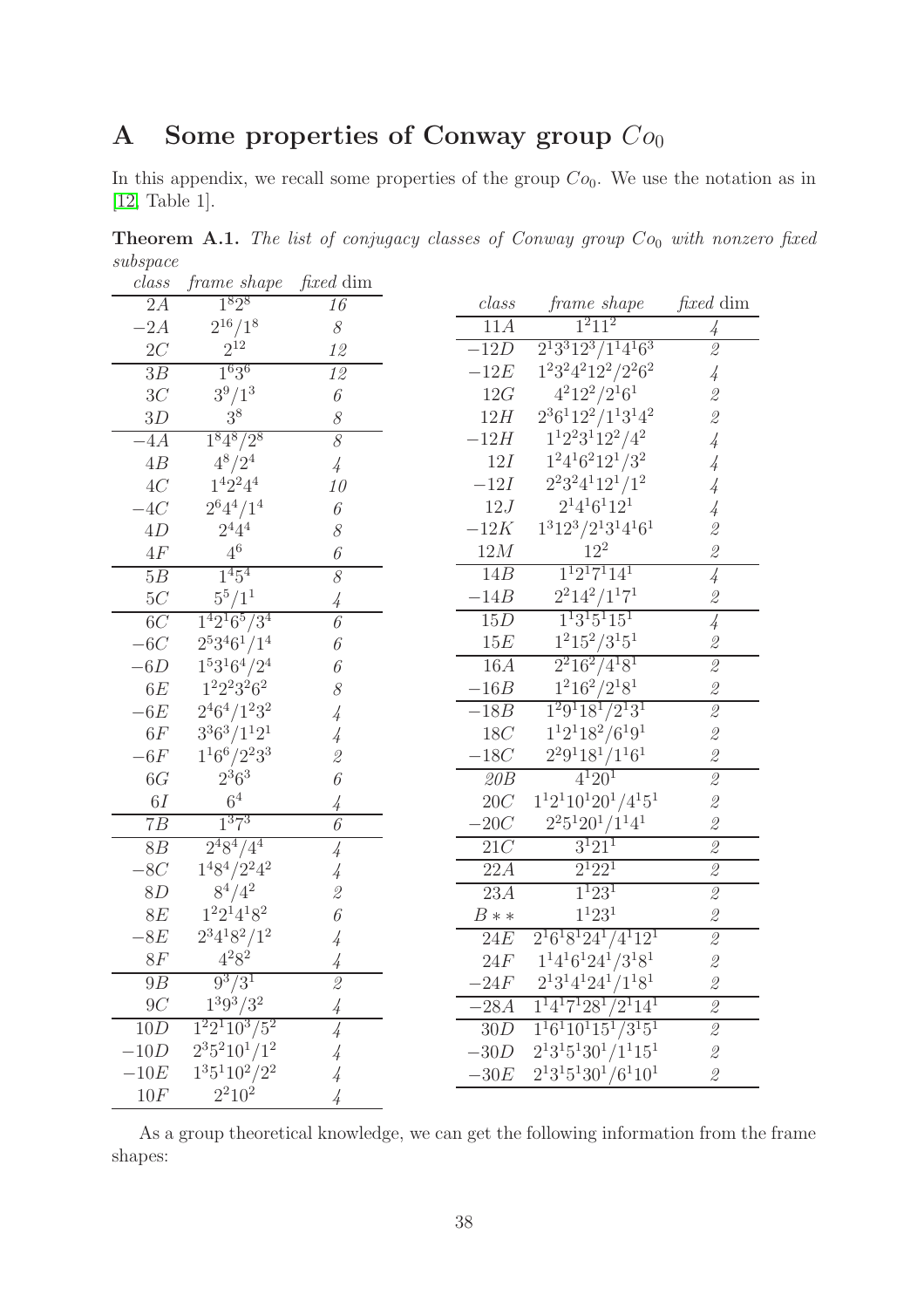- **Remark A.2.** *1. If g has a frame shape*  $g = \prod_{n \in \mathbb{N}} n^{m_n}$ , then the dimension of fixed *point subspace is given by* dim  $\mathbb{C}\Lambda^{< g>} = \sum_{n} m_n$ .
	- 2. Let  $\chi$  be an irreducible character of  $Co_0$  of degree 24. If  $g \in Co_0$  has a frame shape  $\prod_{n\in\mathbb{N}} n^{m_n}$  with  $m_n \in \mathbb{Z}$ , then  $\chi(g) = m_1$ .
	- *3. Except for* 23A *and* 23B*, frame shape determines a unique conjugacy class. Therefore, from a frame shape of* g*, it is easy to see conjugacy classes of powers of* g*.*

For our purpose, we will only use elements with dim  $\mathbb{C}\Lambda^{< g>} \geq 4$ . Using a computer program MAGMA, we have the following list for abelian subgroups of rank 2.

<span id="page-38-0"></span>Theorem A.3. *The following is the list of abelian subgroups of rank* 2 *which fix at least* 4*-dimensional subspace. In the table,* # *denotes the number of conjugacy classes but we won't use this number.*

 $dim = 4$  *(total #* = 58*)* 

| <i>Structure</i>                   | $\#$    | $Structure \#$                      |     |
|------------------------------------|---------|-------------------------------------|-----|
| $\mathbb{Z}_2\times\mathbb{Z}_2$   | $\beta$ | $\mathbb{Z}_2\times\mathbb{Z}_8$ 8  |     |
| $\mathbb{Z}_2\times \mathbb{Z}_4$  | 18      | $\mathbb{Z}_3\times \mathbb{Z}_6$   | - 6 |
| $\mathbb{Z}_3\times\mathbb{Z}_3$   | 2       | $\mathbb{Z}_2\times\mathbb{Z}_{12}$ |     |
| $\mathbb{Z}_2\times\mathbb{Z}_6$   | 8       | $\mathbb{Z}_5\times\mathbb{Z}_5$    | 1   |
| $\mathbb{Z}_4 \times \mathbb{Z}_4$ | 10      | $\mathbb{Z}_3\times\mathbb{Z}_9$    | 1   |

 $dim = 6$  *(total # = 15)* 

| <i>Structure</i>                  | #                | Conjugacy class of elements                          |
|-----------------------------------|------------------|------------------------------------------------------|
| $\mathbb{Z}_2\times\mathbb{Z}_2$  | $1$ <sup>-</sup> | ${1A, 2A, -2A, 2C}$                                  |
| $\mathbb{Z}_2\times\mathbb{Z}_2$  | 3                | ${1A, 2C, 2C, 2C}$                                   |
| $\mathbb{Z}_2\times\mathbb{Z}_4$  | 1                | ${1A, 2A, 2A, -2A, 4C, 4C, 4C, 4C}$                  |
| $\mathbb{Z}_2\times \mathbb{Z}_4$ | $\mathcal{Q}$    | $\{1A, 2A, 2C, 2C, 4C, 4C, 4C, 4C\}$                 |
| $\mathbb{Z}_2\times \mathbb{Z}_4$ | 1                | $\{1A, 2A, 2A, 2C, 4C, 4C, 4D, 4D\}$                 |
| $\mathbb{Z}_2\times\mathbb{Z}_4$  | 1                | $\{1A, 2A, 2A, 2A, 4C, 4C, -4C, -4C\}$               |
| $\mathbb{Z}_2\times\mathbb{Z}_4$  | 1                | $\{1A, 2A, 2A, 2A, 4D, 4D, 4D, 4D\}$                 |
| $\mathbb{Z}_3\times\mathbb{Z}_3$  | $\mathcal{I}$    | ${1A, 3B, 3B, 3B, 3B, 3B, 3B, 3C, 3C}$               |
| $\mathbb{Z}_2\times\mathbb{Z}_6$  | 2                | $\{1A, 2A, 2A, 2A, 3B, 3B, 6E, 6E, 6E, 6E, 6E, 6E\}$ |
| $\mathbb{Z}_4\times\mathbb{Z}_4$  | 2                |                                                      |
| $\dim = 8 \ (\# = 6)$             |                  |                                                      |
|                                   |                  | $Structure \# Conjugacy \ class \ of \ elements$     |

|                                  | $D\ddot{u}$ acture $H$ . Conflagued cluss of ciclication |
|----------------------------------|----------------------------------------------------------|
| $\mathbb{Z}_2\times\mathbb{Z}_2$ | 2 $\{1A, 2A, 2C, 2C\}$                                   |
| $\mathbb{Z}_2\times\mathbb{Z}_2$ | $1 \{1A, 2A, 2A, -2A\}$                                  |
| $\mathbb{Z}_2\times\mathbb{Z}_4$ | $1 \{1A, 2A, 2A, 2A, 4C, 4C, 4C, 4C\}$                   |
| $\mathbb{Z}_2\times\mathbb{Z}_4$ | $1 \{1A, 2A, 2A, -2A, -4A, -4A, -4A, -4A\}$              |
| $\mathbb{Z}_3\times\mathbb{Z}_3$ | $1 \{1A, 3B, 3B, 3B, 3B, 3B, 3B, 3B, 3B\}$               |
|                                  |                                                          |

 $dim = 10$  *(total*  $# = 1$ *)* 

$$
\frac{Structure \# Conjugacy \ class \ of \ elements}{\mathbb{Z}_2 \times \mathbb{Z}_2 \quad 1 \quad \{1A, 2A, 2A, 2C\}}
$$

 $dim = 12$  *(total # = 1)* 

$$
\frac{Structure \# Conjugacy \ class \ of \ elements}{\mathbb{Z}_2 \times \mathbb{Z}_2 \quad 1 \quad \{1A, 2A, 2A, 2A\}}
$$